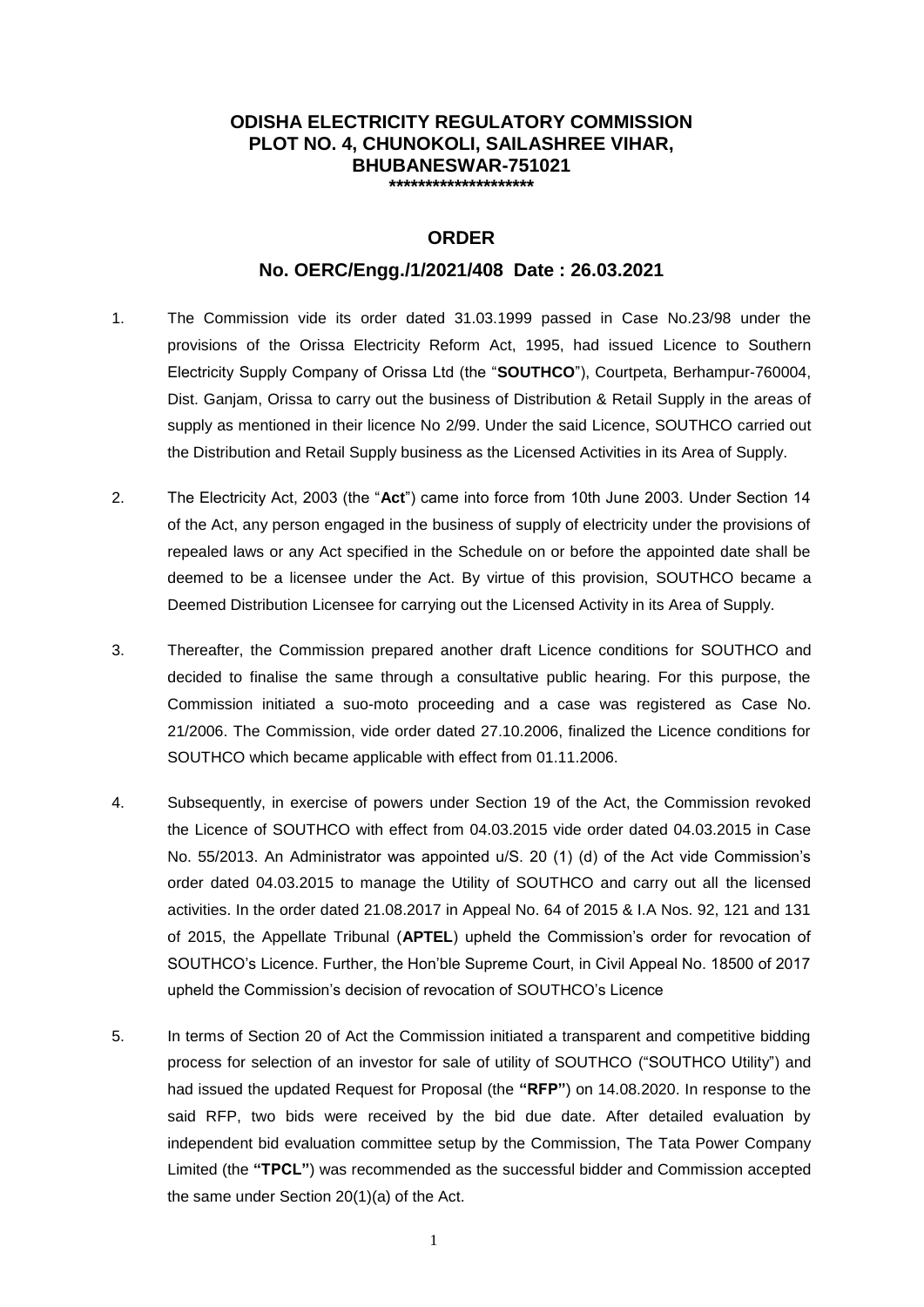- 6. The Commission issued a Letter of Intent (the **"LoI"**) to TPCL vide Letter No. OERC/RA/SALE of SOUTHCO-34/2020/1386 dated 03.12.2020. TPCL communicated the acceptance of the LoI vide Letter No. T&D /BD/ DOM/ FY21/ OERC/ SOUTHCO/PPP/090 dated 06.12.2020.
- 7. As per the terms of the RFP, upon completion of sale, SOUTHCO Utility shall vest in a special purpose vehicle (the **"Project SPV"** or **"Operating Company"**) in which TPCL shall hold 51% (fifty one percent) equity shares and Government of Odisha ("GoO") shall hold 49% (forty nine percent) equity shares through GRIDCO Limited (the "**GRIDCO**").
- 8. The Commission vide letter no. OERC/RA/SALE OF SOUTHCO-34/2020/1395 dated 04.12.2020 then directed GRIDCO to incorporate the said SPV to which the utility of SOUTHCO shall be vested and Licence of SOUTHCO Utility shall be transferred. T P Southern Odisha Distribution Limited ( "**TPSODL**") was incorporated on 25.12.2020 as wholly owned subsidiary of GRIDCO with an authorized share capital of Rs. 1000 crores (Indian Rupee One Thousand crores only) and paid-up capital of Rs. 5 lakhs (Indian Rupee Five lakhs only). TPSODL shall be the SPV in which TPCL and GRIDCO shall hold 51% and 49% equity shares respectively after the completion of sale.
- 9. The Commission initiated a suo-moto proceeding in Case No. 83/2020 to issue suitable directions with respect to sale of utility of SOUTHCO under Section 20 of the Act and for vesting of utility of SOUTHCO to the intending purchaser under Section 21 of the Act. The Commission decided to dispose of the petition through a hearing of the concerned parties namely SOUTHCO Utility, TPCL, GRIDCO, OPTCL and the Government of Odisha. After hearing the parties including public interveners, the Commission issued an Order (the "**Vesting Order"**) on 28.12.2020 to the best interest of all the stakeholders.
- 10. The Vesting Order specified that the date of vesting of utility of SOUTHCO to TPSODL would be 01.01.2021 (the **"Effective Date"**). In the said order, the Commission directed the parties to undertake the transaction in such a manner that all the activities proposed for execution of this transaction in their submissions filed in response to suo-moto petition must be completed on or before 01.01.2021. The sale process would then be considered to be complete.
- 11. The Vesting Order also stated that upon completion of sale, the rights, powers, authorities, duties and obligations of the SOUTHCO Utility under its licence shall stand transferred to TPSODL as per Section 21(b) of the Act. Upon delivery of utility of SOUTHCO to TPSODL with effect from 01.01.2021, TPSODL shall be deemed to be the Licensee. The Commission shall then issue an order amending Licence Conditions within 90 (ninety) days of the Effective Date. Till the time amended Licence is granted, the provisions of the Vesting Order and the rights, powers, authorities, duties and obligations specified in the Licence issued to SOUTHCO vide order dated 27.10.2006 and subsequently transferred to SOUTHCO Utility shall apply to TPSODL.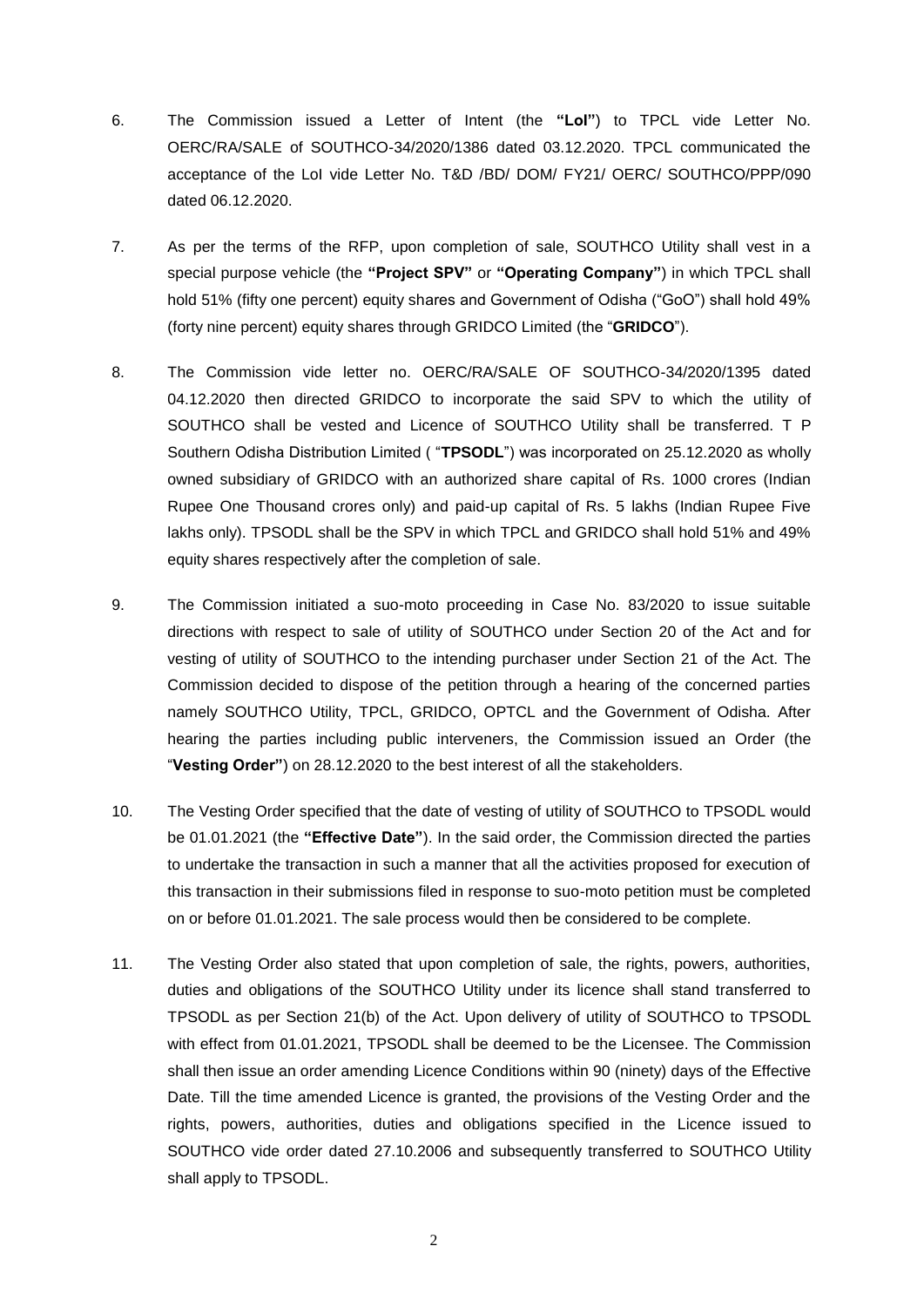- 12. SOUTHCO Utility vide letter no. CEO/SOUTHCO/9810(7) dated 01.01.2021, communicated to the Commission that the modalities of transaction required to be completed on 01.01.2021 have been completed as per the directions contained in the Vesting Order and in fulfilment of requirement under Section 20(3) of the Act. The Administrator of SOUTHCO Utility has delivered his utility to TPSODL with effect from 01.01.2021.
- 13. With the delivery of utility of SOUTHCO to TPSODL, the Licence of SOUTHCO Utility stood transferred to TPSODL with effect from 01.01.2021 as per the Vesting Order. Now, to incorporate the terms of the RFP, the commitments made by TPCL in its Bid and provisions of Vesting Order an amendment to the Licence conditions transferred to TPSODL is necessitated. The present order is pursuant to the Vesting Order which states that the Commission shall issue an order amending Licence conditions within 90 (ninety) days of the Effective Date.
- 14. Under Condition 4.2 of Licence transferred to TPSODL, the Licence Conditions are subject to modification or amendment in accordance with the provisions of relevant Regulations and in accordance with the provisions of the Act. The Commission has issued the Vesting Order dated 28.12.2020 under Section 21 of the Act which empowers the Commission to specify Conditions for the new Licensee TPSODL in consonance with the said order and precludes further consultations. This is because any amendment to the existing Licence Conditions shall be done within the perimeter of the Vesting Order which has already been settled.
- 15. Moreover, the operational control of SOUTHCO Utility has been transferred to TPSODL vide Order dated 28.12.2020 in Case No.83/2020. Hence, the Commission is mandated under Regulation 9.3 of OERC (Conduct of Business) Regulation, 2004 to impose suitable Licence Conditions. Hence, it is necessary that the Licence transferred to TPSODL be amended considering the fresh Conditions in the Commission's order dated 28.12.2020, so that TPSODL, the successor of SOUTHCO Utility, performs its obligation successfully as a Licensee pursuant to its commitment.
- 16. Hence, in exercise of powers conferred under the OERC (Conduct of Business Regulations), 2004 and the Vesting Order, the Commission hereby amends certain Conditions of the Licence of SOUTHCO Utility which has been transferred to TPSODL.
- 17. The Licence Conditions as amended vide this order shall be the Licence conditions applicable to TPSODL. The Licence shall remain in force for 25 (twenty five) years with effect from 01.01.2021 unless revoked earlier as per Section 15(8) of the Act.
- 18. TPSODL is directed to keep the Licence Conditions in the website and make available the copy of the said Licence Conditions to the interested persons on payment of reasonable charge. Further, TPSODL is directed to publish a public notice in 1 (one) English and 2 (two) Odia dailies having wide circulation in the State of Odisha for 2 (two) consecutive days, informing the general public about the Licence Conditions approved by the Commission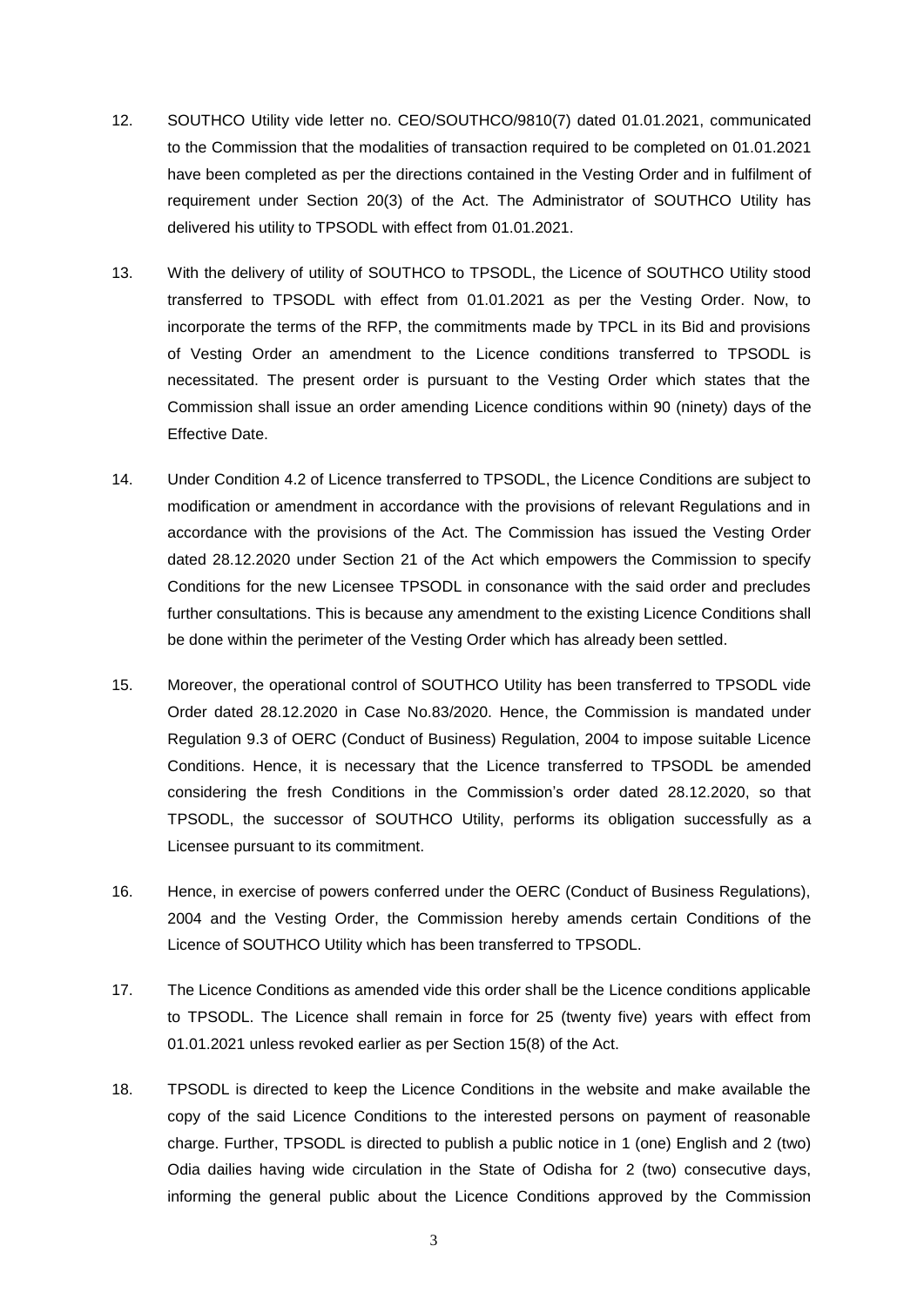which is available in the Licensee's website and copy of the same may be obtained from their Corporate office on payment of reasonable charges.

- 19. The copy of this Order and the text of the Licence Conditions of TPSODL may be communicated to Department of Energy, Government of Odisha, Central Electrical Authority, Government of India by the Commission's Secretary.
- 20. In case of any conflict between the Licence Conditions attached to this Order and the Vesting Order and the provisions of RFP or RFP Documents namely Share Acquisition Agreement, Shareholders Agreement, Bulk Supply Agreement and Bulk Power Transmission and SLDC Agreement, then such matter shall be referred to the Commission and the decision of the Commission on such issues shall be final.

 **Sd/- Sd/- Sd/- Member (M) Member (P) Chairperson**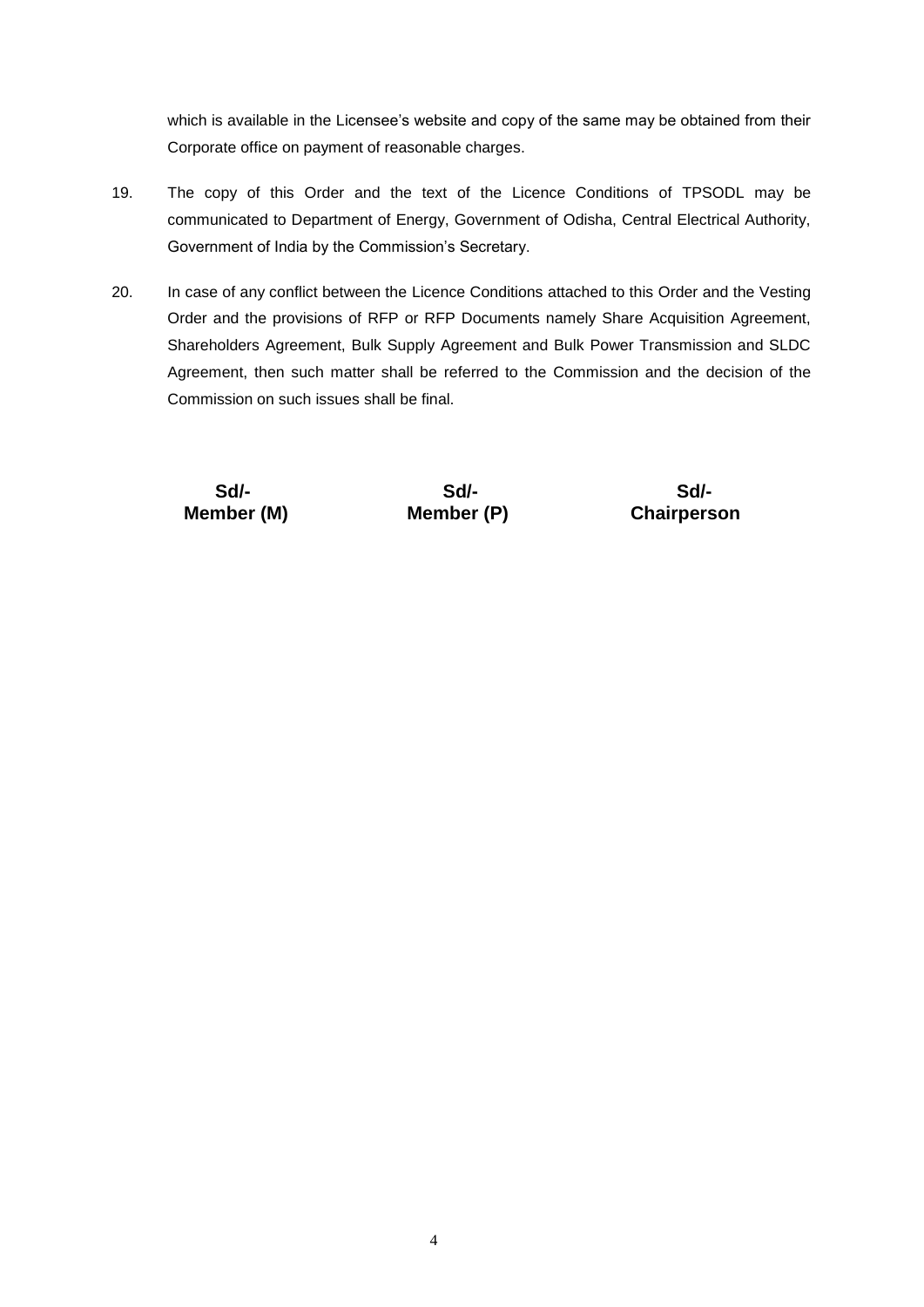# **LICENCE CONDITIONS**

**OF**

# **TP SOUTHERN ODISHA DISTRIBUTION LIMITED (TPSODL)**

**Corporate Office: Courtpeta, Berhampur-760004, Dist. Ganjam, Odisha**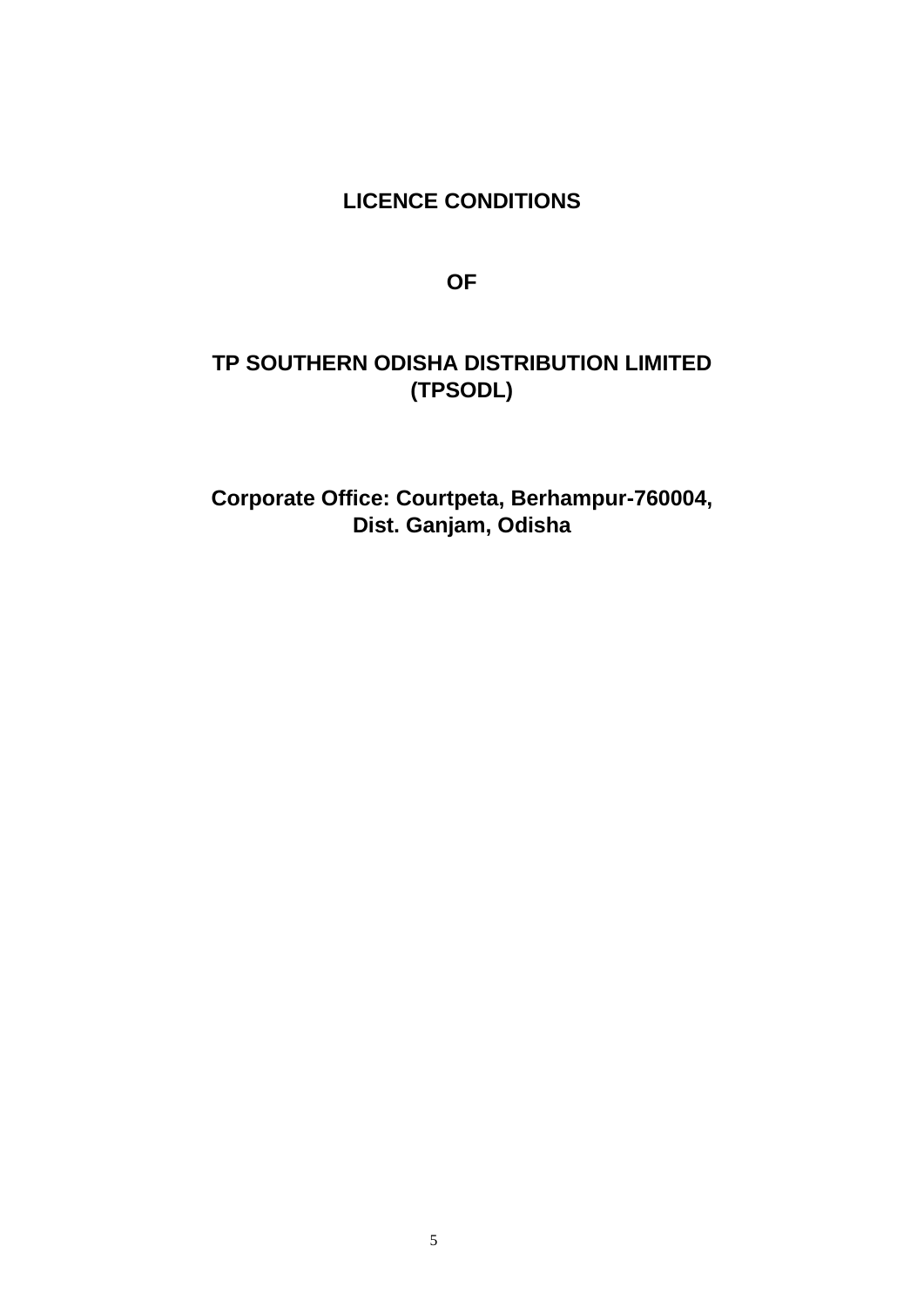# **PART I: PRELIMINARY**

# **1. SHORT TITLE**

1.1. These Licence Conditions may be called "The Licence Conditions of TP Southern Odisha Distribution Limited (TPSODL)" which are applicable to the Licensee with effect from  $1<sup>st</sup>$ January 2021.

# **2. AREA OF OPERATION OF LICENSED ACTIVITY (AREA OF SUPPLY)**

2.1. The area of operation of Licensed Activity of the Licensee shall comprise the Electricity Distribution Circles of City, Berhampur, Aska, Bhanjanagar, Jeypore and Rayagada existing as on date, excluding any cantonment, aerodrome, fortress, arsenal, dockyard or camp or any building or place in occupation of the Central Government for defence purposes.

# **3. DEFINITIONS**

- 3.1. Unless the context otherwise requires the words, terms and expressions used in these Licence Conditions shall have the same meaning as assigned by the Electricity Act, 2003 or in the Commission's order dated 28.12.2020 in Case No. 83/2020 (the "Vesting Order")
- 3.2. Words, terms and expressions used in these Licence Conditions which are not defined in these Conditions or in the Electricity Act, 2003 or in the Vesting Order shall have the meaning as usually are understood in electrical industry.
- 3.3. In these, unless the context otherwise requires:
	- **(a) "Act"** means the Electricity Act, 2003 (36 of 2003) and subsequent amendments thereof;
	- **(b) "Additional Serviceable Liabilities"** shall have the meaning ascribed to it in the Vesting Order;
	- **(c)** "**Affiliate"** means, in relation to the Licensee, any Holding Company or Subsidiary of the Licensee or any Subsidiary of a Holding Company of the Licensee;
	- **(d) "Annual Accounts"** means the accounts of the Distribution Licensee prepared in accordance with the Companies Act, 2013 and/ or in such other manner as may be directed by the Commission in terms of the provisions of the Act;
	- **(e) "Area of Distribution" or "Area of Supply"** means the area of Distribution stated in Condition No. 2 of these within which the Distribution Licensee is authorised to establish, operate and maintain the Distribution System and supply electricity;
	- **(f) "Auditors"** means the Distribution Licensee's auditors holding office in accordance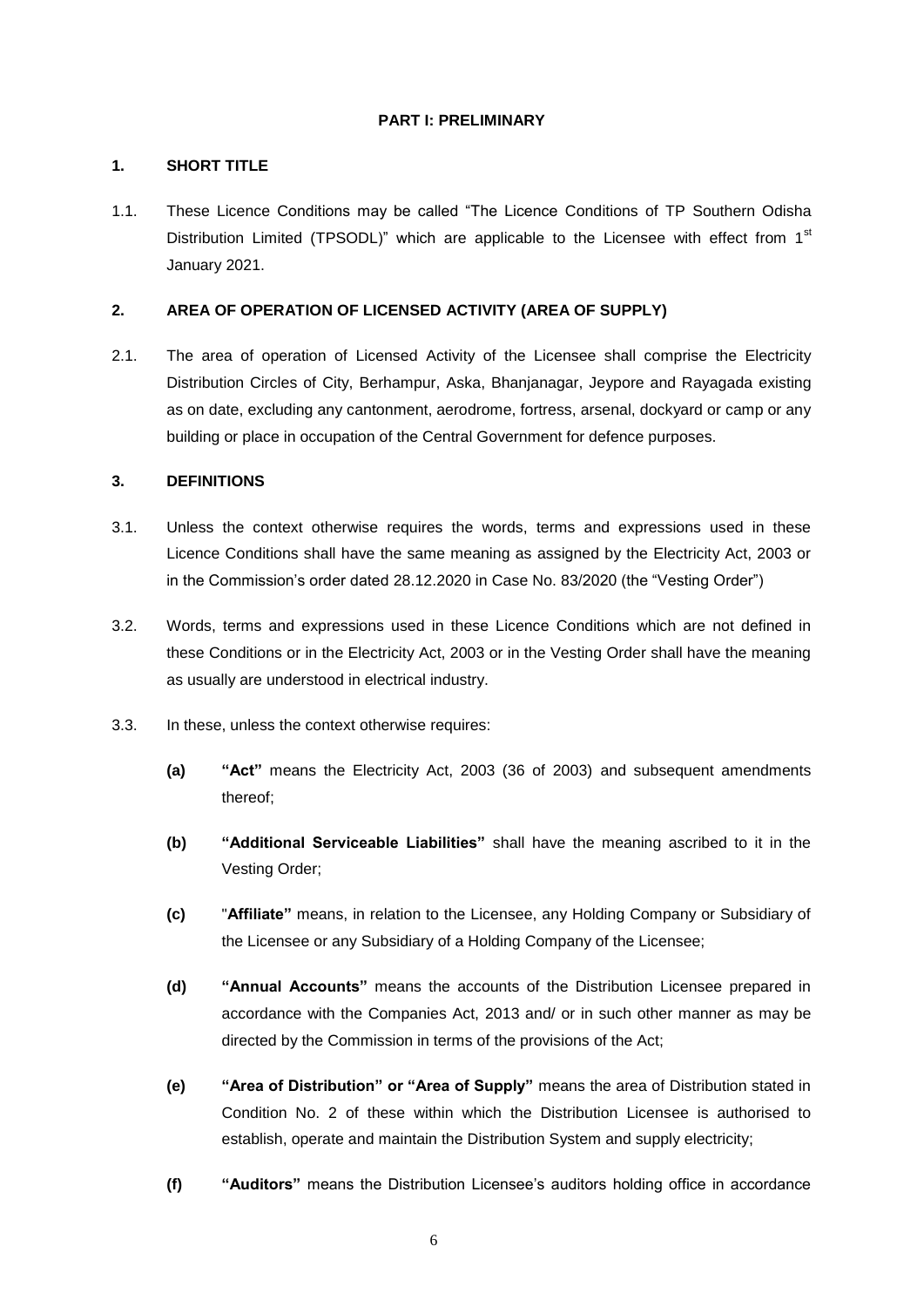with the requirements of Sections 139 to 148 or any other Section as appropriate, of the Companies Act 2013 (18 of 2013);

- **(g) "Authorised",** in relation to any Person, business or activity, means authorised by licence granted under Section 14 of the Act or exemption granted under Section 13 of the Act and the regulations of the Commission;
- **(h) "Bid"** means the bid submitted by The Tata Power Company Limited in response to the RFP dated 14.08.2020 for sale of utility of SOUTHCO**;**
- **(i) "Commission"** means the Odisha Electricity Regulatory Commission**;**
- **(j) "Distribution"** means the conveyance or wheeling of electricity by means of a Distribution System**;**
- **(k) "Distribution Business"** means authorised business of a Distribution Licensee to operate and maintain a Distribution System for supplying of electricity to the consumers in an Area of Supply**;**
- **(l) "Distribution Code"** means the Distribution (Planning and Operation) Code governing all material technical aspects relating to connections to and the operation and use of the Distribution System as approved by the Commission**;**
- **(m) "Distribution Licensee"** means the person authorised by the Distribution Licence under Section 14 of the Act**;**
- **(n) "Distribution System Operating Standards"** means the standards related to the Distribution Licensee's operation of the Distribution System as approved by the Commission pursuant to Condition 16 of these General Conditions;
- **(o) "Distribution System Planning and Security Standards"** means the standards related to the adequacy of the Distribution Licensee's system planning and security of the Distribution System, as approved by the Commission pursuant to Condition 16 of these General Conditions**;**
- **(p) "Existing Distribution System Planning and Security Standards"** means the standards for system planning and security of the Distribution System existing in the Area of Distribution as on the date of the grant of Licence;
- **(q) "Existing Distribution System Operating Standards"** means the standards for operating the Distribution System existing in the Area of Distribution as on the date of the grant of Licence;
- **(r) "Financial Statements"** means for each financial year, financial statements for the Licensed Business comprising a profit and loss account, a balance sheet and a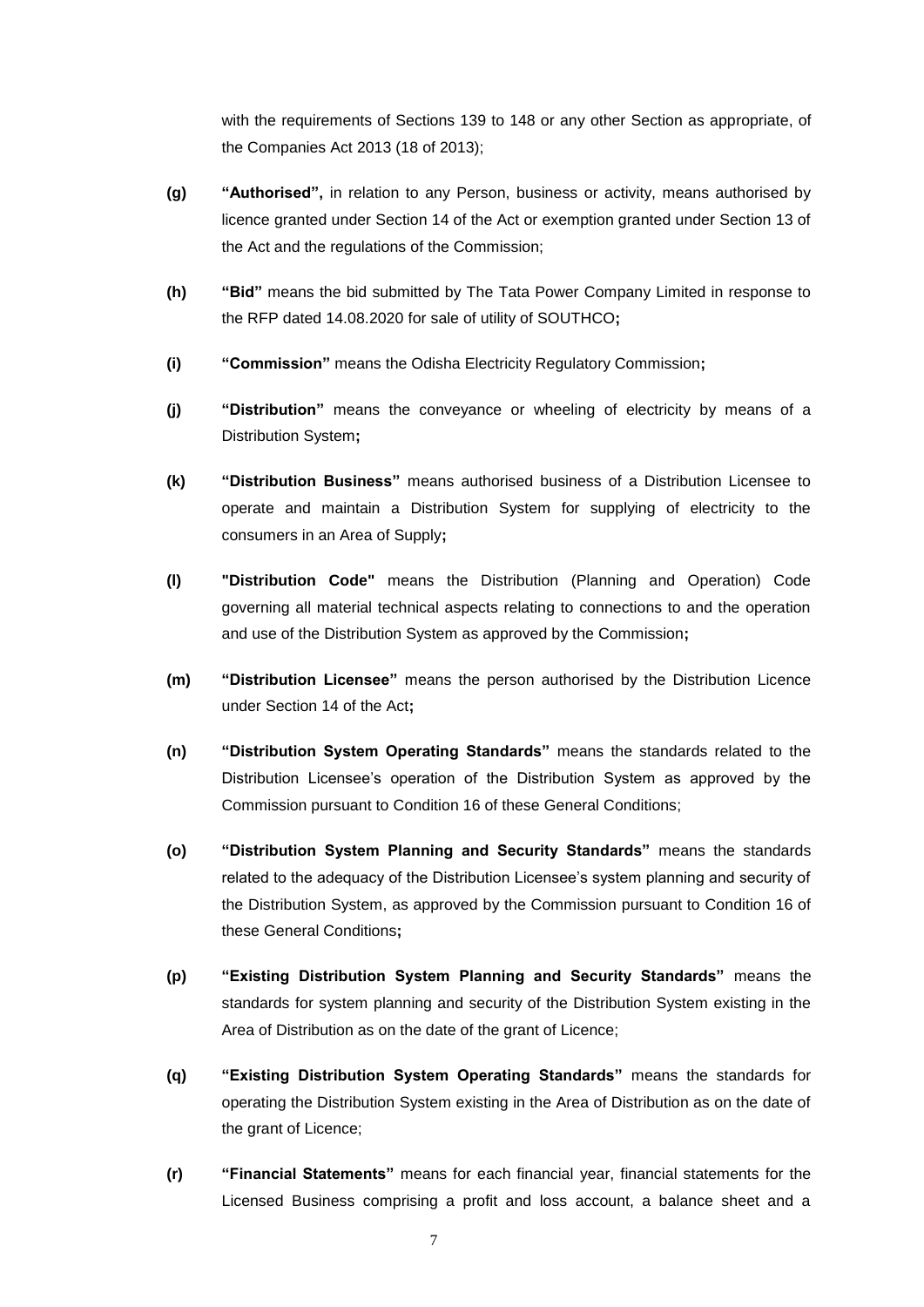statement of sources and application of funds, together with notes thereto as detailed under the Companies Act, 2013 (18 of 2013) and such other particulars and details in the manner as the Commission may direct from time to time. If the Distribution Licensee engages in any business or activity in addition to the present Business, the financial statements shall comply with the regulations of the Commission dealing with the treatment of Other Business of Distribution Licensee and show separately the amounts of any revenue, cost, asset, liability, reserve or provision, which has been either:

- charged from the Licensed Business to any Other Business or vice versa together with a description of the basis of that charge; or
- determined by apportionment or allocation between the Licensed Business and any Other Business of the Distribution Licensee together with a description of the basis of the apportionment or allocation.
- **(s) "Force Majeure"** means events beyond the reasonable control of the Licensee, including, but not limited to earthquakes, cyclones, floods, storms, adverse weather conditions, war, terrorist attacks, civil commotion or other similar occurrences that leads to any act that would involve a breach of relevant laws or regulations concerned with electrical safety;
- **(t) "Generating Set"** means any plant or apparatus for the production of electricity and shall, where appropriate, include a generating station comprising of one or more than one generating unit;
- **(u) "Generator Interconnection Facilities"** means electrical lines, transformers, busbars, switch-gear, plant or apparatus utilised to enable access to a Transmission System or Distribution System by the Generating Set(s);
- **(v) "Holding Company"** shall have the same meaning as in Section 2(46) of the Companies Act 2013 (18 of 2013);
- **(w) "Licence"** means Distribution Licence held by the Licensee under Section 14 of the Act;
- **(x) "Licensee"** refers to TP Southern Odisha Distribution Limited (TPSODL);
- **(y) "Licensed Business"** means the business of Distribution and Supply of electricity as authorised under the Distribution Licence;
- **(z) "Major Incident"** means an incident associated with the Distribution of electricity, which results in a significant interruption of service, substantial damage to equipment, or loss of life or significant injury to human beings, or as otherwise decided by the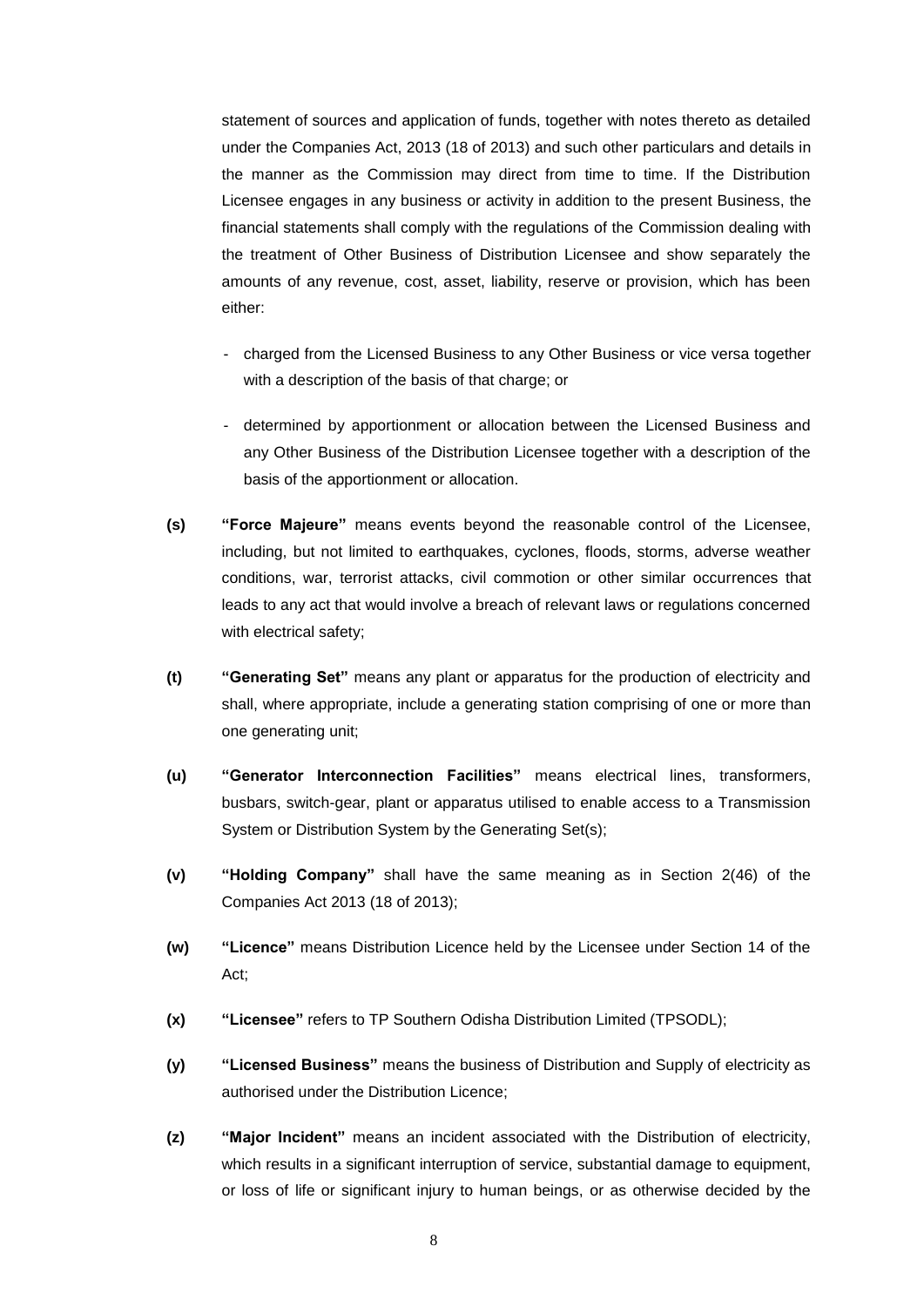Commission and shall also include any other incident which the Commission expressly declares to be a major incident;

- **(aa) "Non Core Activity"** means any activity of the Licensee or an Affiliate of the Licensee other than that carried out as a part of the Distribution Business**;**
- **(bb) "Operational Control"** means possessing the authority to make operational decisions such as commissioning and utilisation of units, service lines and equipment;
- **(cc) "Odisha Grid Code (OGC)**" means the Odisha Grid Code 2015, specified by the Commission under Section 86(1)(h) of the Act and as amended from time to time;
- **(dd)** "**Other Business**" means business of the Distribution Licensee other than the Licensed Business;
- **(ee)** "**Performance Standards**" means the standards as may be determined by the Commission pursuant to Section 57 of the Act;
- **(ff)** "**Person**" shall include any company or body corporate or association or body of individuals, whether incorporated or not, or artificial juridical person;
- **(gg)** "**Regulations**" means the regulations made by the Commission, under the provisions of the Act or the State Act;
- **(hh) "Specific Conditions"** means the Conditions stipulated in Part III of these Licence Conditions;
- **(ii) "State"** means the State of Odisha;
- **(jj) "Standards of Performance"** refer to such standards of performance as may be specified by the Commission;
- **(kk) "State Act"** means the Orissa Electricity Reform Act, 1995 to the extent the provisions of the said Act are not inconsistent with the Act;
- **(ll) "State Government"** means the Government of the State of Odisha;
- **(mm) "Subsidiary"** shall have the same meaning as in Section 2(87) of the Companies Act 2013 (18 of 2013);
- **(nn)** "**Trading Business**" means the authorized business of an Electricity Trader in the area of operation allowed under the Trading Licence granted;
- **(oo)** "**Trading Licence**" means the Licence granted under Section 14 of the Act to undertake Trading in Electricity;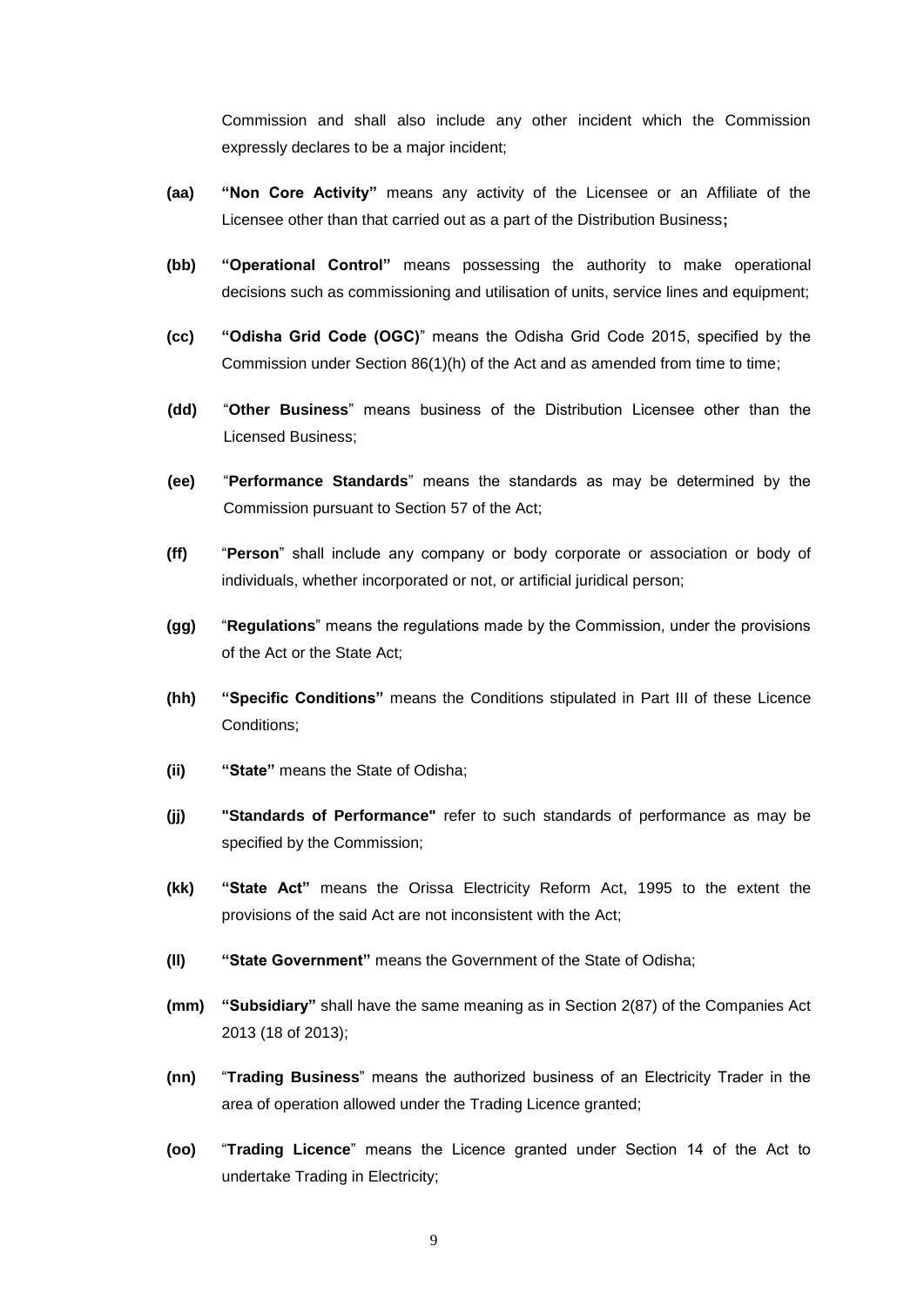- **(pp)** "**Trading Licensee**" means an Electricity Trader who is so authorised under Section 14 of the Act;
- **(qq)** "**Transmission Business**" means the authorized business of transmission of electricity;
- **(rr)** "**Transmission System**" means the system consisting mainly of extra high voltage electric lines, owned or controlled by the Transmission Licensee, and used for the purposes of the conveyance of electricity from one power station to a sub-station or to another power station or between sub-stations, or to or from any external interconnection including 33/11 kV bays equipment up to the interconnection with the Distribution System, and any plant, apparatus and meters owned or used in connection with the transmission, and such buildings or plants thereof as may be required to accommodate such plant apparatus, other works and operating staff thereof;
- **(ss)** "**Transmission Licensee**" means any person who is authorized to carry out Transmission;
- **(tt)** "**Transfer**" shall include the sale, exchange, gift, lease, licence, loan, Securitisation, mortgage, charge, pledge or grant of any other encumbrance or otherwise permitting of any encumbrance to subsist or parting with physical possession or any other disposition or dealing;
- **(uu) "Use of System"** means use of the Distribution System for the transportation or wheeling of electricity;
- **(vv) "Users"** means anyone who uses the Distribution System;
- **(ww) "Vesting Order"** refers to the order dated 28.12.2020 issued by the Commission in case no. 83/2020 and any subsequent amendments thereof**.**
- 3.4. References in these Licence Conditions to Paragraphs, Conditions, Parts and Schedules shall unless the context otherwise requires, be construed as references to Conditions, paragraphs and parts of and schedules to these Licence Conditions.

# **4. Terms of Licence**

- 4.1. Unless the Licence of the Licensee is revoked earlier, the Licensee will carry its Licensed Activity for a period of 25 (twenty five) years from  $1<sup>st</sup>$  January, 2021.
- 4.2. These Licence Conditions are subject to modification or amendment in accordance with the provisions of relevant Regulations and in accordance with the provisions of the Act.
- 4.3. The Licensee shall not have the right of exclusivity in its Area of Supply by virtue of these Licence Conditions (General or Specific). Under 6th proviso of Section 14 of the Act, the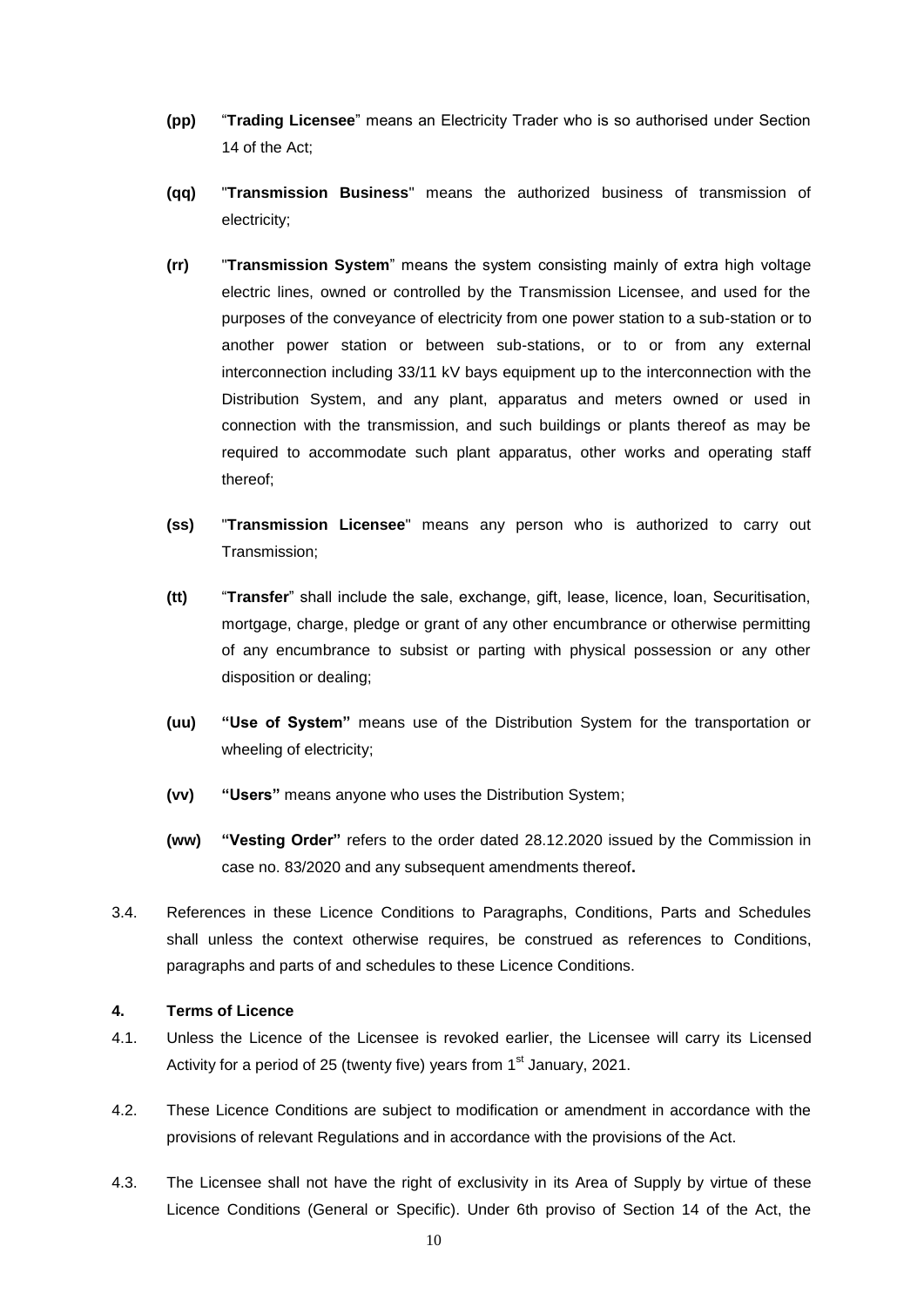Commission may grant licence to any person(s) for distribution of electricity in the Licensee's Area of Supply.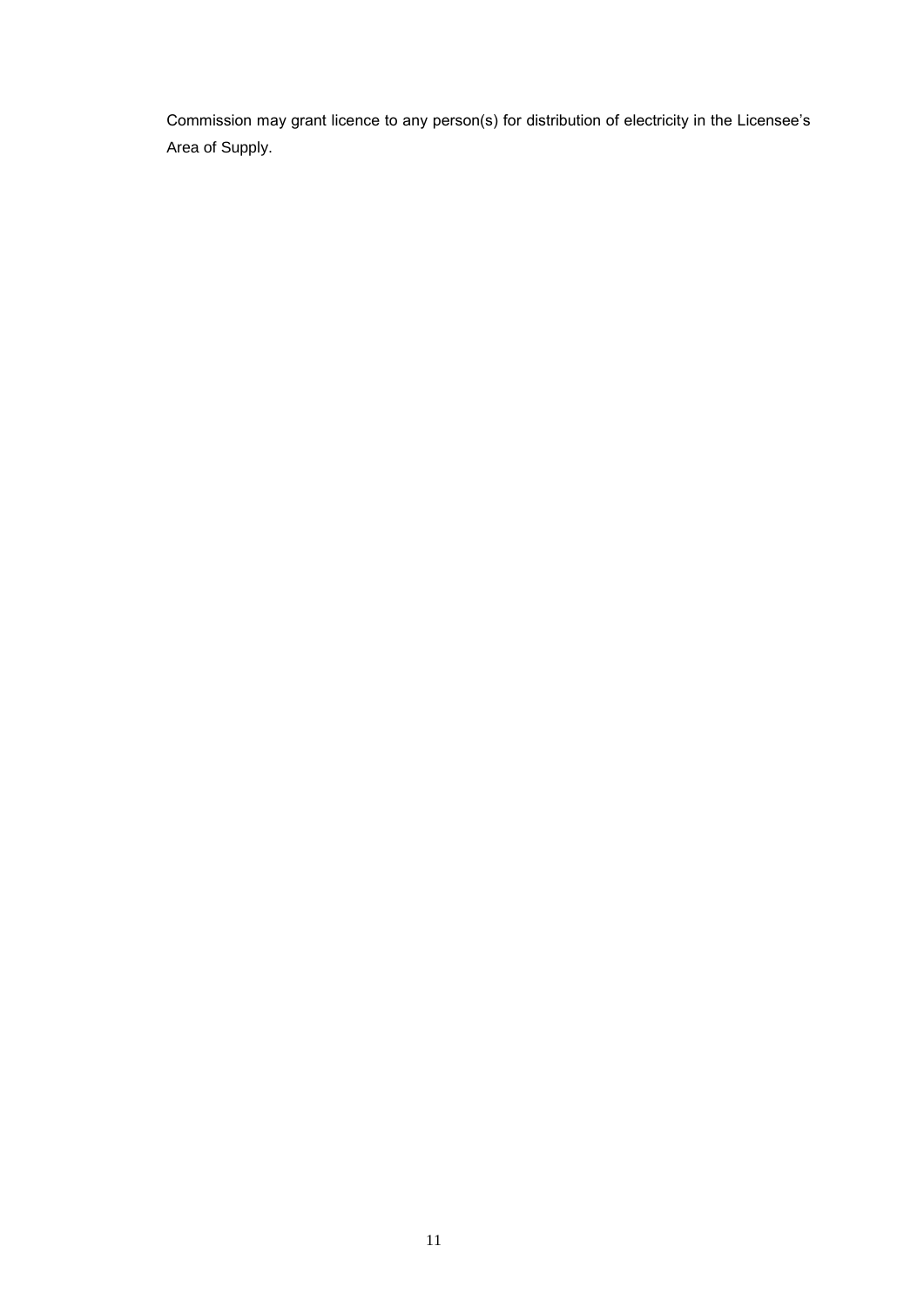# **PART-II: GENERAL CONDITIONS**

5. The General Conditions for Distribution Licensees as specified by the Commission in Appendix 4A of the OERC (Conduct of Business) Regulations, 2004 after necessary modifications (in exercise of powers conferred under Clause [18\(](#page-24-0)2) of the Act) shall be General Conditions as given below.

#### **6. COMPLIANCE WITH LAWS, RULES AND REGULATIONS**

- 6.1. The Licensee shall duly comply with the provisions of the Act, Rules, Regulations including Policies, Notifications, Circulars and Orders made there under and the provisions of all applicable laws and orders, directions issued by the Commission from time to time.
- 6.2. The Licensee shall act in accordance with these General Conditions except where the Licensee is exempted from any provisions of these General Conditions at the time of the grant of Licence or otherwise specifically by an approval of the Commission to any deviation there from.
- 6.3. The Licensee shall duly comply with the Order and Directions of the National Load Despatch Centre, Regional Load Despatch Centre and the State Load Despatch Centre and other statutory authorities, issued in the discharge of their functions under the Act or the State Act.

#### **7. FUNCTIONS OF THE LICENSEE**

- 7.1. The Licensee shall develop and maintain an efficient, co-ordinated and economical Distribution System in the Area of Distribution and effect supply of electricity to consumers in such area in accordance with the provisions of the Act, the State Act, Rules, Regulations, Orders and Directions of the Commission.
- 7.2. The Distribution Licensee shall be obligated to procure power from GRIDCO as per Condition 26 of these Licence Conditions. The Licensee may:
	- (a) Subject to Conditions specified in the Vesting Order, purchase, import or otherwise acquire electricity from generating companies, electricity trader(s) and from other persons with whom the Licensee has agreements or arrangements of power purchase or procurement of energy in accordance with the Terms and Conditions of such agreement as approved by the Commission;
	- (b) Subject to conditions specified in the Vesting Order, purchase or acquire electricity from any Person whose generating unit existing as on date of issue of these Licence Conditions, is directly connected to and interfaced with the Distribution System of the Licensee, provided that the Licensee shall intimate the Commission of the existing arrangements for such purchase or acquisition of electrical energy and obtain the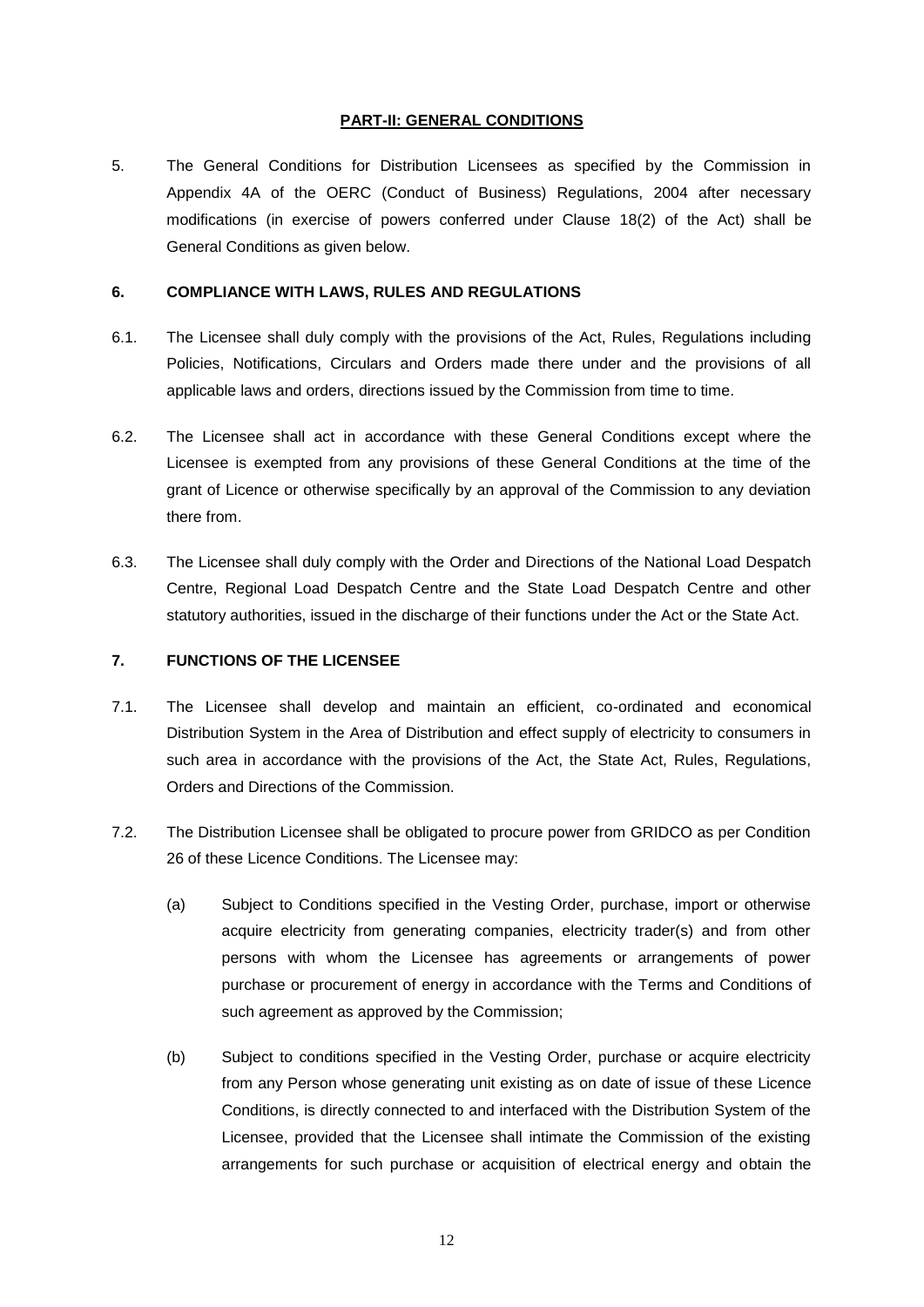general or specific approval of the Commission;

- (c) Subject to conditions specified in the Vesting Order, purchase or otherwise acquire electricity from any person or licensee at tariffs and terms and conditions as approved by the Commission;
- (d) Appoint franchisees to distribute and/ or supply of electricity for a specified area within the Area of Distribution of the Licensee without a separate licence to be taken by such franchisee provided that the Licensee shall be responsible for distribution of electricity in its Area of Supply;
- (e) Undertake trading in electricity without the need for a separate Trading Licence;
- (f) Provide access to the Distribution System to any person for wheeling of electricity in accordance with Regulations made by the Commission for the purpose;
- (g) Sell electricity or energy capacity contracted for such period and to the extent of electricity or capacity not required by the Licensee for the discharge of its obligations to supply electricity in the Area of Supply.
- 7.3. The Licensee shall sell, supply or otherwise dispose off electricity to any person, only in accordance with its Licence, on the tariffs and terms and conditions as approved by the Commission;
- 7.4. The Licensee shall purchase the energy required by the Licensee for meeting obligation under its Licence in an economical manner and under a transparent power purchase or procurement process and in accordance with the Regulations, guidelines, directions made by the Commission from time to time and conditions specified in the Vesting Order.
- 7.5. The Licensee shall engage in any Other Business only if consistent with the Regulations of the Commission issued under Section 51 of the Act.
- 7.6. The Licensee shall seek approval of the Commission before making any loans to, or issuing any guarantee for any obligation of any Person, except when made or issued for the purposes of the Licensed Business. The loans to employees pursuant to their terms of service and trade advances in the ordinary course of business are excluded from the requirement to seek such approval.
- 7.7. The Licensee may engage any of the Subsidiaries or Holding Company or a Subsidiary of such Holding Company of the Licensee to provide any goods or services to the Licensee in connection with the Licensed Business, subject to the following conditions:
	- (a) that the transaction will be on an arms-length basis and at a value that is fair and reasonable in the circumstances;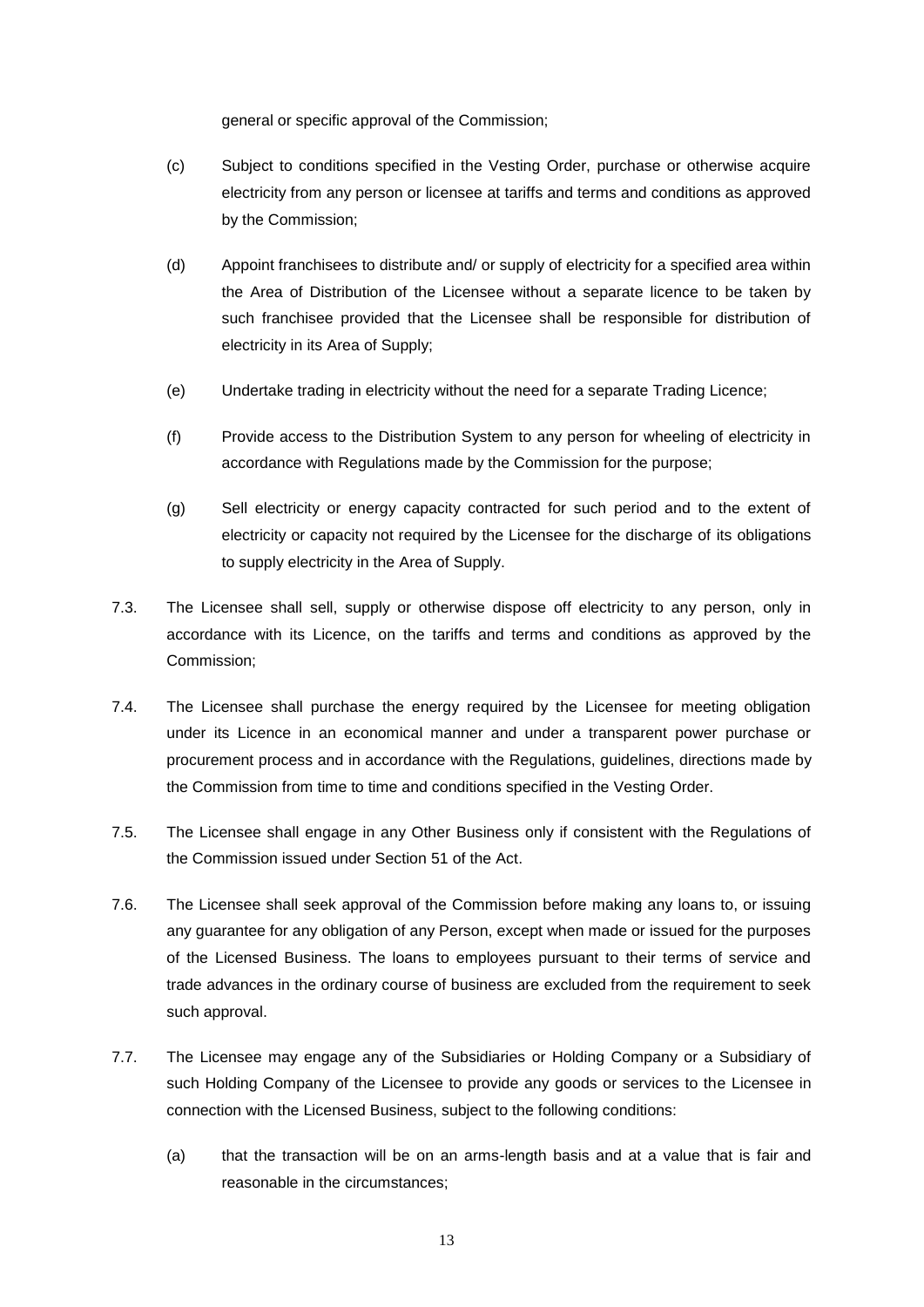- (b) that the transaction will be consistent with any Regulations framed by the Commission relating to the provision of goods and services with respect to Licensed Business; and
- (c) that the Licensee will give 15 (fifteen) days' notice with details of such arrangement, to the Commission prior to commencement of such arrangement.
- <span id="page-13-0"></span>7.8. The Licensee may establish Subsidiaries or associated companies or grant a franchisee or enter into management contracts including appointment of billing agent to conduct or carry out any of the functions, which the Licensee is authorised to conduct or carry under its Licence provided that the Licensee shall be responsible for all actions of the Subsidiaries or associated companies or franchisees or agents or contractors.
- 7.9. Except as provided in Condition [7.8](#page-13-0) above the Licensee shall not transfer or assign its Licence or any of the functions under its Licence to any other person without the prior approval of the Commission.
- 7.10. The Licensee shall provide Open Access, as per Regulations in this regard, to the Distribution System for use of the other licensees, and Generating Companies including the Captive Generating Plant(s) and the Consumer subject to no operational constraints in the Distribution System and subject to payment by the user of all applicable tariffs and charges as determined or directed to be charged by any general or special order of the Commission.
- 7.11. The Licensee shall not, without the prior approval of the Commission in accordance with the provision of Section 17 of the Act:
	- (a) undertake any transaction to acquire by purchase or take over or otherwise, the utility of any other Licensee;
	- (b) merge its utility with the utility of any other Licensee;
	- (c) acquire any beneficial interest in any Generating Company or Generating Station; or
	- (d) transmit, distribute or supply electricity to any Person in the State, not under the Licensee.
- 7.12. The Licensee shall provide to the other licensees the intervening Distribution facilities to the extent of surplus capacity available, in its Distribution System and in the event of any dispute with respect to the availability of the surplus capacity, the same shall be determined by the Commission. The charges, terms and conditions for the use of the intervening facilities may be mutually agreed between the Licensees subject to any order made by the Commission for the purpose. In the event of any disagreement the same shall be decided by the Commission.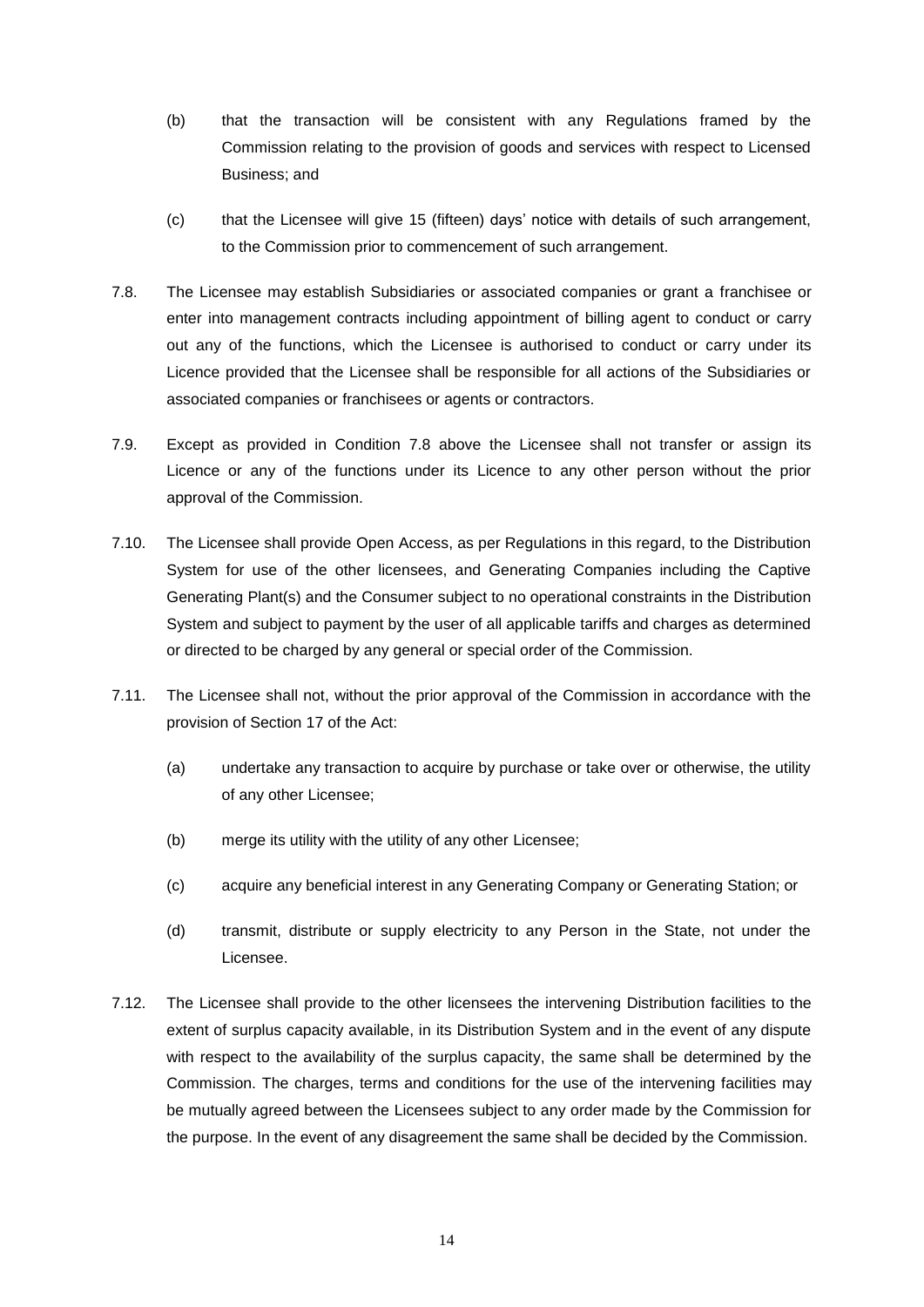# **8. ACCOUNTS**

- 8.1. Unless otherwise permitted by the Commission the financial year of the Licensee for the purposes of these General Conditions and matters relating to the Licensed Business shall run from the 1<sup>st</sup> (first) of April to the following 31<sup>st</sup> (thirty-first) of March except for the financial year 2020-21 which shall be from 1<sup>st</sup> January 2021 to 31<sup>st</sup> March2021.
- <span id="page-14-0"></span>8.2. The Licensee shall maintain separate accounts for each such business undertaking to ensure that distribution business neither subsidizes in any way such business undertaking nor encumbers its distribution assets in any way to support such business.
- 8.3. The Licensee shall maintain a separate account of depreciation on the existing assets of SOUTHCO Utility transferred to the Licensee vide the Vesting Order.
- 8.4. The Licensee shall, in respect of the Licensed Business and any Other Business:
	- (a) keep such accounting records as would be required to be kept in respect of each such business so that the revenues, costs, assets, liabilities, reserves and provisions of, or reasonably attributable to the Licensed Business are separately identifiable in the books of the Licensee, from those of Other Business in which the Distribution Licensee may be engaged;
	- (b) prepare on a consistent basis from such accounting records and deliver to the Commission the Financial Statements; namely
		- (i) in respect of the first 6 (six) months of each financial year, a half yearly profit and loss account, cash flow statement and balance sheet together with such supporting documents and information as the Commission may direct from time to time;
		- (ii) in respect of the Financial Statements prepared, an Auditor's report for each financial year, stating whether in their opinion the statements have been properly prepared and give a true and fair view of the revenues, costs, assets, liabilities, reserves and provisions of, or reasonably attributable to such businesses to which the statements relate; and
		- (iii) a copy of each half yearly profit and loss account not later than 3 (three) months after the end of the period to which it relates, and copies of the Financial Statements and Auditor's report not later than 6 (six) months after the end of the financial year to which they relate.
- 8.5. The Licensee shall not normally change the basis of charge or apportionment or allocation of revenues or expenses in relation to the preparation of the Financial Statements in respect of a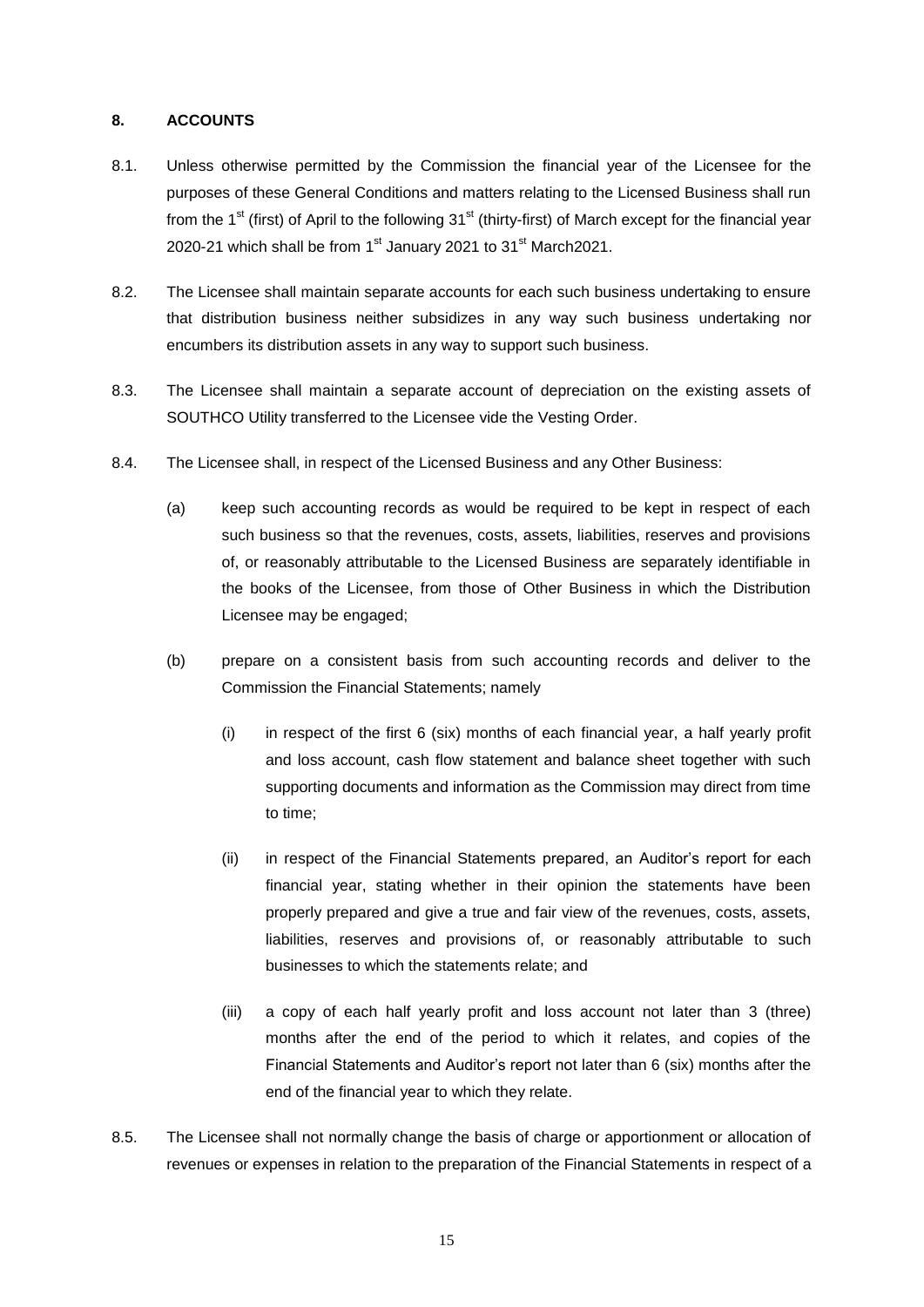financial year from those applied in respect of the previous financial year, without prior intimation to the Commission. Any change, if proposed, in the basis of charge or apportionment of revenues or expenses shall be consistent with the provisions of the Companies Act, 2013, the Accounting Standards or Rules and any guidelines issued by the Commission in this regard.

- 8.6. Where, in relation to the Financial Statements in respect of a financial year, the Licensee has changed the basis of charge or apportionment or allocation from those adopted for the immediately preceding financial year, the Licensee shall, if directed by the Commission, prepare and deliver to the Commission such Financial Statements on the basis which it applied in respect of the immediately preceding financial year.
- 8.7. The Financial Statements under Condition [8.2](#page-14-0) above shall, unless otherwise directed by the Commission:
	- (a) be prepared and published with the Annual Accounts of the Licensee, in the manner provided herein;
	- (b) state the accounting policies adopted;
	- (c) be prepared in accordance with the generally accepted accounting policies; and
	- (d) be prepared in the form as the Commission may stipulate from time to time.
- 8.8. The references to costs or liabilities of or reasonably attributable to Licensed Business or Other Business shall be construed as excluding taxation, and capital liabilities which do not relate principally to such business and interest thereon.
- 8.9. The Licensee shall ensure that the Financial Statements in respect of each financial year prepared under Condition [8.2](#page-14-0) and the Auditor's report in respect of each financial year are publicised in such manner as the Commission may direct and are made available to any Person requesting them at a price not exceeding the reasonable cost of duplicating them.

# <span id="page-15-0"></span>**9. PROHIBITION OF UNDUE PREFERENCE**

The Licensee shall not show undue preference to any Person in the distribution and supply of electricity or rendering of services in the Area of Supply. The Licensee shall not be held to have shown any such undue preference if any differentiation of the consumer occurs as a result of the implementation of any order of the Commission or of the order of the State Government in regard to subsidy payment under Section 65 of the Act.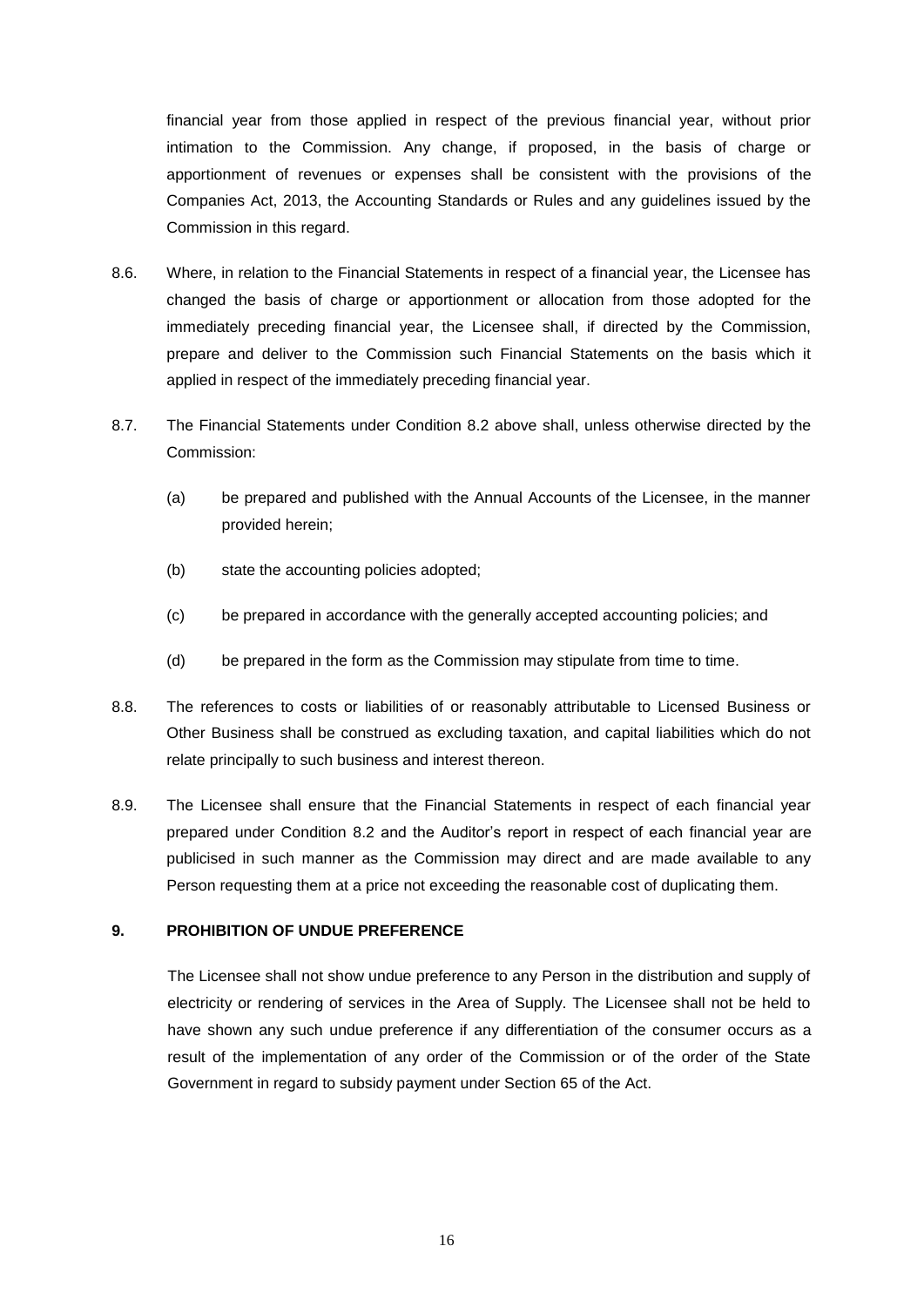### **10. PROVISION OF INFORMATION TO THE COMMISSION**

- 10.1. The Licensee shall furnish to the Commission without delay such information, documents and details related to the Licensed Business or any Other Business of the Licensee, as the Commission may require from time to time for its own purposes or for the purposes specified in the Vesting Order or for the purposes of the Government of India, State Government, the Central Commission, the Central Electricity Authority, the State Transmission Utility and State Load Dispatch Centre.
- 10.2. The Licensee shall duly maintain the information as the Commission may direct under Section 128 of the Act.
- <span id="page-16-1"></span><span id="page-16-0"></span>10.3. The Licensee shall notify the Commission as soon as possible, the occurrence of any Major Incident affecting any part of its Distribution System and in any event, by not later than 48 (forty eight) hours of such occurrence. The Licensee shall:
	- (a) submit a report to the Commission within 2 (two) months giving full details of the facts within the knowledge of the Licensee regarding the incident and its cause;
	- (b) in the event the report under sub-Condition [\(a\)](#page-16-0) is likely to take more than 2 (two) months from the date of such incident, the Licensee shall within 1 (one) month from such date of the incident submit a preliminary report with such details which the Licensee can reasonably furnish and state reasons as to why the Licensee requires more than 2 (two) months for giving full report of such incident; and
	- (c) give copies of the report to all parties concerned with the Major Incident and to such other Persons as the Commission may direct.
- 10.4. The decision of the Commission as to what is a Major Incident shall be final. The Commission may by order, after providing an opportunity of hearing, direct the Licensee to provide such amount of compensation as the Commission may direct to persons, who suffer substantial injury or to the heirs of those who lose their lives as a result of such Major Incident where the Major Incident has been caused by any act of commission, omission or negligence on the part of any of the employees or agents of the Licensee.
- 10.5. The Commission at its discretion may require the submission of a report on the Major Incident to be prepared by an independent person at the expense of the Licensee.
- 10.6. The Licensee shall also undertake such studies as the Commission may direct from time to time for the improvement of its Distribution System and any other matter concerning the Distribution Business that the Commission considers necessary to avoid the occurrence of any such Major Incident.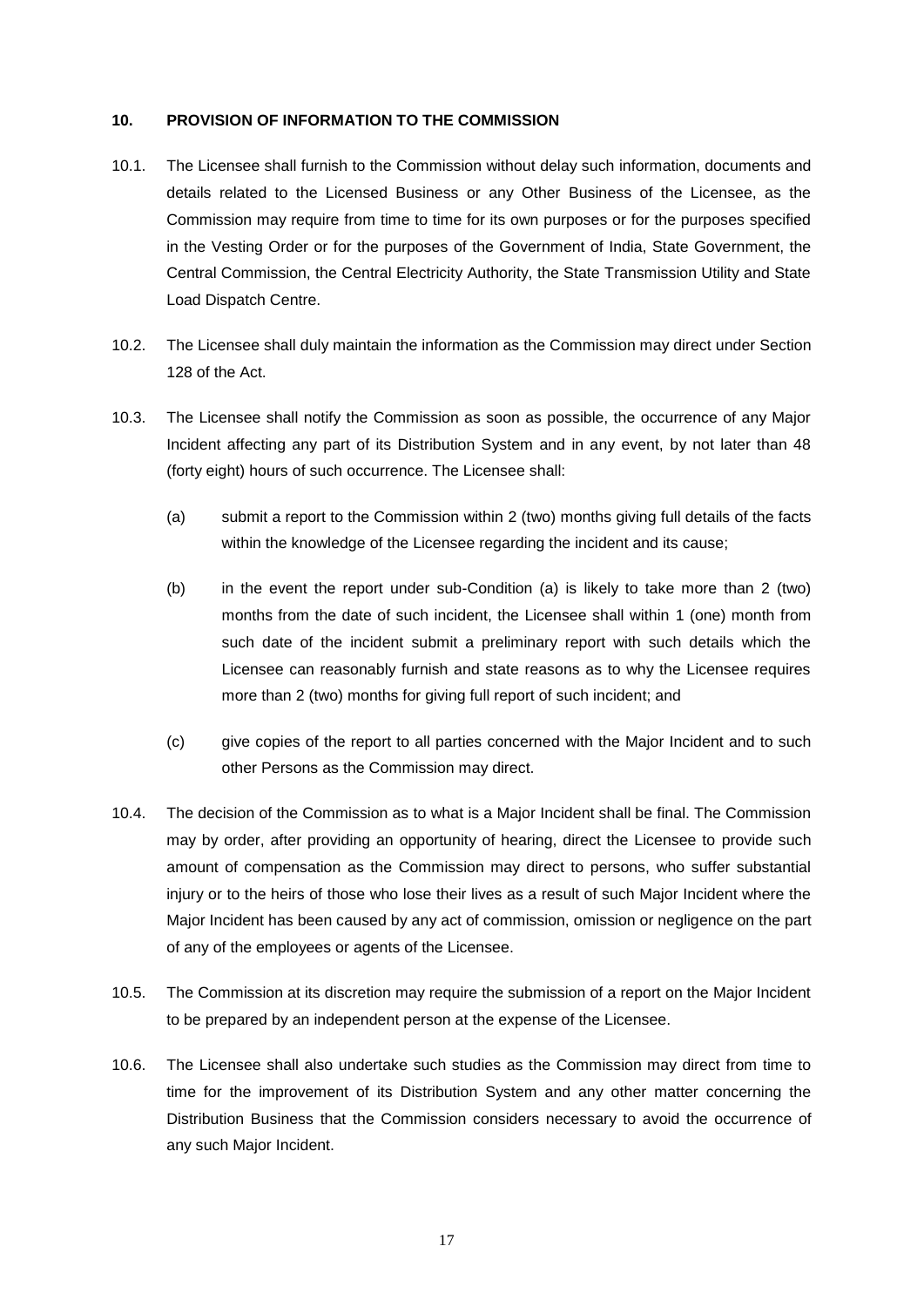- <span id="page-17-0"></span>10.7. The Licensee shall duly inform the Commission about any incident restricting it from meeting obligations under these Licence Conditions including any act of omission or commission by others and steps taken by the Licensee to mitigate the effect of such incident.
- 10.8. The Commission may at any time require the Licensee to comply with the provisions of Conditions [10.3](#page-16-1) to [10.7](#page-17-0) as to incidents which the Commission may specifically direct and the Licensee shall be obligated to comply with the same notwithstanding that such incidents are not Major Incidents; provided that the time limits specified shall commence from the date that the Commission notifies Licensee of such requirement.
- <span id="page-17-2"></span>10.9. The Licensee shall submit a business plan within 3 (three) months of Licence Conditions coming into force for such period as the Commission may direct and shall update such plan annually. The business plan shall contain year wise load growth, year wise distribution loss reduction proposal along with specific action plan, metering plan for metering interface points, investment plan as detailed in Condition [11](#page-17-1) herein, treatment of previous losses, debt restructuring plan, cost reduction plan, projected profit and loss account, projected balance sheets, projected cash flow statements and projected important financial parameters.
- 10.10. The Commission may require the Licensee to intimate by the end of first quarter of each financial year the progress made in implementing the business plan of the previous financial year with the comparison of actual implementation vis-à-vis the plan as approved by the Commission and shall post it in its web-site.

# <span id="page-17-1"></span>**11. INVESTMENTS**

- 11.1. Unless otherwise directed by the Commission, every Licensee shall obtain prior approval of the Commission for making investment in the Licensed Business if such investment is above the limits laid down in Condition [32.](#page-36-0)
- <span id="page-17-4"></span>11.2. The Licensee shall duly comply with the Regulations, guidelines, directions and orders the Commission may issue from time to time in regard to the investments to be made in the Distribution Business.
- <span id="page-17-3"></span>11.3. The Licensee shall submit to the Commission investment plans as a part of the business plan under Condition [10.9](#page-17-2) above giving details of investment schemes to be undertaken during the concerned period for the approval of the Commission. For new schemes formulated by the GoO, if TPSODL wishes to avail funding under such scheme, an agreement shall be signed between GoO/ GRIDCO/ OPTCL and TPSODL for utilization of such grants. The Licensee shall demonstrate to the satisfaction of the Commission that:
	- (a) there is a need for such investments in the Distribution System;
	- (b) the Licensee has made techno-economic analysis and environmental aspects of all viable alternatives to the proposal for investing in or acquiring new Distribution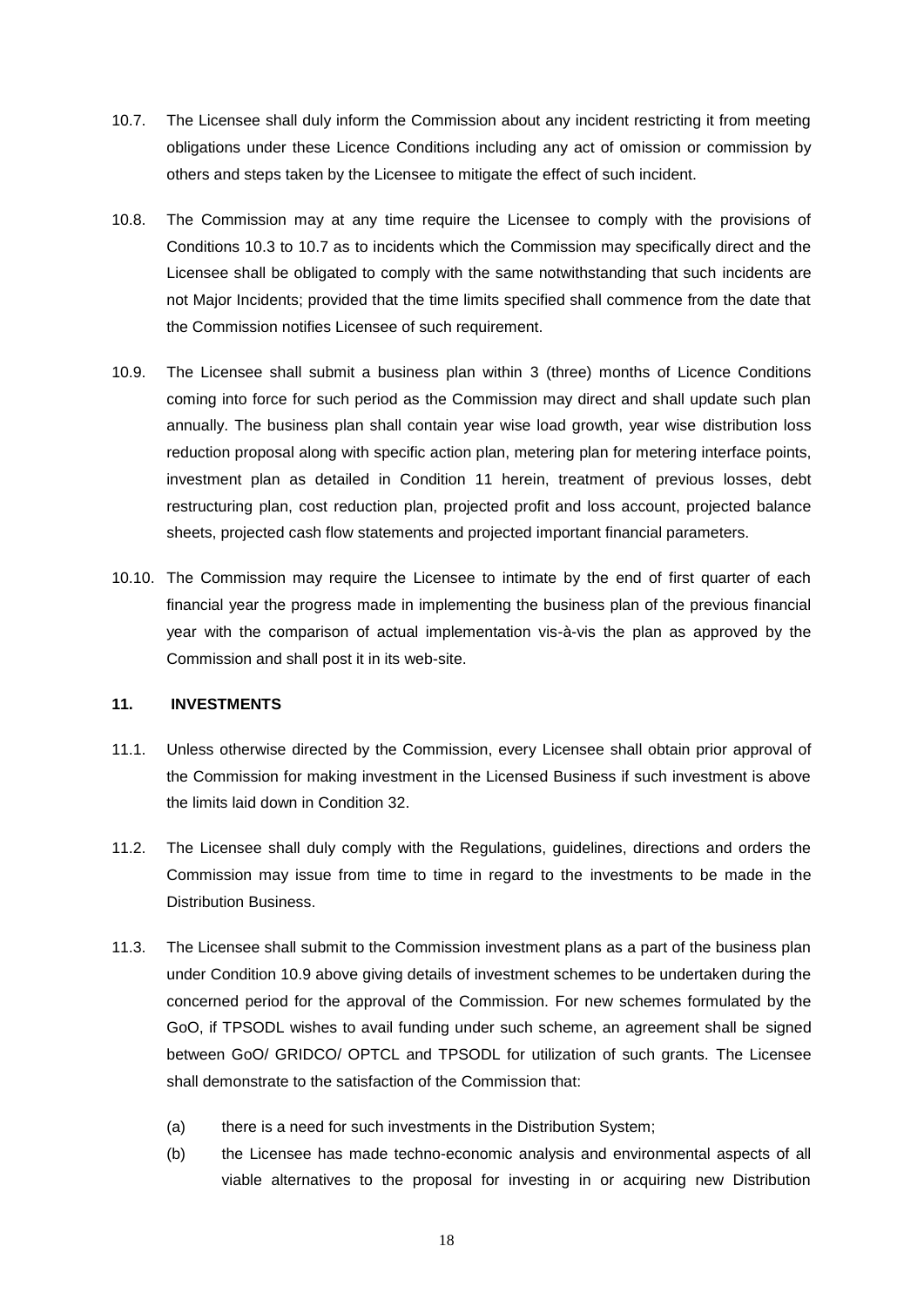System assets to meet such need;

- (c) the investment plan is in conformance to the conditions for capital investment specified in the Vesting Order.
- 11.4. In the application for investment approval, the Licensee shall furnish the following information or particulars:
	- (a) A detailed project report containing techno-economic analysis and environmental aspects of the investment together with the outline of the works to be undertaken, the salient features and particulars demonstrating the need for investment;
	- (b) The project cost together with the cost benefit analysis;
	- (c) Whether the investment is in a new project or for expansion or up-gradation of an existing system;
	- (d) Sanctions and statutory clearances required for execution of the project and status of such sanctions and statutory clearances;
	- (e) Phasing of investment over the financial years and commissioning schedule;
	- (f) The manner in which investments will be capitalised for the purposes of inclusion in the revenue requirements of the Licensee;
	- (g) Constraints which the Licensee may face in making the investments or in implementing the project including constraints on information available;
	- (h) Resource mobilisation and financial plans for meeting the investment;
	- (i) Process for inviting and finalizing tenders for procurement of equipment, material and/ or services relating to investment, in accordance with a transparent tendering procedure as may be approved by the Commission; and
	- (j) Such other particulars as the Commission may from time to time direct.
- 11.5. The Licensee shall cooperate with the Commission's staff, consultants and experts to enable them to discharge their functions and to submit a report to the Commission on the outcome of their findings.
- 11.6. The Licensee shall intimate, by the end of the first quarter of each financial year:
	- (a) the annual investment plan with details of investment schemes to be carried out during the financial year; and
	- (b) the progress made in implementing the annual investment plan of the previous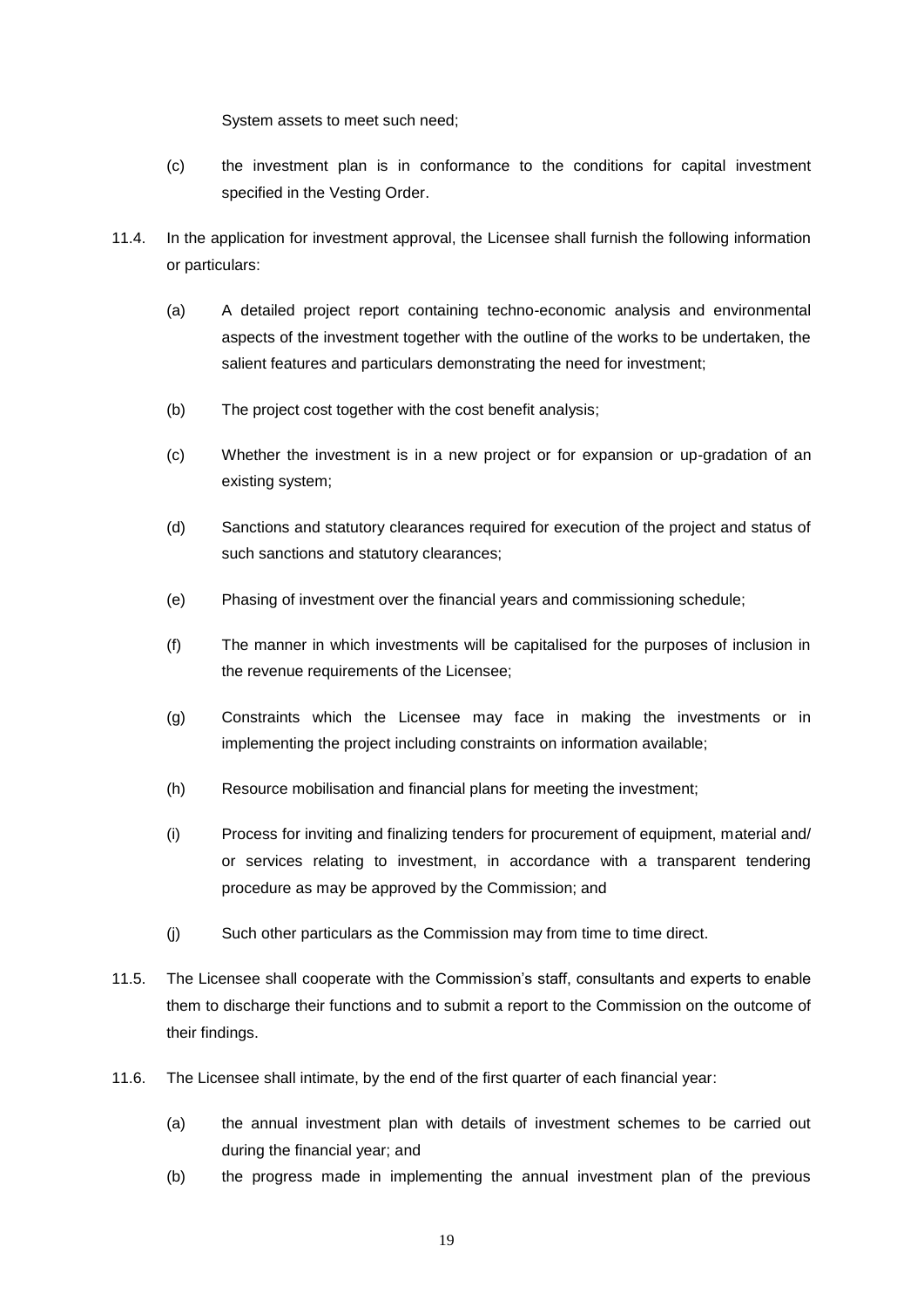financial year with the comparison of actual implementation vis-à-vis the plan as approved by the Commission for the concerned period.

- 11.7. The Licensee shall make the investments in a prudent manner being guided by the duty to build, maintain and operate an efficient, co-ordinated and economical Distribution System in its Area of Supply.
- <span id="page-19-0"></span>11.8. The Licensee shall not undertake schemes involving Major Investments, not covered under the investment plan approved by the Commission under Condition [11.3](#page-17-3) above without the prior approval of the Commission, and for such approval the Licensee shall demonstrate to the satisfaction of the Commission the factors mentioned in Condition [11.3](#page-17-3) above.
- 11.9. The Licensee shall invite and finalise tenders for procurement of equipment, material and/ or services relating to Major Investment, in accordance with a transparent tendering procedure as may be directed by the Commission.
- 11.10. For the purposes of this Condition [11,](#page-17-1) the term "Major Investment" means any planned investment in or acquisition of Distribution facilities, the cost of which, when aggregated with all other investments or acquisitions (if any) forming part of the same overall transaction, equals or exceeds an amount contained in the Specific Conditions applicable to the Licensee or otherwise decided by the Commission from time to time by a general or special order (Refer Condition [32.1\)](#page-36-1).
- 11.11. The Licensee shall be entitled to make investment in the Distribution Business other than those covered under Conditions [11.3](#page-17-3) and [11.8](#page-19-0) above but for the purposes of considering such investment while determining the tariff, the Licensee shall satisfy the Commission that the investment was required for the Distribution Business and such investment was made in an efficient, coordinated and economical manner.
- 11.12. The Licensee shall submit to the Commission along with the "Expected Revenue Calculations" filed under Section 62 of the Act, the highlights of the annual investment plan consisting of the schemes approved by the Commission, schemes submitted before the Commission for approval and all schemes not requiring prior approval of the Commission planned for the ensuing financial year and shall make investment in the said financial year in accordance with the said investment plan. The Commission shall take into consideration while determining the tariffs of the Licensee as per the Regulations framed by the Commission under Section 61 of the Act, the approval granted by the Commission to the Licensee for the investments under this Condition and the actions and inactions on the part of the Licensee in complying with the terms contained in this Condition.

Provided that if any unforeseen contingencies require reallocation of funds within the schemes listed in the annual investment plan, the Licensee may do so to the extent such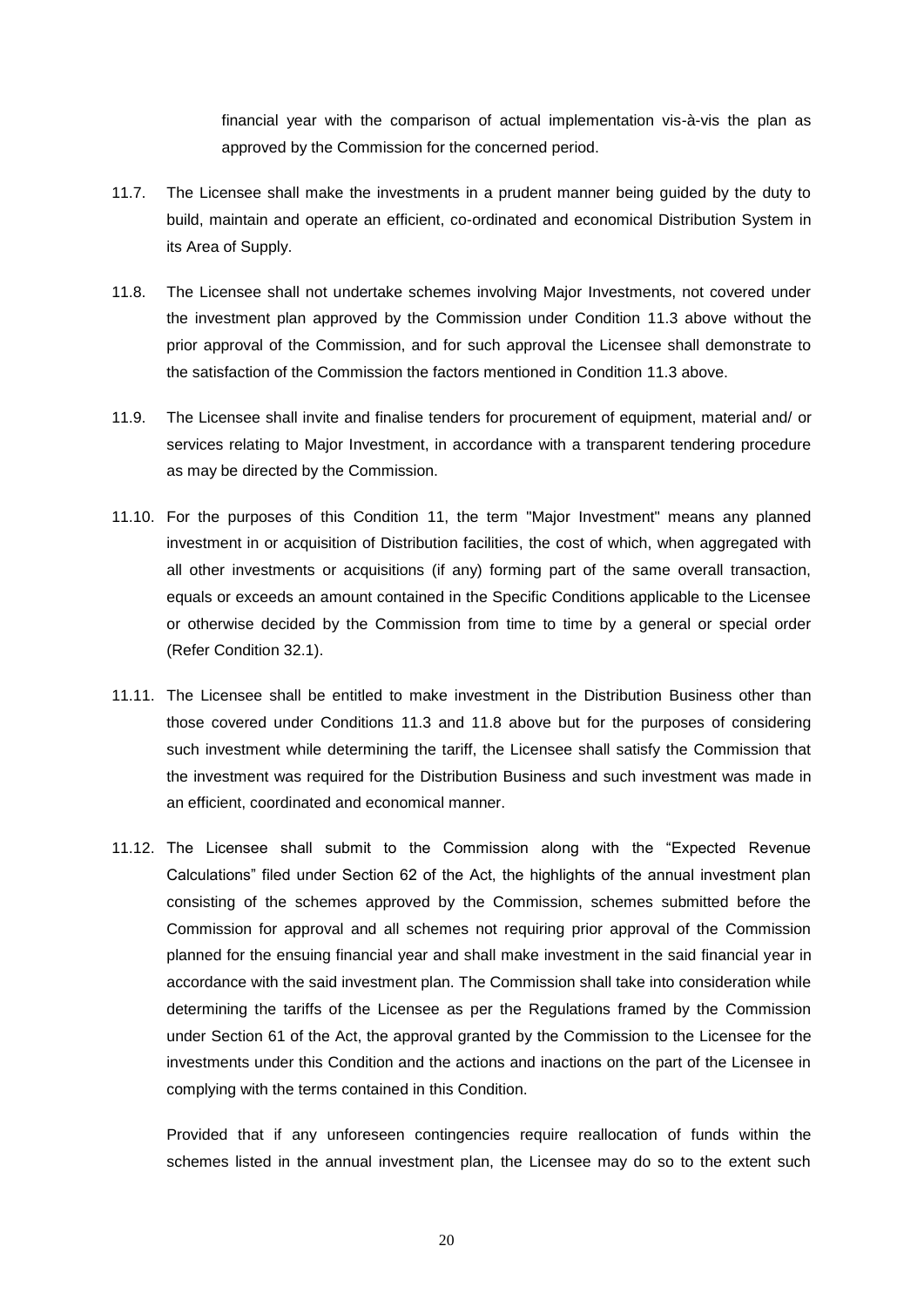reallocation up to a limit of 10% of the overall investment plan and 25% of the approved amount in respect of each item/ work of the investment plan. The Licensee shall give due intimation of such relocation to the Commission within 7 (seven) days of making the investment.

Provided also that if on account of such circumstances the Distribution Licensee is required to make investment in a scheme, which does not find a place in the annual investment plan, the Distribution Licensee may do so if the same is not a Major Investment and subject to the conditions contained in Condition 11.12 above.

#### <span id="page-20-2"></span>**12. TRANSFER OF ASSETS**

- <span id="page-20-0"></span>12.1. Save as provided in this Condition 12, the Licensee shall not transfer or relinquish Operational Control over any asset without prior approval of the Commission whose book value at the time of proposed transfer exceeds the amount decided by the Commission in the Specific Conditions applicable to the Licensee as outlined at Conditions 32.2 and 32.3.
- <span id="page-20-1"></span>12.2. The Licensee shall give to the Commission prior notice of its intention to transfer or relinquish Operational Control over any asset whose value exceeds the amount decided by the Commission as per Condition [12.1](#page-20-0) above and the Licensee shall disclose all relevant facts in the communication to the Commission. The Commission may, within 30 (thirty) days of the receipt of the notice, seek further information in support of the transaction and shall, generally within 30 (thirty) days of such further information being submitted by the Licensee, and where no such further information is sought by the Commission as above, within 60 (sixty) days of the filing of the application, approve the transfer arrangement subject to such terms and conditions or modifications as is considered appropriate or reject the same, for reasons to be recorded in the order issued by the Commission.
- 12.3. The Licensee may transfer or relinquish Operational Control over any asset as is detailed in any notice given under Condition [12.2](#page-20-1) where:
	- (a) the Commission confirms in writing that it consents to such transfer or relinquishment of Operational Control subject to such conditions as the Commission may impose; or
	- (b) the Commission does not inform the Distribution Licensee in writing of any objection to such transfer or relinquishment of Operational Control within the notice period referred to in Condition [12.2](#page-20-1) and the transfer is effected by transparent and competitive bidding procedures.
- 12.4. The Licensee may also transfer or relinquish Operational Control over any asset where:
	- (a) the Commission has issued directions for the purposes of this Condition [12](#page-20-2) containing a general consent (whether or not subject to Conditions) to: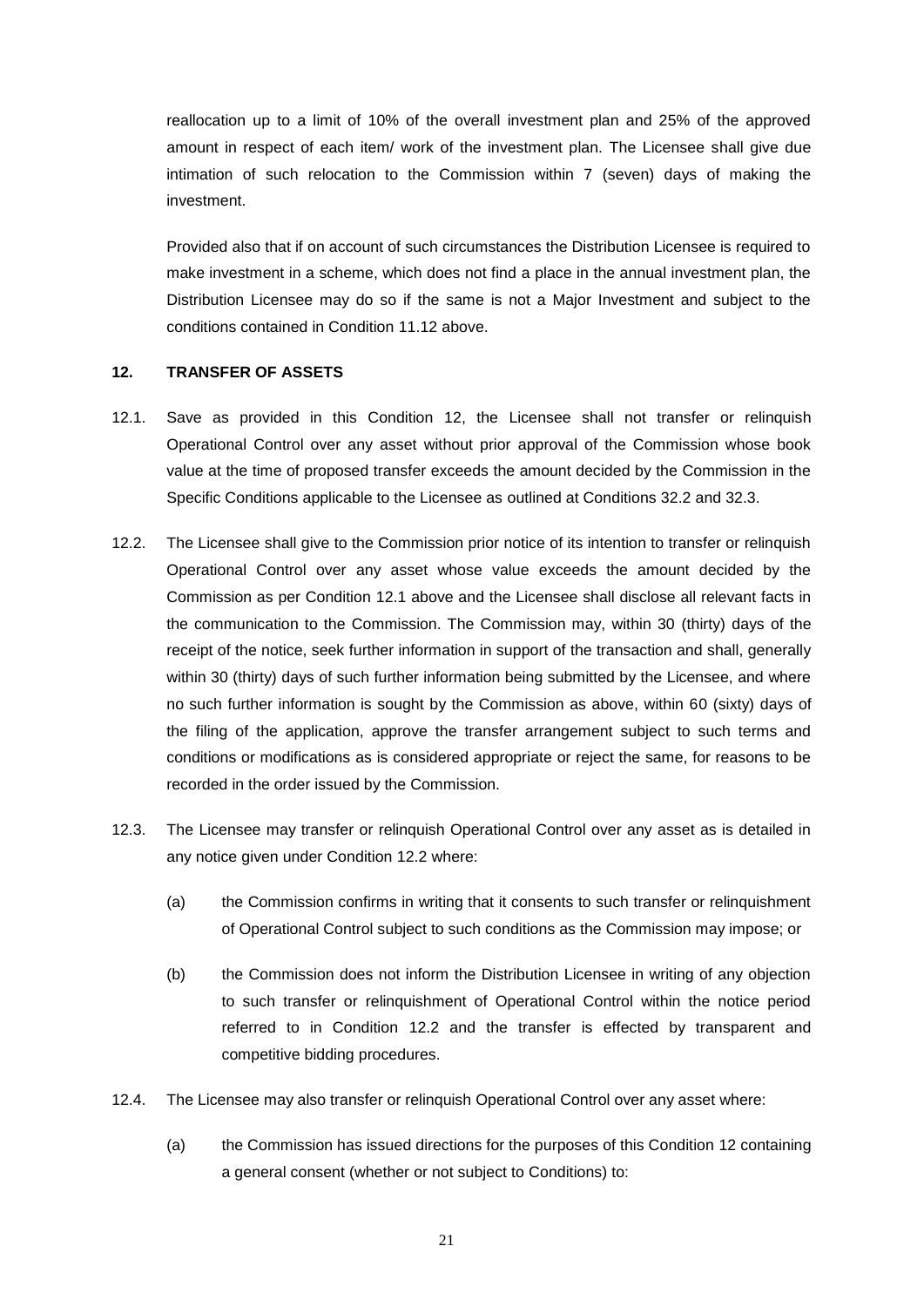- (i) the transactions of a particular description, and/ or
- (ii) the transfer or relinquishment of Operational Control over assets of a particular description, and/ or
- (iii) the transfer or relinquishment of Operational Control in accordance with any conditions to which the consent is subject, or
- (b) the transfer or relinquishment of Operational Control in question is mandated under any other law; or
- (c) the asset in question was acquired and used by the Distribution Licensee exclusively or primarily in connection with any Other Business and does not constitute a legal or beneficial interest in land, or otherwise form part of the Distribution System or is not otherwise an asset required for the Licensed Business.
- 12.5. Without the prior approval of the Commission, the Licensee shall not create any charge over any of the assets of the Licensee including but not limited to receivables of the Licensee as a means of facilitating its financing requirements for the Licensed Business.

# <span id="page-21-1"></span>**13. PAYMENT OF LICENCE FEES**

- <span id="page-21-0"></span>13.1. Within such period as the Commission may direct, the Licensee shall pay to the Commission the annual Licence fees, mentioned in the Specific Condition [31](#page-36-2) in such manner as has been directed under the said Specific Condition.
- <span id="page-21-2"></span>13.2. Where the Licensee fails to pay to the Commission any of the fees due under Condition [13.1](#page-21-0) by the due dates:
	- (a) without prejudice to other obligations, the Licensee shall be liable to pay interest on the outstanding amount at a simple interest rate of 1.5 percent per month, the interest being payable for the period beginning on the day after which the amount became due, and ending on the day on which the payment is made to the Commission; and
	- (b) in the event of continued default by the Licensee, the Commission may revoke the Licence.
- 13.3. The Licensee shall be entitled to take into account any fee paid by it under this Condition [13](#page-21-1) excluding the interest for delayed payment as an expense and payment of penalty, fines and charges paid by the Licensee in the determination of aggregate revenues to be charged to the tariffs.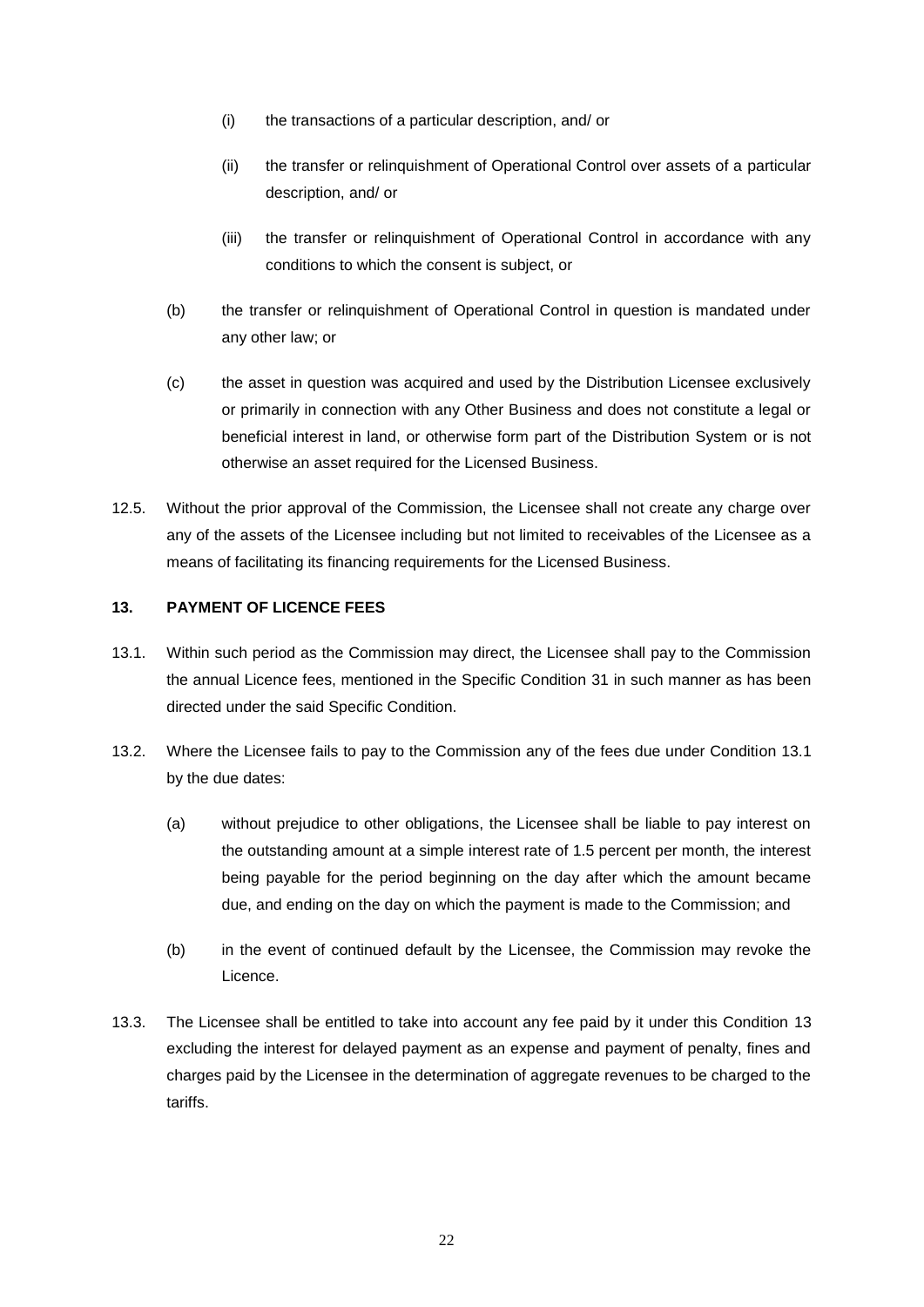### **14. SUSPENSION/ REVOCATION OF LICENCE**

# 14.1. SUSPENSION

- (1) During the continuance of the Licence period, the Commission at any time by recording the reasons in writing, and for the grounds mentioned in Sub-Sections (1) (a), (b), (c), (d) of Section 24 of the Act, may suspend the Licence of the Licensee.
- (2) For the purpose of suspension of Licence, the Commission will follow the procedure as laid down in Section 24 of the Act.

# 14.2. REVOCATION

- (1) During the continuance of the Licence period, the Commission after making an enquiry, and for the public interest may revoke the Licence of the Licensee for the grounds mentioned in Sub-Sections (1) (a), (b), (c), (d) and Sub-Section (2) of Section 19 of the Act.
- (2) The Commission may also revoke the Licence of the Licensee for the breach of the following Licence Conditions.
	- (a) Where the Licensee fails to pay the Commission any of the fees due under Condition [13](#page-21-1) of these Licence Conditions;
	- (b) Where the Licensee fails to implement its business plan submitted under Condition [10.9](#page-17-2) of these License Conditions;
	- (c) Where the Licensee fails to comply with the provisions of Condition [11.2](#page-17-4) of these Licence Conditions with regard to investment to be made in the Distribution Business.
- (3) The Commission may revoke Licence pursuant to the following conditions specified in the Vesting Order:
	- (a) Change in legal standing of Licensee by way of merger/ acquisition/ sale/ divestment/ demerger unless duly approved by the Commission;
	- (b) Any alteration in equity shareholding, as specified in para 30 of the Vesting Order, of the Licensee without the explicit and prior written approval of the Commission;
	- (c) Failure to make payment of Bulk Supply Price, transmission charges and SLDC charges in terms of the Bulk Supply Agreement executed between the Licensee and GRIDCO and the Bulk Power Transmission and SLDC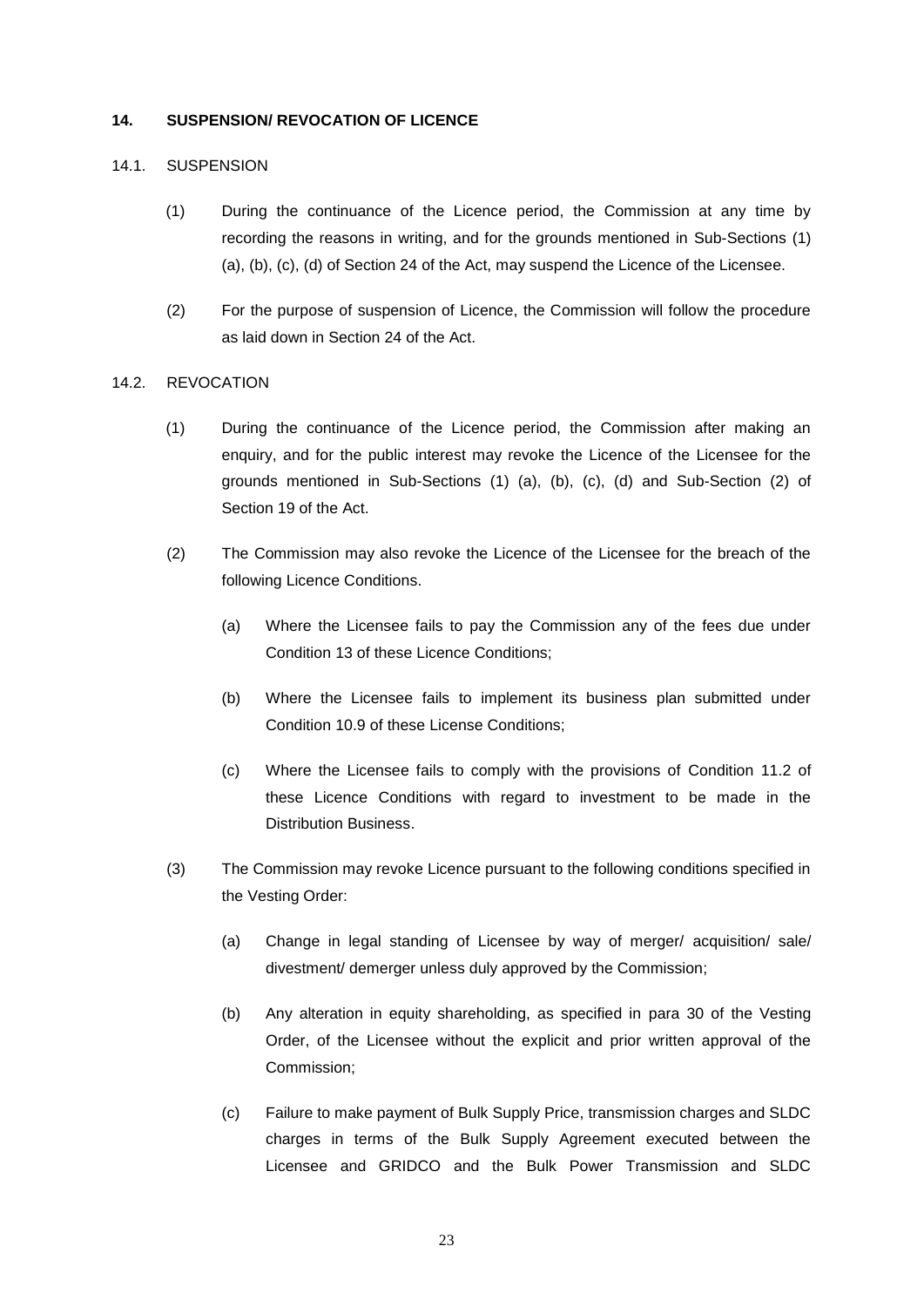Agreement executed between the Licensee and OPTCL;

- (d) Failure to meet AT&C Loss as per para 44 of the Vesting Order;
- (e) Failure to restore the Performance Guarantee as per para 39(g) of the Vesting Order; or
- (f) Failure to meet the cumulative capital investment commitment at the end of 5th (fifth) year as per para 43 of the Vesting Order.

# **15. AMENDMENT OF LICENCE CONDITION**

These Conditions of Licence may be altered or amended by the Commission under Section 18 of the Act at any time if it is in public interest on the request of the Licensee or otherwise during the period of the Licence. For any such alteration or amendment, the following provisions shall have effect:

- (a) where the Licensee has made an application under Sub-Section (1) of Section 18 of the Act proposing any alteration or amendment in the Licence Conditions, the Licensee shall publish a notice of such application with such particulars and in such manner as may be directed by the Commission;
- (b) in the case of an application proposing alteration or modification in the Area of Supply comprising the whole or any part of any cantonment, aerodrome, fortress, arsenal, dockyard or camp or of any building or place in the occupation of the Government for defence purposes, the alteration or modification shall be made only with the consent of the Central Government;
- (c) where any alteration or amendment in the Licence is proposed to be made otherwise than on the application of the Licensee, the Commission shall publish the proposed alteration or amendment with such particulars and in such manner as the Commission may consider to be appropriate;
- (d) The Commission may give reasonable opportunity of hearing to the Licensee and other affected persons on such proposed amendments/ modifications;
- (e) the Commission shall not make any alteration or amendment unless all suggestions or objections received within 30 (thirty) days from the date of the first publication of the notice have been considered by the Commission.

# **16. DISPUTE RESOLUTION**

16.1. The Commission shall be entitled to act as arbitrator or nominate person(s) as arbitrator(s) to adjudicate and settle disputes between the Licensee and any other Licensee or between the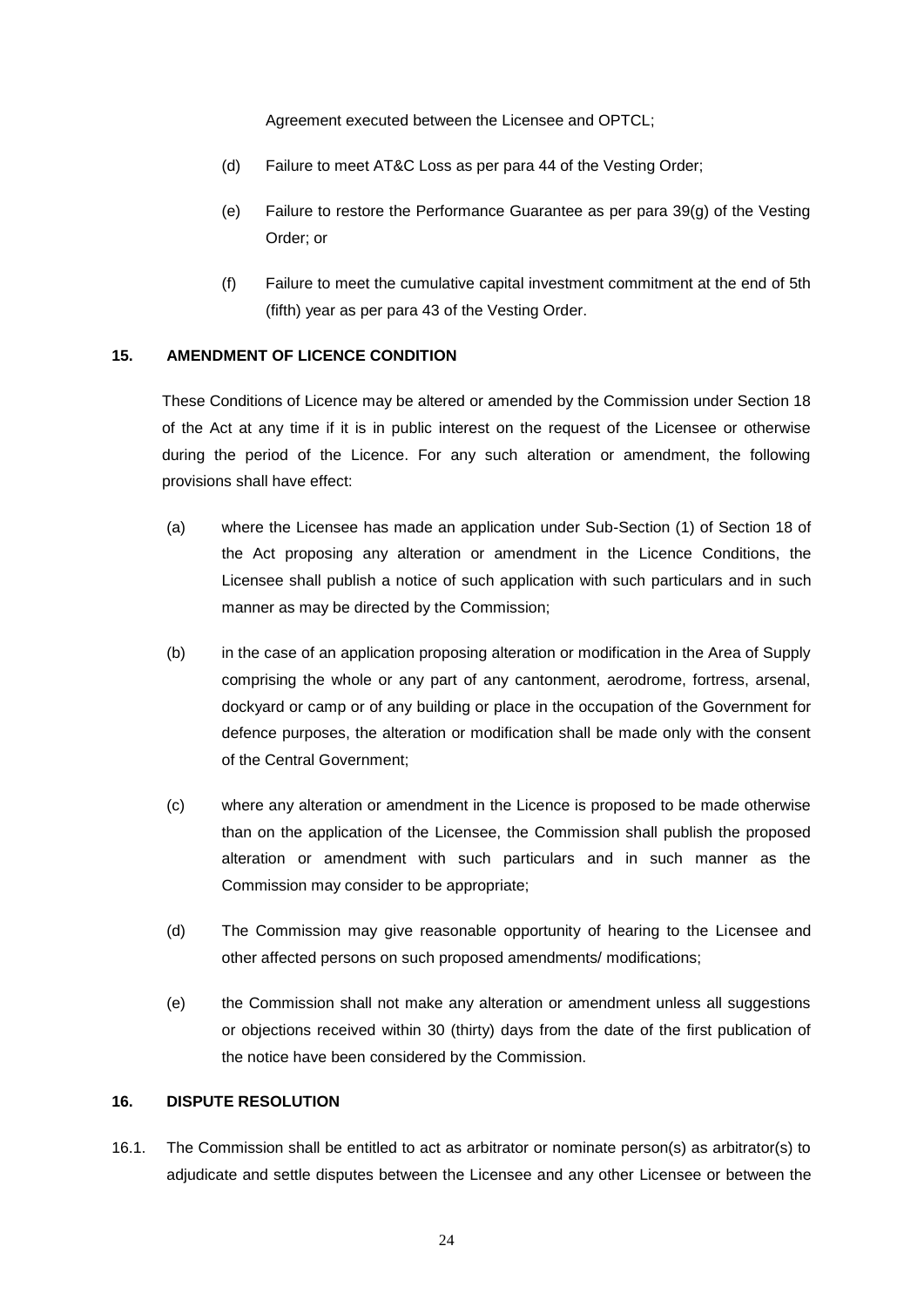Licensee and a Generating Company in pursuance of Clause (f) of Sub-Section (1) of Section 86 read with Section 158 of the Act and Regulations of the Commission.

16.2. The arbitration proceedings for disputes may be conducted by the Commission or as the case may be, in accordance with Chapter III of the OERC (Conduct of Business) Regulations specified by the Commission.

# **17. COMPLIANCE WITH THE ODISHA GRID CODE**

- <span id="page-24-1"></span>17.1. The Licensee shall comply with the provisions of the Odisha Grid Code in so far as it is applicable to the operation of the Distribution System or otherwise to any of the activities of the Licensee.
- 17.2. The Commission may, after consultation with any affected Generating Companies, the Transmission Licensee, the State Transmission Utility, the State Load Despatch Centre and Electricity Traders, issue Directions relieving the Licensee of obligation under Condition [17.1](#page-24-1) in respect of such parts of the Odisha Grid Code and to such extent as may be ordered by the Commission.

# <span id="page-24-0"></span>**18. DISTRIBUTION (CONDITIONS OF SUPPLY) CODE & DISTRIBUTION (PLANNING & OPERATION) CODE**

- 18.1. The Licensee shall abide by the Distribution (Conditions of Supply) Code and Distribution (Planning and Operation) Code.
- 18.2. (a) The Distribution (Conditions of Supply) Code may amongst others provide for recovery of electricity charges, intervals for billing of electricity charges, disconnection of supply for non-payment thereof, restoration of supply of electricity, tampering, distress or damage to electrical plant, electric lines or meter, entry of Licensee to any person acting on its behalf for disconnecting supply and removing the meter, entry for replacing, altering or maintaining electric lines or electrical plant or meter.
	- (b) The Commission may, at the request of the Licensee, issue directions relieving the Licensee of its obligations under the Distribution (Conditions of Supply) Code in respect of such parts of the Licensee's Distribution System and to such extent as may be directed by the Commission.
- 18.3 In addition to the Distribution (Conditions of Supply) Code, the Commission may from time to time approve at the request of the Licensee other conditions applicable for supply of electricity by the Licensee in the Area of Distribution.
- 18.4 The Distribution (Planning & Operation) Code may, amongst others, cover all material technical aspects relating to connections, and the operation and use of the Distribution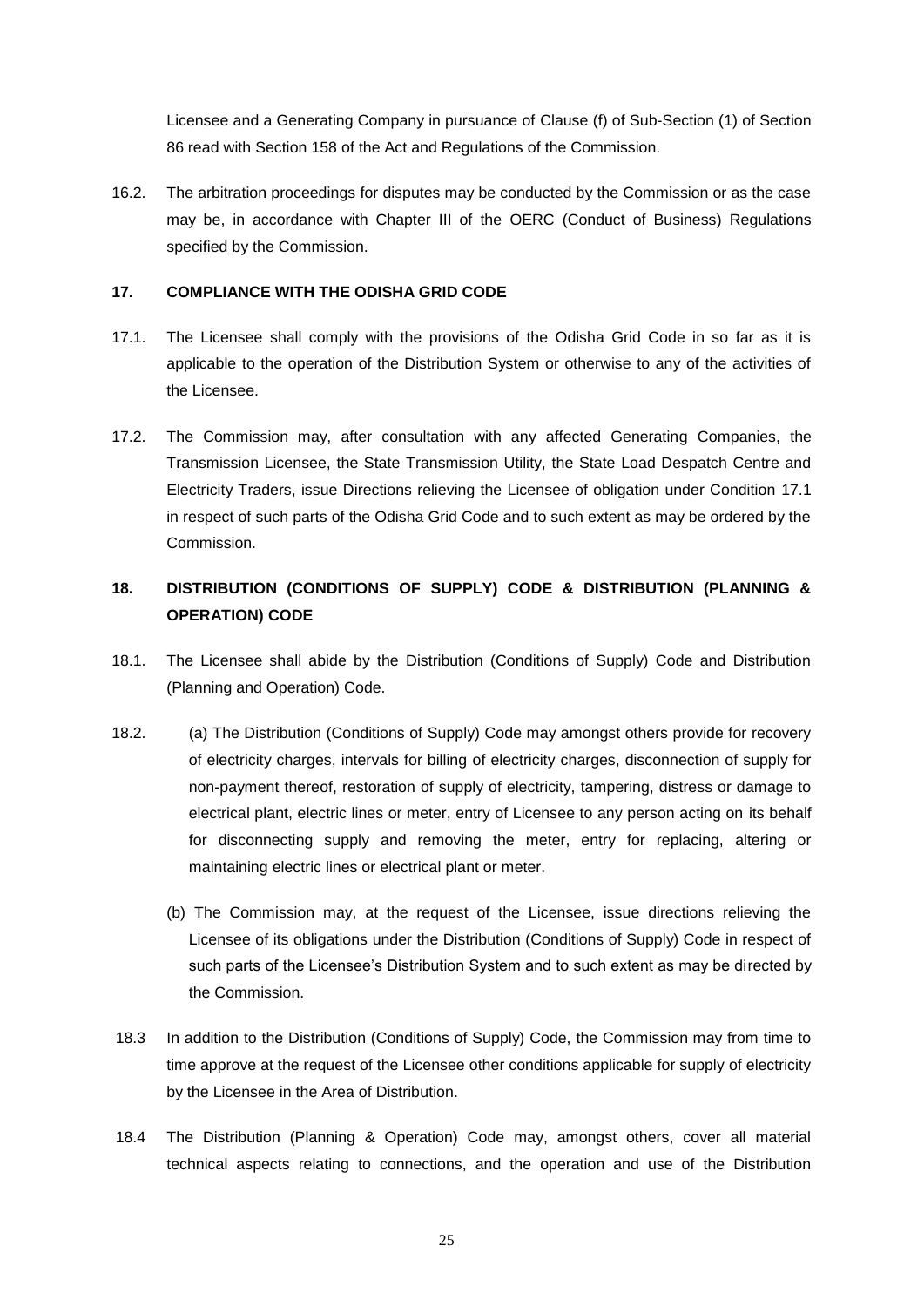System including the operation of the electrical lines and electrical plant and apparatus connected to the Distribution System as relevant to the operation and use of the Distribution System and shall include, but not be limited to, the Distribution Planning and connection code containing:

- (a) planning code describing the plan for laying the Distribution lines and the service lines in the Area of Supply, the technical and design criteria and procedures to be applied by the Licensee in the planning and development of the Licensee's Distribution System; and
- (b) connection conditions describing the technical, design and operational criteria to be complied with by any Person connected or seeking connection with the Licensee's Distribution System; and the Distribution operating code specifying the conditions under which the Licensee shall operate the Licensee's Distribution System and under which Persons shall operate their plant and/ or Distribution System in relation to the Licensee's Distribution System, in so far as necessary to protect the security and quality of supply and safe operation of the Licensee's Distribution System under both normal and abnormal operating conditions.
- 18.5 The Distribution (Planning and Operation) Code shall be designed so as to permit the development, maintenance and operation of an efficient, co-ordinated and economical Distribution System.
- 18.6 The Licensee shall from time to time, as appropriate, review the Distribution (Planning & Operation) Code and its implementation in consultation with the Transmission Licensee, Trading Licensee, Generating Companies and such other Persons as the Commission may order. The Licensee shall also undertake such review as and when directed to do so by the Commission. Following any such review, the Licensee shall send to the Commission:
	- (a) a report on the outcome of such review;
	- (b) any proposed revisions to the Distribution (Planning & Operation) Code as the Licensee (having regard to the outcome of such review) reasonably thinks fit for the achievement of the objectives of the Distribution (Planning & Operation) Code and these Licence Conditions; and
	- (c) all written representations or objections received during such review.
- 18.7 All revisions to the Distribution (Planning & Operation) Code shall require approval from the Commission.
- 18.8 The Licensee shall make available to any Person requesting for it, copies of the Distribution (Planning & Operation) Code and Distribution (Conditions of Supply) Code and practices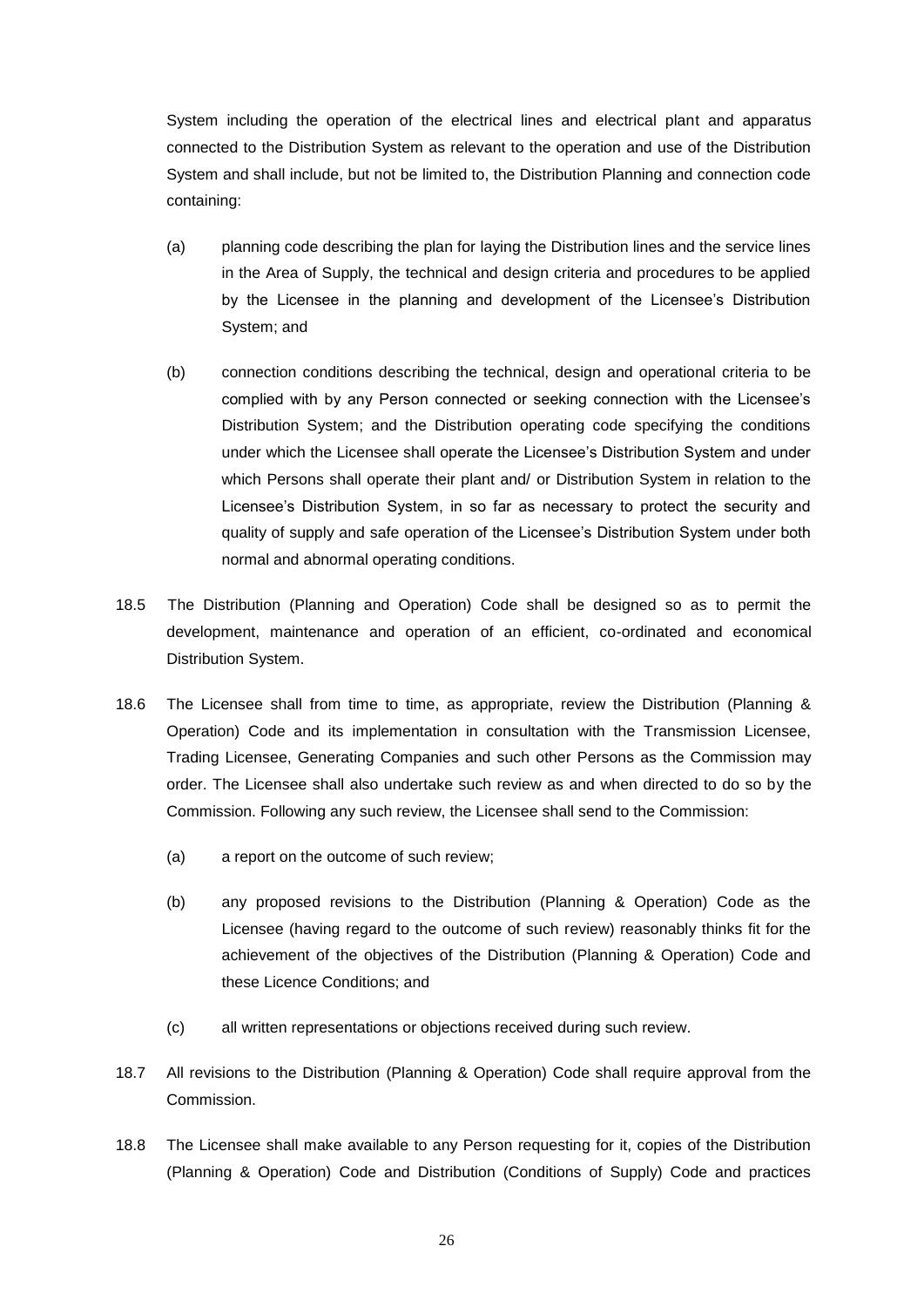thereto in force at the relevant time, at a price not exceeding the reasonable cost of duplicating it.

18.9 A compliance of the existing codes and practices relating to construction of the Licensee's Distribution System and its Distribution facilities shall be filed with the Commission by the Licensee within 90 (ninety) days of issue of these Licence Conditions. The Licensee shall follow the existing codes and practices with such modification as the Commission may direct from time to time. The construction practices shall be reviewed and upgraded by the Licensee from time to time, as appropriate, based on relevant technological improvements and changes.

# **19. CONSUMER SERVICE**

The Licensee shall duly comply with the following:

#### 19.1. **Code of Practice on Payment of Bills**

- (a) The Licensee shall, within reasonable time, as directed by the Commission, after these Licence Conditions have become effective, prepare and submit to the Commission, for its approval, a code of practice concerning the payment of electricity bills by consumers including appropriate guidelines for the assistance of such consumers who may have difficulty in paying such bills, and procedures for disconnection in the event of non-payment by the consumer. In granting the approval, the Commission may make such modifications to the code, as it may consider necessary.
- (b) The Commission may, upon receiving a representation or otherwise, require the Licensee to review, the code of practice and the manner in which it has been implemented with a view to determine whether any modification should be made to it or to the manner of its implementation. Licensee shall, in consultation with such other Persons as the Commission may direct, review and submit any revision to the code of practice that it wishes to make, to the Commission for its approval, including any representation received by the Licensee and not accepted by it. The Commission may modify the code of practice concerning payment of bills as it considers necessary.
- (c) The Licensee shall:
	- (i) draw to the attention of consumers, in such manner as the Commission may direct, the existence of the code of practice and each substantive revision of it and how they may inspect or obtain a copy of the code of practice in its latest form;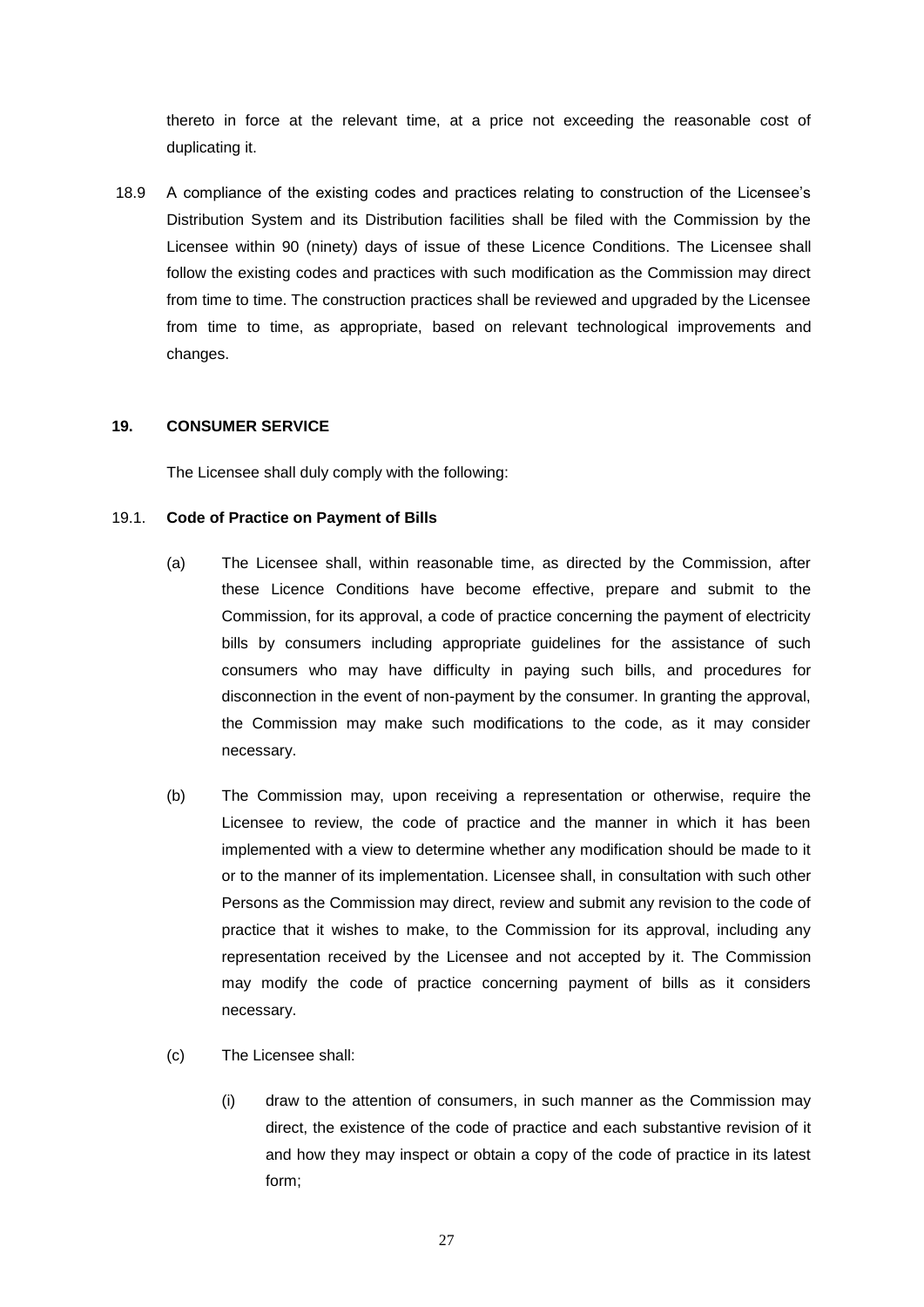- (ii) make a copy of the code of practice, revised from time to time, available for inspection by members of the public during normal working hours; and provide an updated copy of the code of practice revised from time to time to each new consumer and to any other Person who requests for it at a price not exceeding the reasonable cost of duplicating it.
- (d) The Licensee shall comply with the existing practice and procedures with respect to the payment of electricity bills by consumers with such modifications as the Commission may direct, until the code of practice on payment of bills by consumers, as mentioned in this paragraph is adopted with the approval of the Commission.

#### 19.2. **Complaint Handling Procedure:**

- (a) The Licensee shall establish a forum for redressal of grievances of the consumers in accordance with the guidelines issued by the Commission under Section 42 of the Act.
- (b) The Licensee shall within reasonable time, as directed by the Commission, after these Licence conditions have become effective and with approval of the Commission, notify a procedure for handling complaints from consumers of the Licensee in addition to the forum for redressal of grievances. The Commission may on consultation with the State Advisory Committee or a Person or body of Persons, who the Commission considers as representing the interest of the consumers likely to be affected make such modifications of the procedure, as it deems necessary before granting approval to the consumer complaints.
- (c) The Commission may, upon receiving a representation, or otherwise, require the Licensee to review the complaint handling procedure prepared and the manner in which it has been implemented, with a view to determine whether any modification should be made to it or to the manner of its implementation.
- (d) Any procedure so established, including any revisions to it, shall notify the periods within which it is intended that different kinds of complaint should be processed and resolved.

The Licensee shall submit to the Commission for its approval any revision proposed to be made to the procedure established.

- (e) The Licensee shall:
	- (i) draw to the attention of consumers, in such manner as the Commission may direct, the existence of the complaint handling procedure and each substantive revision of it and how the consumers may inspect or obtain copies of such procedure in its latest form.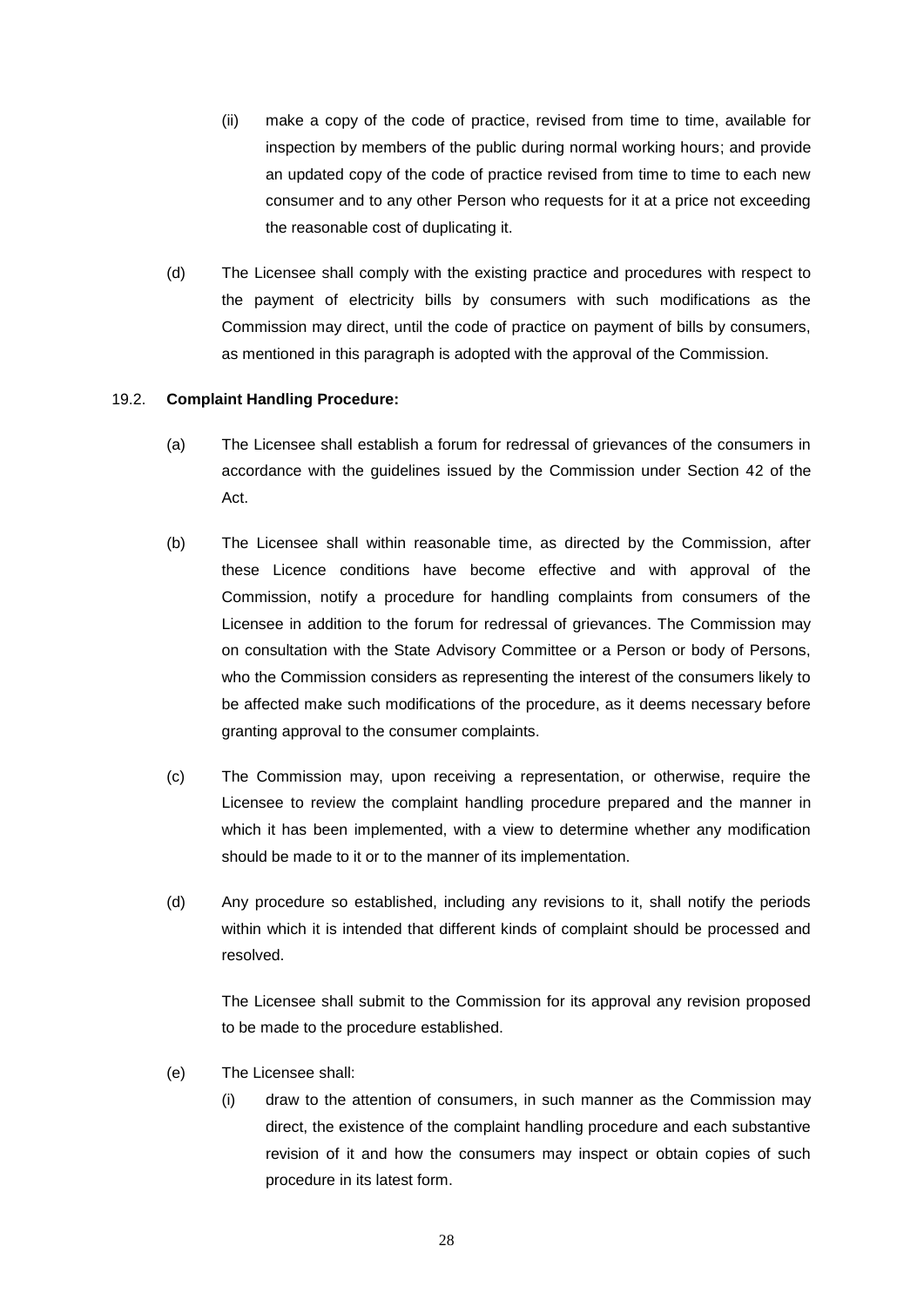(ii) make a copy of its complaint handling procedure, revised from time to time, available for inspection by members of the public at the relevant offices of the Licensee during normal working hours; and provide a copy of the complaint handling procedure revised from time to time to each new consumer, and to any other Person who requests for it at a price not exceeding the reasonable cost of duplicating it.

#### 19.3. **Consumer Rights Statement**

- (a) The Licensee shall, within a reasonable period of time as directed by the Commission after these Licence conditions have become effective or such other time as the Commission may allow, prepare and submit to the Commission for approval, a consumer rights statement, explaining to consumers their rights. The Commission may, upon holding such consultation with the State Advisory Committee, and such other Persons or bodies of Persons who the Commission considers as representing the interests of consumers likely to be affected by it, and may make such modification of the statement, as it considers necessary in public interest.
- (b) The Commission may, upon receiving a representation or otherwise, require the Licensee to review the consumer rights statement prepared and the manner in which it has been implemented with a view to determine whether any modification should be made to it or to the manner of its implementation. The Licensee shall submit any revision to the consumer rights statement that it wishes to make to the Commission for its approval, including any representation received by the Licensee and not accepted by it. The Commission may modify the existing consumer rights statement, as it considers necessary.
- (c) The Licensee shall:
	- (i) draw to the attention of consumers, in such manner as the Commission may direct, the existence of its consumer rights statement and each substantive revision of it and how they may inspect or obtain a copy of such consumer rights statement in its latest form.
	- (ii) make a copy of its consumer rights statement, revised from time to time, available for inspection by members of the public at its offices during normal working hours; and provide a copy of the consumer rights statement, revised from time to time, to all new consumers to be served by it, and to any other Person who requests for it at a price not exceeding the reasonable cost of duplicating it.

#### 19.4. **GRF & OMBUDSMAN**

The Licensee shall abide by the provisions of the OERC (Grievance Redressal Forum & Ombudsman) Regulations, 2004 as amended from time to time.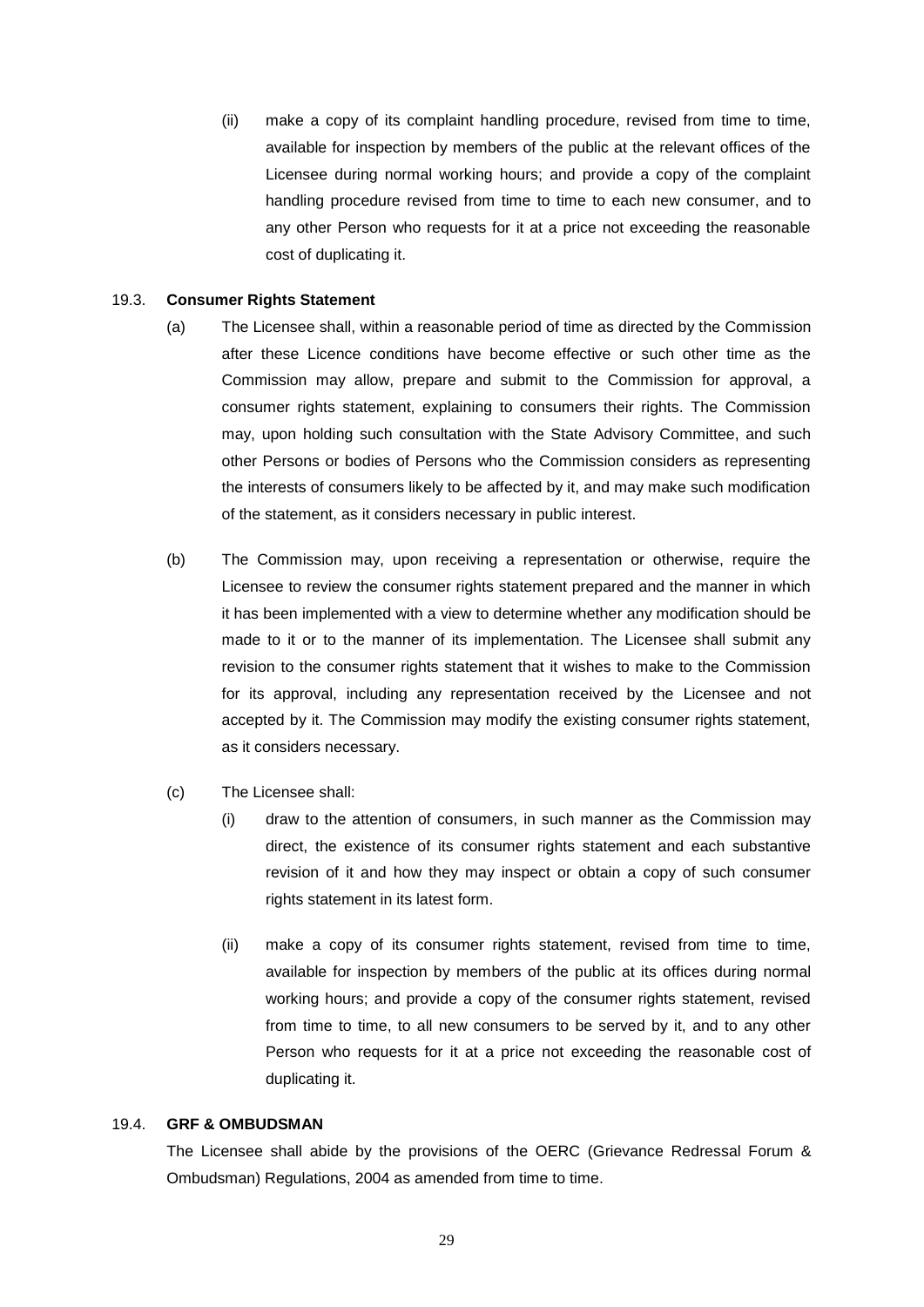# **20. DISTRIBUTION SYSTEM PLANNING AND SECURITY STANDARDS, DISTRIBUTION SYSTEM OPERATING STANDARDS, OVERALL PERFORMANCE STANDARDS**

- <span id="page-29-2"></span>20.1. The Licensee shall comply with the existing Distribution System Planning and Security Standards and the existing Distribution System Operating Standards, with such modifications as the Commission may direct, until the Distribution System Planning and Security Standards and Distribution System Operating Standards proposed by the Licensee are approved by the Commission.
- <span id="page-29-1"></span><span id="page-29-0"></span>20.2. The Licensee shall plan, develop and operate its Distribution System in accordance with the Distribution System Planning and Security Standards together with the Distribution Code as approved by the Commission;
	- (a) The Licensee shall, within such time as the Commission may direct in the Specific Conditions or otherwise submit to the Commission the existing Planning and Security Standards and the Operating Standards for its Distribution System and the existing Planning and Security Standards and Operating Standards relating to generation capacity connected to its Distribution System being followed by the Licensee. Such existing Standards, with such modification as the Commission may direct, shall continue to remain in effect until the new Standards approved by the Commission.
	- (b) The Licensee shall, within such time as the Commission may direct in the Specific Conditions or otherwise, prepare, in consultation with the suppliers, Generating Companies, Central Transmission Utility, State Transmission Utility, Regional Power Committee and such other person as the Commission may direct, and submit to the Commission for approval the Licensee's proposal for Distribution Planning and Security Standards and Distribution Operating Standards in accordance with these General Conditions.
	- (c) The Distribution System Planning and Security Standards and Distribution System Operating Standards, and the Operating Standards submitted by the Licensee pursuant to this Condition [20.2](#page-29-0) [\(a\),](#page-29-1) with such modifications as the Commission may require, shall take effect from such dates as the Commission may direct.
- 20.3. The Licensee shall not be in breach of its obligations if the failure to meet the Distribution System Planning and Security Standards or the Distribution System Operating Standards is due to Force Majeure, provided that, the Licensee has used its reasonable efforts, to comply with the Distribution System Planning and Security Standards or the Distribution System Operating Standards, as the case may be.
- 20.4. The Licensee shall, in consultation with suppliers, the Generating Companies, the Central Transmission Utility, the State Transmission Utility, the Regional Power committee and such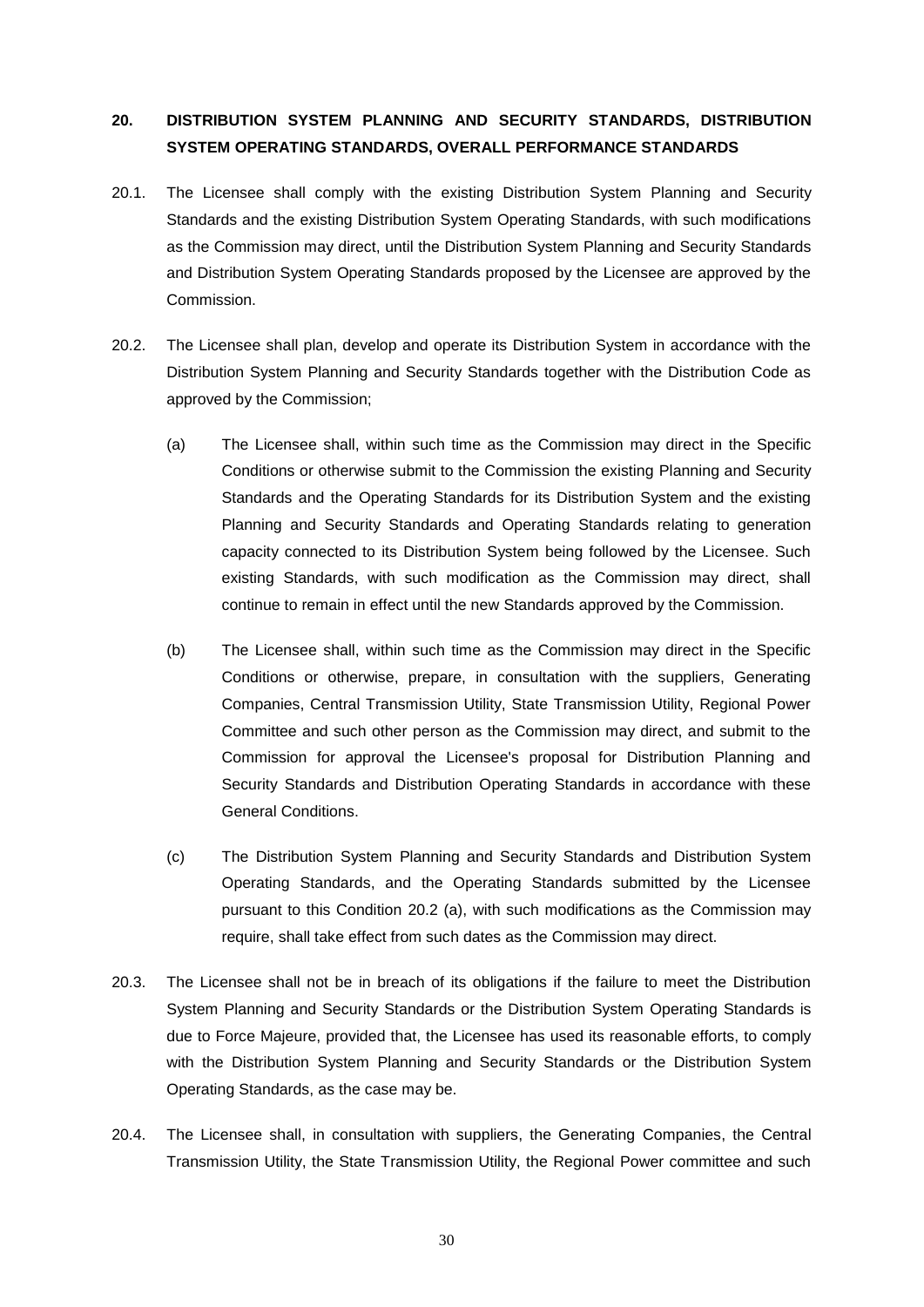other persons as the Commission may order, review the Standards and their implementation. Following any such review, the Licensee shall send to the Commission:

- (a) a report on the outcome of such review;
- (b) any revision which the Licensee proposes to make to such documents from time to time (having regard to the outcome of such review); and
- (c) any written representations or objections (including those not accepted by the Licensee) from suppliers, the Generating Companies, the Central Transmission Utility, the State Transmission Utility, the Regional Power committee and such other persons as the Commission may order arising during the consultation process.
- 20.5. The Commission may, having regard to any written representations and objections received and following such further consultation as the Commission may consider appropriate, issue directions requiring the Licensee to revise the Standards in such manner as may be given in the directions. The Licensee shall duly carry out the revisions directed by the Commission
- 20.6. The Licensee shall, within 3 (three) months of the end of each financial year, submit to the Commission a report indicating the performance of the Licensee's Distribution System during the previous financial year. The Licensee's compliance with the Standards of Performance may be measured, in part, by the Licensee's adherence to the Distribution Code, Distribution (Conditions of Supply) Code and other codes and Regulations set forth by the Commission. The Licensee shall, if required by the Commission, publish a summary of the report in a manner approved by the Commission.
- 20.7. The Licensee shall conduct its Licensed Business in the manner which it reasonably considers to be the best to achieve the Performance Standards in connection with provision of supply services and the promotion of the efficient use of electricity by consumers, as may be directed by the Commission by a general or special Order.
- 20.8. The Licensee shall provide annually, information to the Commission as to the means by which it proposes to achieve the Performance Standards and other Standards applicable to the Licensee.
- 20.9. The Licensee shall duly comply with the Performance Standards as the Commission may direct from time to time, for the performance of the duties of the Distribution Licensees under the Act or the State Act.

# **21. OBLIGATION TO CONNECT CONSUMERS AND PUBLIC LAMPS**

21.1. Subject to the other provisions of these Licence Conditions, the Licensee shall on the application of the owner or occupier of any premises within the Area of Supply, give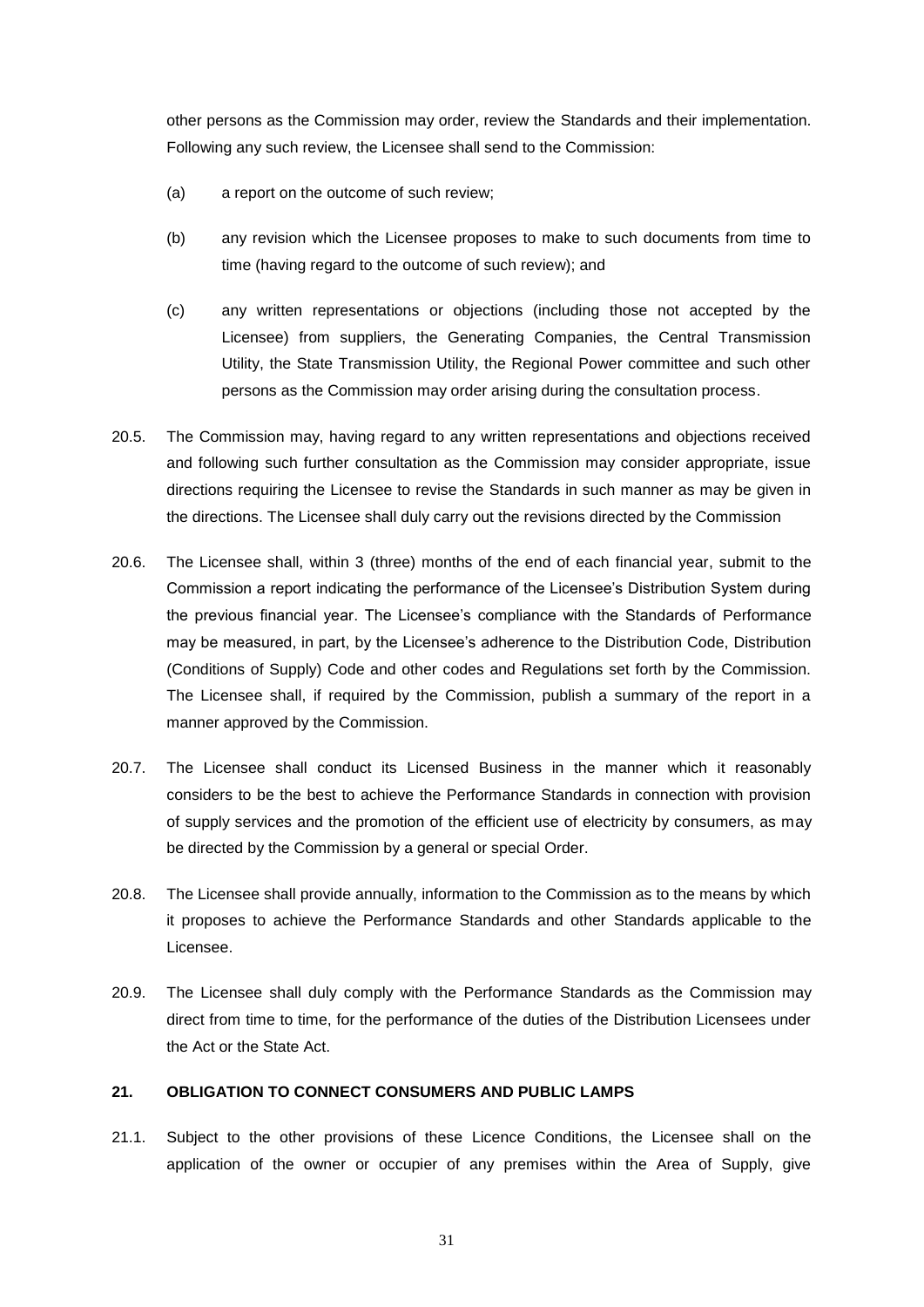connection to the Licensee's Distribution System for the purposes of providing supply of electricity to such premises, in accordance with the applicable Regulations, Directions and Orders of the Commission.

- 21.2. The Licensee shall abide by the rules made by the State Government in terms of laying down or placing electric supply lines. The rules framed by the State Government will prescribe the cases and circumstances in which consent in writing is required from the appropriate Government, local authority, owner or occupier, as the case may be, for carrying out the works, the nature and period of notice to be given by the Licensee before carrying out works, procedures and manner of consideration of objections and suggestions, determination and payment of compensation and all such activities in accordance with Section 67 of the Act.
- 21.3. Where, after Distribution mains have been laid down under the provisions of Condition [20.1](#page-29-2) and the supply of energy through those mains or any of them has commenced, a requisition is made by the State Government or by a local authority requiring the Licensee to supply for a period of not less than 2 (two) years, energy for any public lamps within the Area of Supply, the Licensee shall supply, and save in so far as it is prevented from doing so by Force Majeure and operational constraints, continue to supply energy for such lamps in such quantities as the State Government or the local authority, as the case may be, may require. The State Government or the relevant local authority, as the case may be, may require the Licensee:
	- (a) to provide the mains and other equipment for public lamps; and
	- (b) to use for that purpose supports, if any, previously erected or set up by it for supply of energy.
- 21.4. The Licensee may levy any reasonable charge(s) for carrying out works/ release of supply, in accordance with any procedures that may be stipulated by the Licensee and approved by the Commission as well as the provisions of the Act and the Regulations of the Commission.

# **22. OBLIGATION TO SUPPLY AND POWER SUPPLY PLANNING STANDARDS**

- 22.1. The Licensee shall take all reasonable steps to ensure that all Consumers connected to the Licensee's Distribution System receive a safe, economical and reliable supply of electricity as provided in the Distribution Code, and other Guidelines issued by the Commission in accordance with the provisions of the Act, the State Act, Rules and Regulations issued there under.
- 22.2. The Licensees shall be entitled to utilise the soil, subsoil and areas pertaining to public rights of way, streets, public squares and other assets in the public domain, as well as to cross rivers, bridges, railways, electrical and communication lines, subject to the provisions of Section 67 of the Act.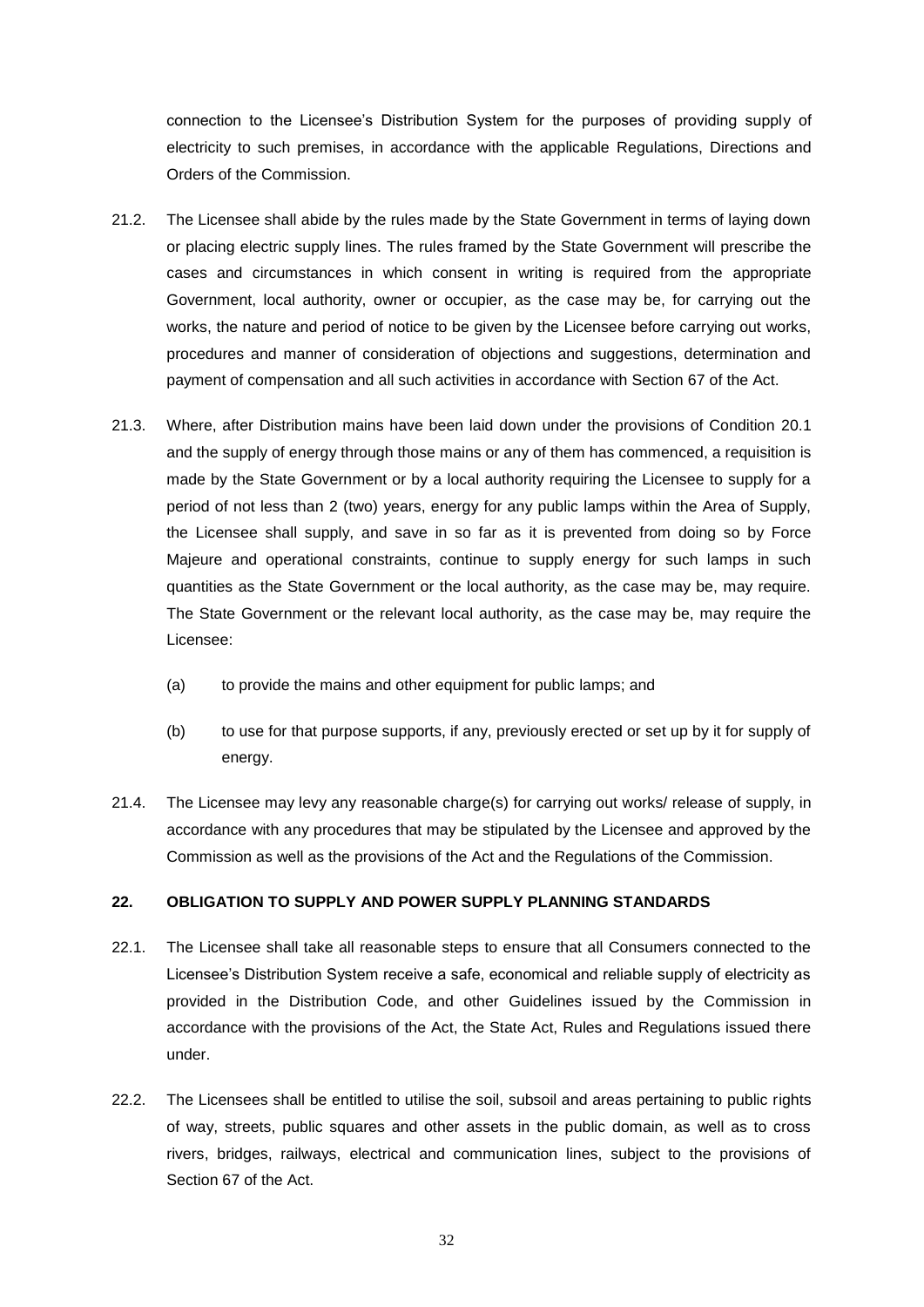#### 22.3. The Licensee shall:

- (a) determine annually for each of the succeeding 5 (five) years peak load and energy forecasts of its Area of Supply for each category of loads by 31st December as required under Odisha Grid Code and Distribution (Planning and Operation) Code;
- (b) prepare and submit such forecasts by projecting for five consecutive years to the State Transmission Utility in accordance with the Guidelines issued by the Commission from time to time; and
- (c) co-operate with the Transmission licensees, the State Transmission Utility and the State Load Despatch Centre and other Licensees in the preparation of power demand forecasts for the state of Odisha.
- 22.4. The Licensee shall, within 3 (three) months after these Licence conditions have come into force or such other time as the Commission may allow, prepare and submit to the Commission for approval, a disaster management plan, to address emergencies that may arise in connection with the operation of the Licence. For purposes of this Condition, an emergency shall mean any condition and/ or situation that materially and adversely:
	- (a) affects the ability of the Licensee to maintain safe, adequate and continuous operation of all or any part of the Licensed Business; or
	- (b) endangers the security of any person, plant, or other life, equipment or property.

# **23. POWERS TO RECOVER EXPENDITURE, RECOVER SECURITY**

The Licensee shall be entitled to recover tariff, charges, fee, etc. and require security deposit to be made for supply of electricity or for provision of services, in accordance with the provision of the Act and the Rules and Regulations for the purpose framed under the Act.

# **24. USE OF METERS**

- 24.1. The Licensee shall comply with the requirements of the Act and the Regulations (made by CEA and the Commission), Directions and Orders of the Commission in regard to supply of electricity through meter.
- 24.2. The Licensee may require the consumer to give security for the price of a meter and enter into an agreement for hire thereof, unless the consumer elects to purchase a meter.

# **25. CONNECTION AND USE OF SYSTEM**

The Licensee shall make such arrangements for Open Access to the use of its Distribution System by users subject however to the availability of the adequate distribution capacity in the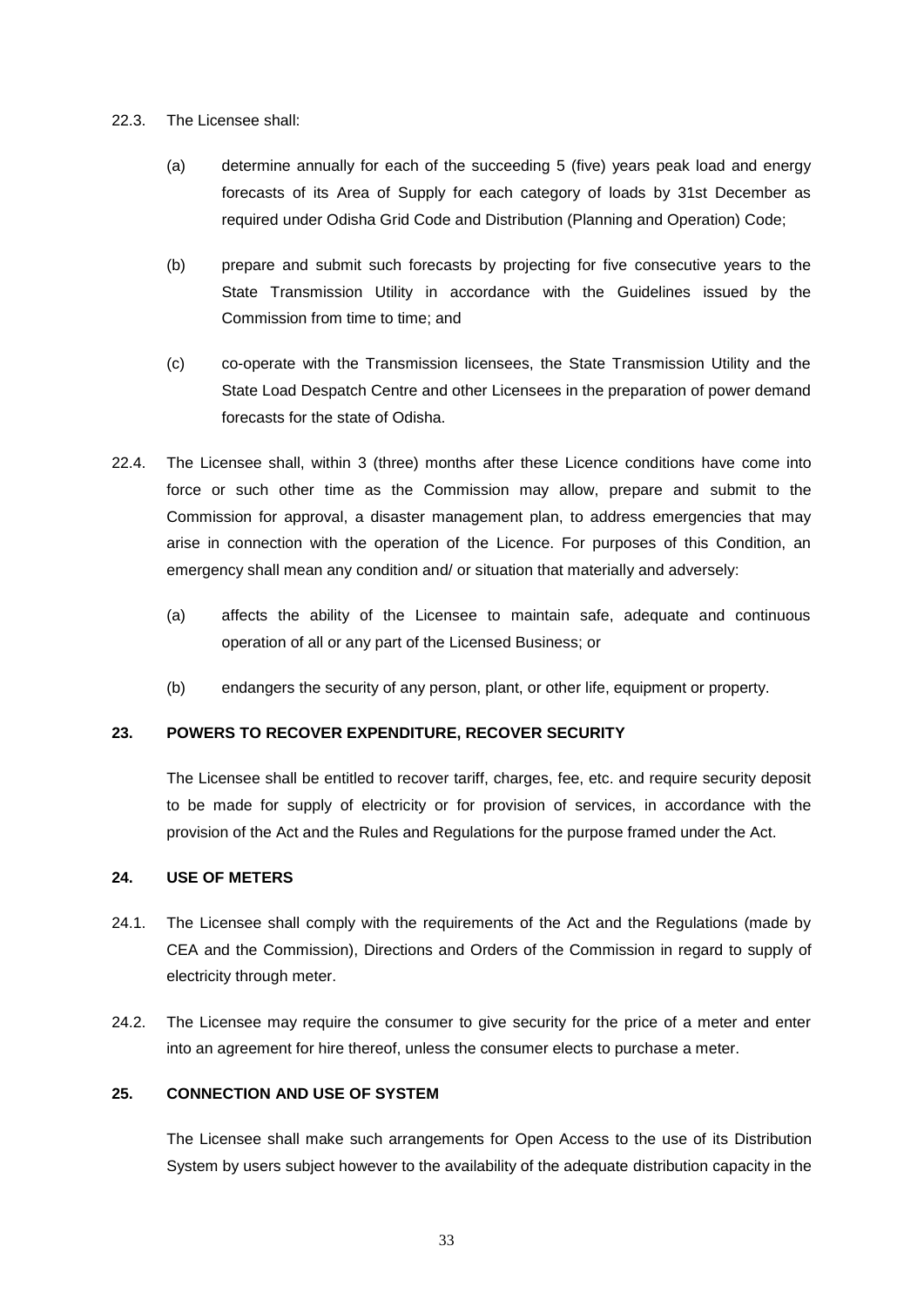system in accordance with Open Access Regulations notified by the Commission and further subject to the user agreeing to pay all applicable charges including the distribution charges and surcharges, wherever applicable.

#### **26. POWER PROCUREMENT**

26.1. The Licensee shall be obligated to procure power as per the directions contained in paras 40, 41 and 42 of the Vesting Order.

#### **27. EXPECTED REVENUE CALCULATION AND TARIFFS**

- 27.1. The Licensee shall calculate the expected revenue from charges which it is permitted to recover, in accordance with the provisions of the Act, the State Act, the Regulations of the Commission, the tariff Terms and Conditions and other Guidelines, Orders and Directions issued by the Commission from time to time.
- 27.2. The Licensee shall file the expected revenue calculation and the application containing tariff proposals in the manner provided in the OERC (Conduct of Business) Regulations and consistent with the Regulations under Section 61 of the Act.
- 27.3. Unless otherwise provided in the Specific Conditions or in any order or direction made by the Commission the Licensee shall every year, not later than 30th November, submit to the Commission (i) a statement with full details of its expected aggregate revenues and cost of service for the ensuing financial year (including financing costs and its proposed return on equity) for its Licensed Business, in accordance with the provisions of the Act and the Regulations, Guidelines and Orders issued by the Commission from time to time and (ii) the annual investment plan giving specific details of the investment which the Licensee proposes to make in the ensuing financial year and which the Licensee desires to be covered under the revenue requirements in the ensuing financial year with appropriate references to schemes, if any, already approved by the Commission of which such investments form a part. The Licensee shall prepare and submit to the Commission the statement and the investment details referred to in the above separately for each of its Licensed Businesses and Other Businesses.
- 27.4. The Licensee shall, along with the expected Revenue calculation or at such other time and periodicity the Commission may specifically permit file the application containing tariff proposals and the revision to the existing tariffs approved by the Commission to match the revenue requirements of the Licensee.
- 27.5. The amount that the Licensee is permitted to recover from its tariffs shall be the amount that the Commission determines and approves in accordance with the provisions of the Act, State Act and the Regulations of the Commission.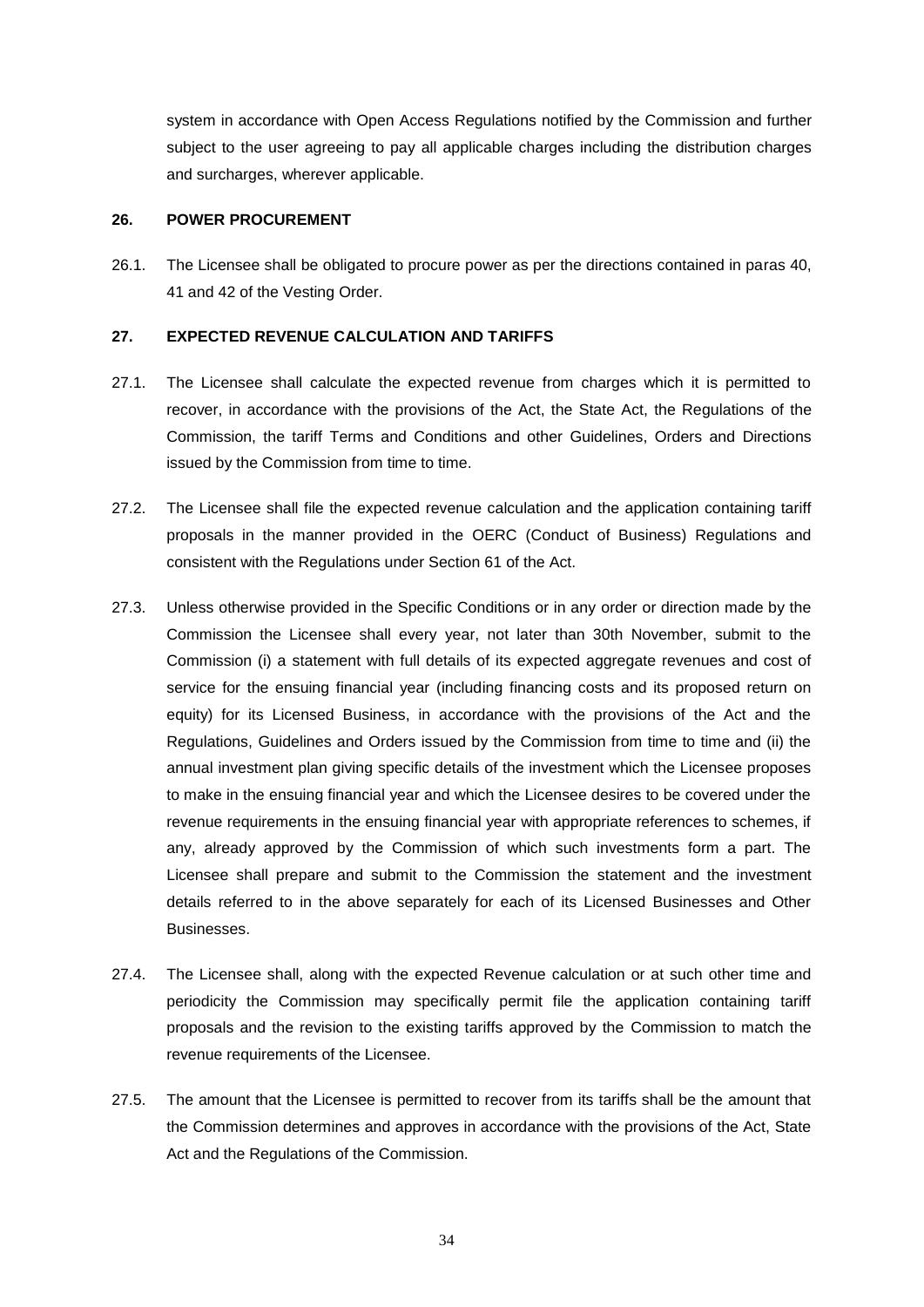27.6. The Licensee may apply to the Commission to amend its tariffs in accordance with the Act and applicable Regulations and directions of the Commission.

# **28. PROVISION OF SUBSIDIES TO CERTAIN CONSUMERS**

- 28.1. In accordance with Section 65 of the Act, if the State Government wishes to grant any subsidy to any consumer or class of consumers in the tariff determined by the Commission, the State Government shall, notwithstanding any direction which may be given under Section 108 of the Act, pay, in advance and in such manner as may be directed by the Commission, the amount to compensate the person affected by the grant of subsidy in the manner the Commission may direct.
- 28.2. Provided that no such direction of the State Government shall be operative if the payment is not made in accordance with the provisions of the Act and Regulations of the Commission, and the Licensee shall charge to the consumers the tariff fixed by the Commission from the date of issue of Order(s) by the Commission in this regard.

# **29. POWER TO ENTER PREMISES AND TO REMOVE FITTINGS OR OTHER APPARATUS OF LICENSEE**

- <span id="page-34-0"></span>29.1. In accordance with Section 163 of the Act, the Licensee or any person duly authorized may, at reasonable time, and on informing the occupier of its intent, enter any premises to which supply has been made or over which electric lines and works have been lawfully placed for the purpose of:
	- (a) inspecting, testing, repairing or altering electric supply lines, meters, fittings belonging to the Licensee; or
	- (b) ascertaining the amount of electricity supplied; or
	- (c) removing such lines, fittings, works where electricity supply is not required.
- 29.2. The Licensee or its authorised person may on a special order of the Executive Magistrate give a notice not less than 24 (twenty four) hours in writing to the occupier for entering any premises for purposes mentioned in Condition [29.1](#page-34-0) above.
- 29.3. The Licensee may, on refusal of entry by the occupier of the premises, cut off power supply as per Section 163 of the Act till such time the refusal continues but for no longer.

# **30. DISCONNECTIONS**

30.1. The Licensee shall comply with the provisions of OERC Distribution (Conditions of Supply) Code in the matter of disconnection of supply.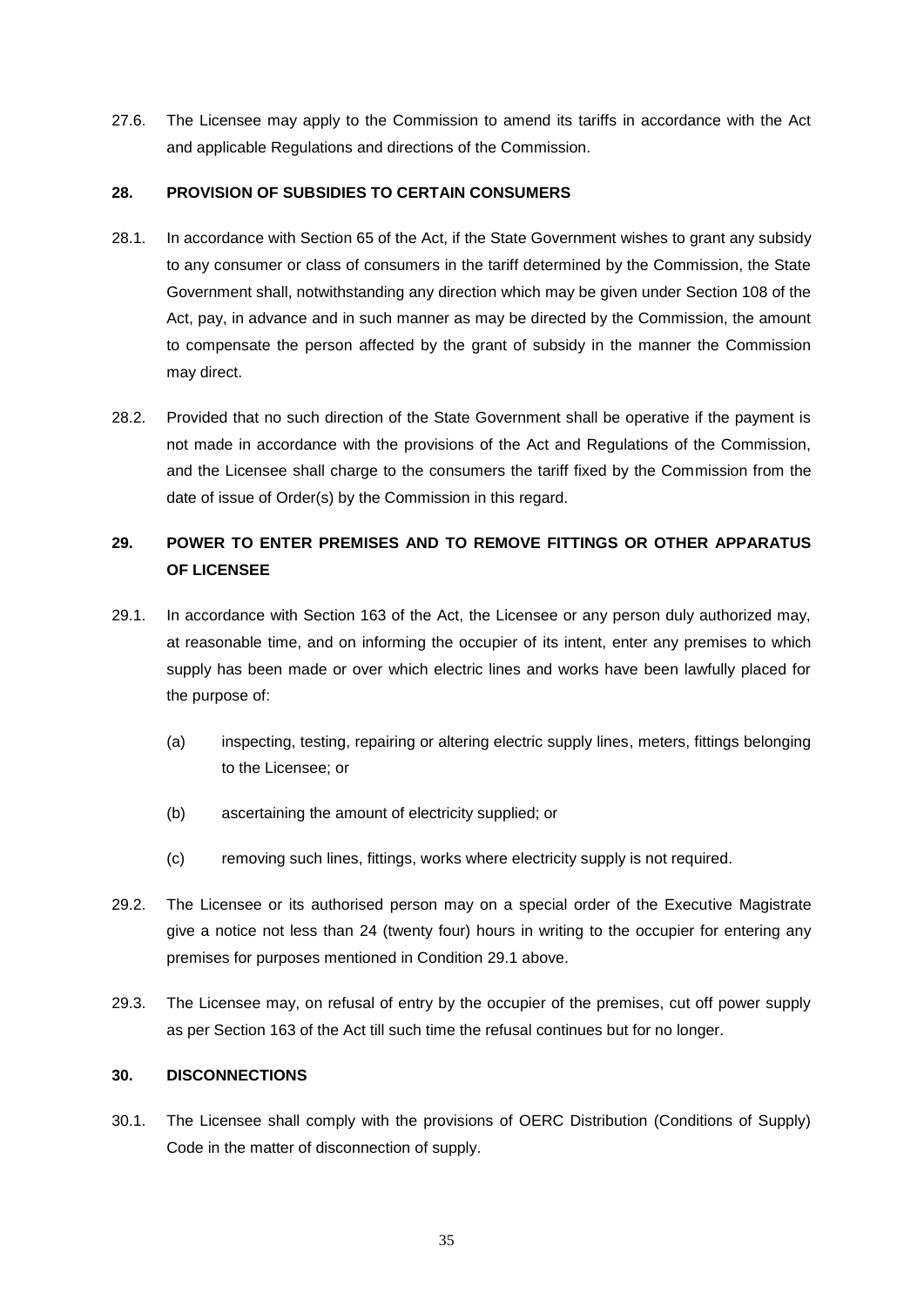- 30.2. The Licensee shall not cut off supply if the person deposits under protest:
	- (a) the amount equal to the sum claimed from him; or
	- (b) electricity charges due from him calculated on the basis of average charge for electricity supplied to him during the preceding 6 (six) months, whichever is less pending disposal of the dispute.
- 30.3. The Licensee shall have to show such sum as recoverable continuously for a period of 2 (two) years for the electricity supplied and act as per Section 56 (2) of the Act.
- 30.4. Pursuant to Sections 126, 127, 135-140 of the Act, the Licensee shall have the powers and authority to take appropriate actions for:
	- (a) Metering at the point of supply of electricity;
	- (b) Revenue realisation;
	- (c) Implementing credit control procedure as approved by the Commission;
	- (d) Prosecution for theft;
	- (e) Prevention of meter tampering;
	- (f) Prevention of diversion of electricity;
	- (g) Prevention of unauthorised use of electricity; and
	- (h) All such similar matters affecting distribution or supply.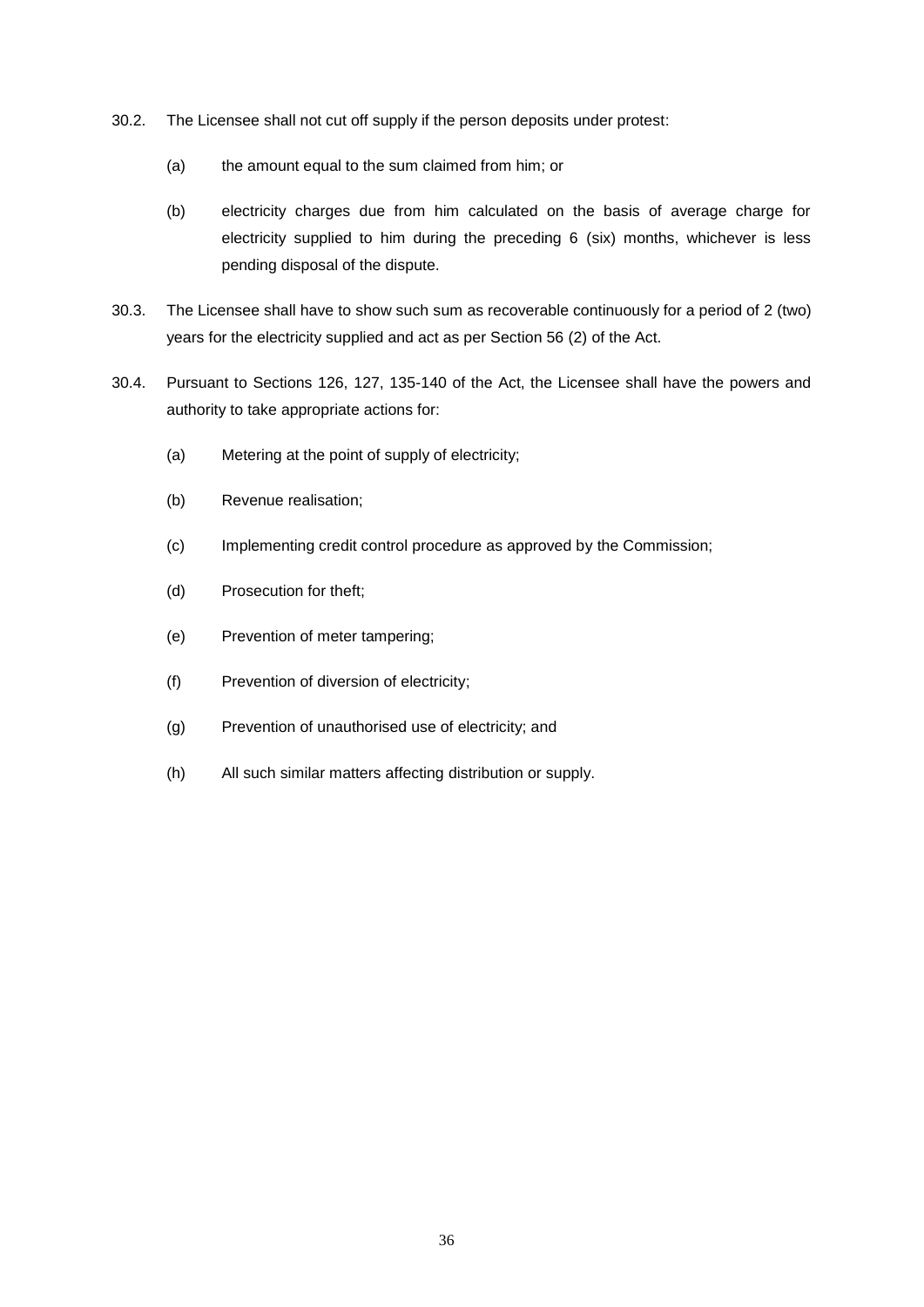#### **PART-III: SPECIFIC CONDITIONS**

#### <span id="page-36-2"></span>**31. PAYMENT OF FEES**

- 31.1. With reference to General Condition [13](#page-21-1) and during the period its Licence remains in force, the Licensee shall, by 10th April of every year, be liable to pay to the Commission an annual Licence fee of Rs.1.90 crore (Indian Rupee One Crore Ninety Lakhs) or as decided by the Commission from time to time for each ensuing financial year.
- 31.2. All licence fees (including interest if is due under General Condition [13.2\)](#page-21-2) will have to be deposited in "The Odisha Electricity Regulatory Commission Fund" operated by the Commission.
- 31.3. The Licensee shall be subject to the proceedings for the recovery of such fees specified in the Act; and
- 31.4. Commission may review the amount of licence fee in every 3 (three) years.

# <span id="page-36-0"></span>**32. INVESTMENT AND TRANSFER OF ASSETS (IN CONTINUATION TO CONDITION [11](#page-17-1) AND [12\)](#page-20-2)**

- <span id="page-36-1"></span>32.1. For the purposes of Condition 11.10, the term "major investment" means any planned scheme wise investment in or acquisition of distribution facilities like rural electrification, system improvement, major renovation & modernization works, the cost of which, when aggregated with all other investments or acquisitions (if any) forming part of the same overall transaction/ scheme, equals or exceeds Rs. 5 crore (Indian Rupee Five crore) or otherwise determined by the Commission from time to time by a general or special order. For smaller transactions for which prior approval of the Commission has not been obtained, the proposals will be considered at the time of annual true-up subject to prudence check by the Commission.
- 32.2. For the purposes of the Condition 12, without prior written approval of the Commission, the Licensee shall not dispose off or relinquish operational control of any asset whose book value at the time of proposed transfer exceeds Rs. 1 crore (Indian Rupee One crore) or otherwise determined by the Commission from time to time by a general or special Order.
- 32.3. Write-off, cancellation of any investment/ money deposit exceeding Rs. 1 crore (Indian Rupee One crore) shall be done with the prior approval of the Commission.

# **33. BASIS OF CHARGES**

- <span id="page-36-4"></span><span id="page-36-3"></span>33.1. The Licensee shall by the time specified in the OERC (Terms & Conditions for Determination of Wheeling Tariff and Retail Supply Tariff) Regulations, , prepare and lodge with the Commission submissions setting out in full detail.
	- (a) a statement of the Licensee's revenue requirement for the ensuing financial year,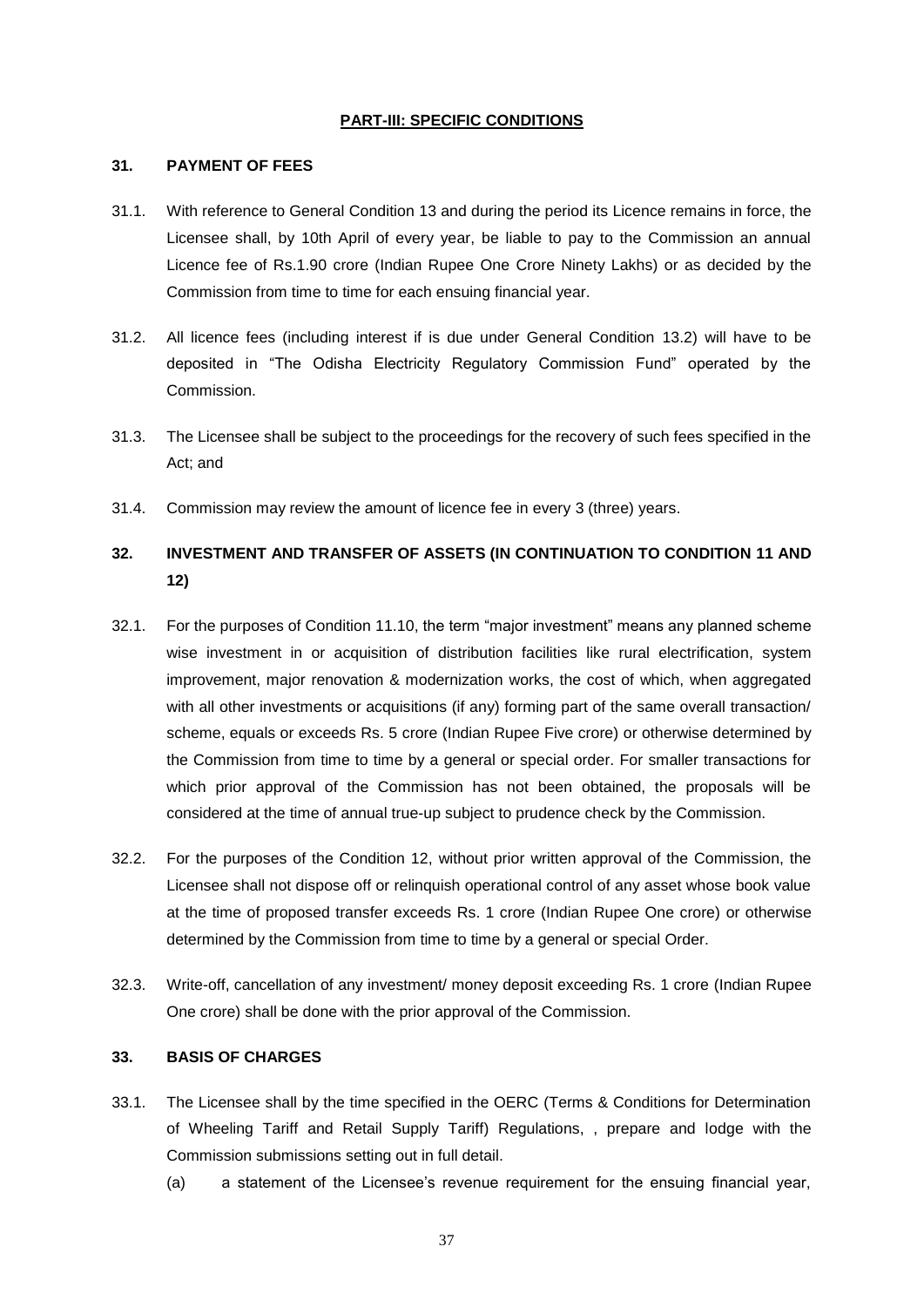prepared in accordance with the aforesaid Regulation read with Sections 45 & 61 of the Act.

- (b) a statement of the Licensee's expected revenue for the ensuing financial year, at the prevailing tariff.
- <span id="page-37-2"></span><span id="page-37-1"></span><span id="page-37-0"></span>33.2. In accordance with Section 64 of the Act, an application in complete shape for determination of Annual Revenue Requirement (**ARR**) and calculation of tariff shall be made by the Licensee, setting out in full the following:
	- (a) all filings for ARR as per annual schedule, by  $30<sup>th</sup>$  November of every year, indicating the manner in which the gap, if any, between the charges which it is permitted to recover, and the expected revenue calculated shall be filled up;
	- (b) a new or amended tariff proposed by the Licensee indicating the date of implementation drawing attention to the proposed changes. Such date shall be not less than 120 (one hundred and twenty) days from the date of the submission of the tariff proposal with all information, data, calculations etc. required under OERC (Terms & Conditions for Determination of Wheeling Tariff and Retail Supply Tariff) Regulations;
	- (c) the aggregate revenue which the Licensee expects to be able to recover from the proposed new or amended tariff, such aggregate revenue figure shall relate to the first full financial year after the proposed specified date, where the specified date coincides with the beginning of the financial year and, in addition where the specified date does not coincide with the beginning of the financial year, the aggregate revenue figure to be calculated at the prevailing tariff up to the date of revision and thereafter at the revised tariff up to the end of the relevant financial year;

<span id="page-37-3"></span>Provided that no tariff or part of tariff shall be amended more than once in any financial year except in respect of any changes expressly permitted under the terms of any fuel surcharge formula as prescribed by Regulations.

- 33.3. Any submission to the Commission pursuant to Condition [33.2](#page-37-0) shall include a schedule(s) of prices and charges for Distribution which:
	- (a) shall be in accordance with the provisions of Sections 45, 46, 47, 61 & 62 of the Act; and
	- (b) shall enable the Licensee to recover the total revenue referred to in the submission by the Licensee pursuant to Condition [33.1](#page-36-3) [\(a\).](#page-36-4) The schedule(s) of prices and charges may, subject to the provisions of Condition [9,](#page-15-0) differentiate according to consumer's load factor, power factor, voltage, total consumption of electricity during any specific period or the time at which the supply is required or the geographical position of any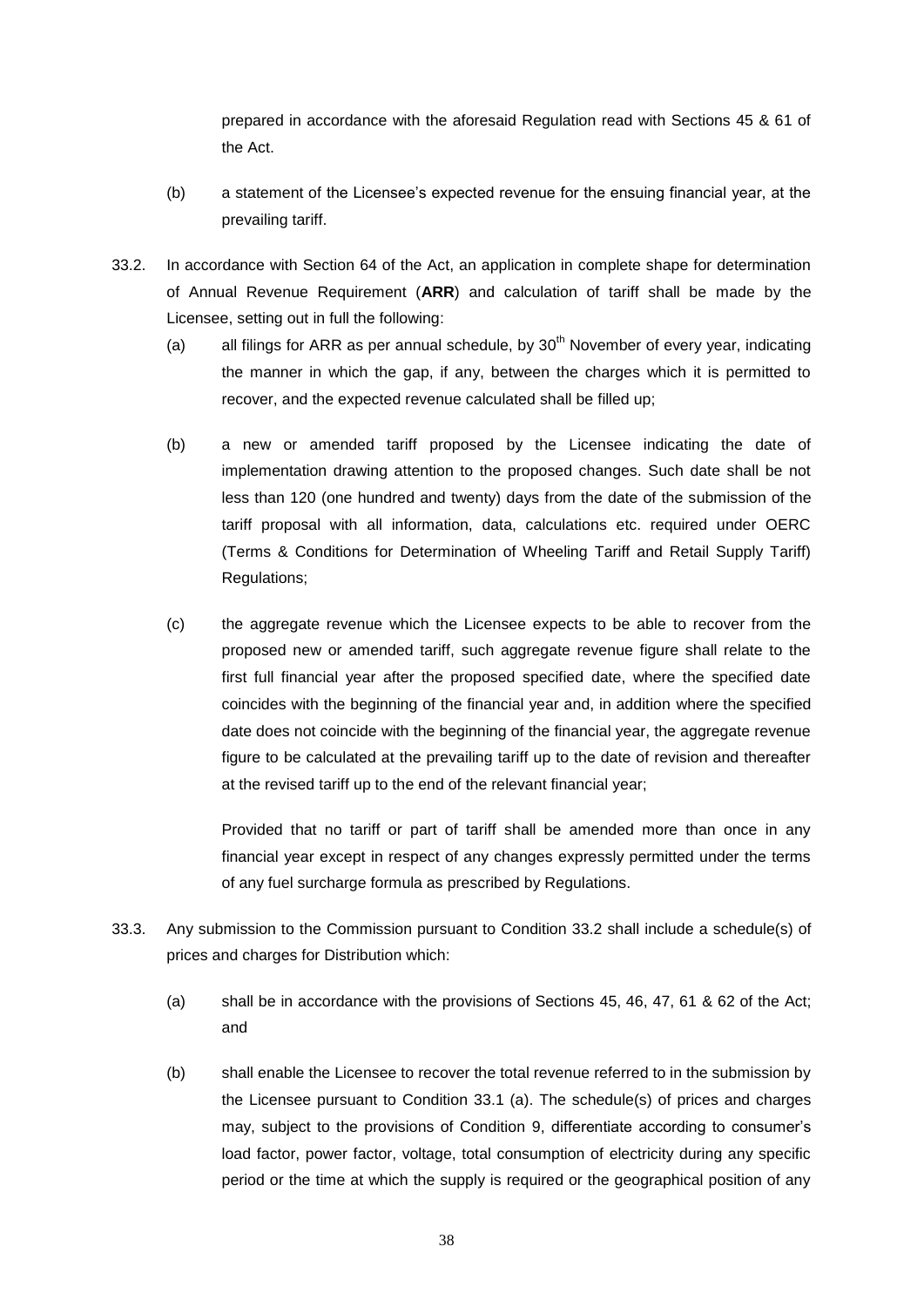area, the nature of supply and the purpose for which the supply is required and any other relevant factors.

- 33.4. The Commission may require comparative data for the first 6 (six) months of the current and preceding full financial year, for the purposes of comparison, along with such other data, calculation etc. as the Commission considers necessary, and the Licensee shall furnish such data, calculations, comparisons as directed by the Commission.
- 33.5. Subject to the provisions of the Act and the Regulations, the Commission shall within 120 (one hundred and twenty) days from receipt of an application for determination of tariff and after considering all suggestions and objections received from the public, notify the Licensee either:
	- (a) that it accepts the Licensee's calculation on [\(a\),](#page-37-1) [\(b\)](#page-37-2) and [\(c\)](#page-37-3) of Condition [33.2;](#page-37-0) or
	- (b) that it does not consider the Licensee's calculation to be in accordance with the prescribed methodology or procedure and will propose an alternative calculation which the Licensee shall accept; or
	- (c) reject the application.
- 33.6. Following approval by the Commission of any new or amended tariff, the Licensee shall publish details of the same in accordance with the requirements of the Act. The previously notified tariff shall remain in effect till the new or amended tariff takes effect.
- 33.7. The Licensee shall ensure that all amounts due to other users in respect of the electricity generated or supplied or other goods or services provided by them shall be paid promptly in accordance with the agreement made.

# **34. CONTRAVENTION OF LICENCE CONDITIONS**

34.1. In case of any contravention of any Licence Conditions by the Licensee, the Licensee shall be liable for penal action under Sections 19, 24, 128, 129 & 142 of the Act and under other relevant provisions of the Act, State Act, Rules, Regulations, and Notifications.

# **35. FRANCHISEE AND TRADING**

- 35.1. The Licensee shall intimate the Commission about its proposal to undertake its distribution activity through another person for a particular area of its Area of Supply under proviso 7 of Section 14 of the Act.
- 35.2. In the aforesaid intimation the Licensee shall inform the Commission about the name, address, credit worthiness, capability, experience, expertise of the franchisee with detail scheme. The Commission may ask the Licensee to furnish any other information about the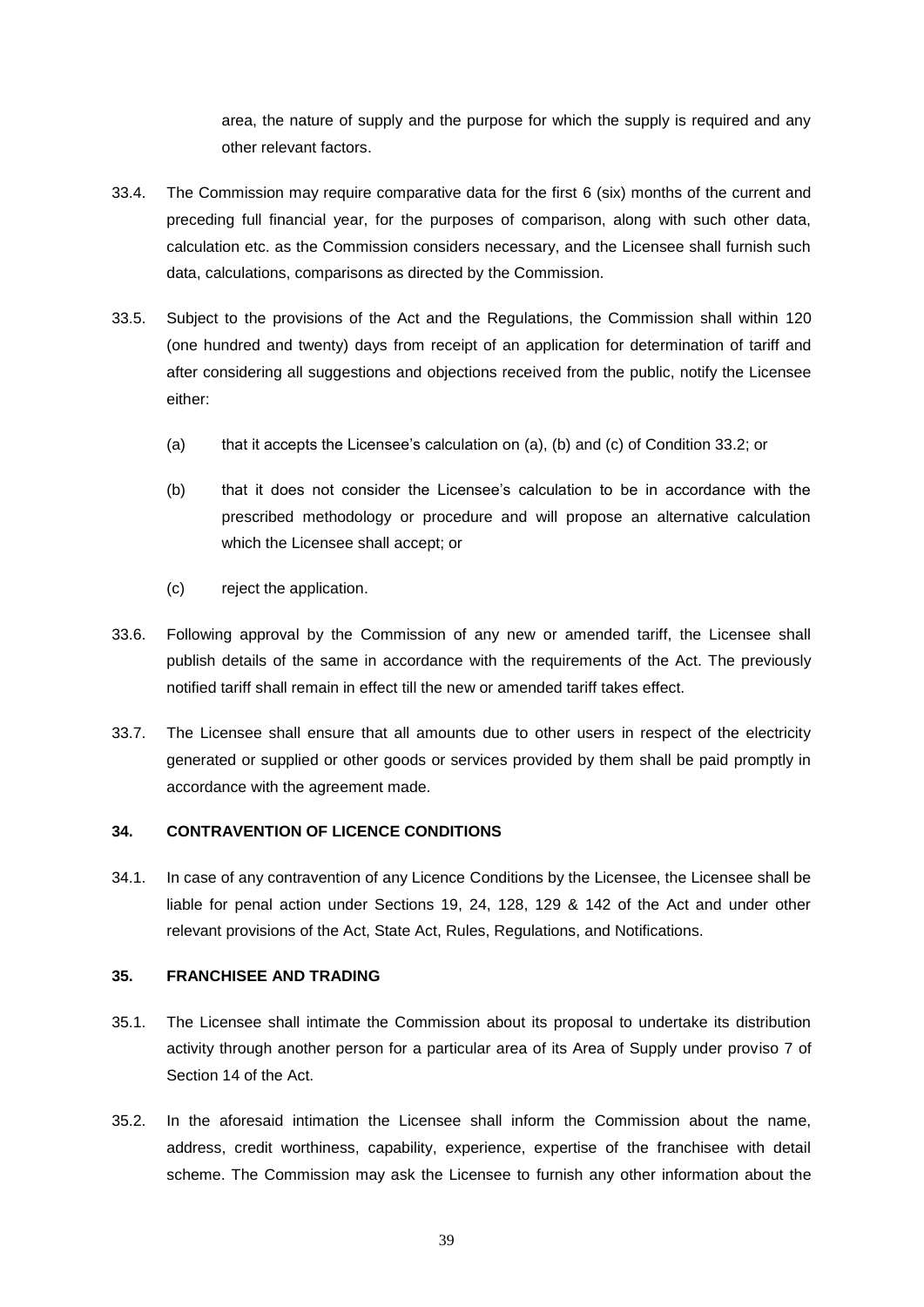proposed franchisee.

- 35.3. The Licensee shall furnish an undertaking to the Commission that it will be responsible for any action or inaction of the franchisee in the business of distribution in franchisee area.
- 35.4. The Licensee shall furnish the required information to the Commission periodically about the functioning of the franchisee.
- 35.5. The Commission at any time, in the public interest, may direct the Licensee to cancel/ modify the scheme of franchisee of the Licensee, if such scheme violates the provisions of the Act or rules, Regulations, notifications, orders issued under the Act.
- 35.6. The Licensee shall intimate the Commission about its detailed scheme for undertaking business of trading under proviso 9 of Section 14 of the Act.
- 35.7. The Licensee shall furnish the required information to the Commission periodically about its trading activity.
- 35.8. The Commission at any time, in the public interest, may direct the Licensee to cancel/ modify the trading activity of the Licensee, if such activity violates the provisions of the Act or rules, Regulations, notifications, orders issued under the Act.

# **36. RURAL ELECTRIFICATION**

36.1. The Licensee shall carry out rural electrification in accordance with the provisions of the Act.

# **37. ADDITIONAL CONDITIONS**

- 37.1. In addition to the Conditions specified in this licence, all conditions specified in the Vesting Order shall apply to the Licensee. Such conditions include:
	- (i) AT&C loss trajectory for tariff determination
	- (ii) AT&C loss reduction commitment of the Licensee
	- (iii) Capital investment commitment of the Licensee
	- (iv) Performance Guarantee conditions
	- (v) Conditions for procurement of power
	- (vi) Collection of revenue against bills raised from Apr-2020 to Dec-2020